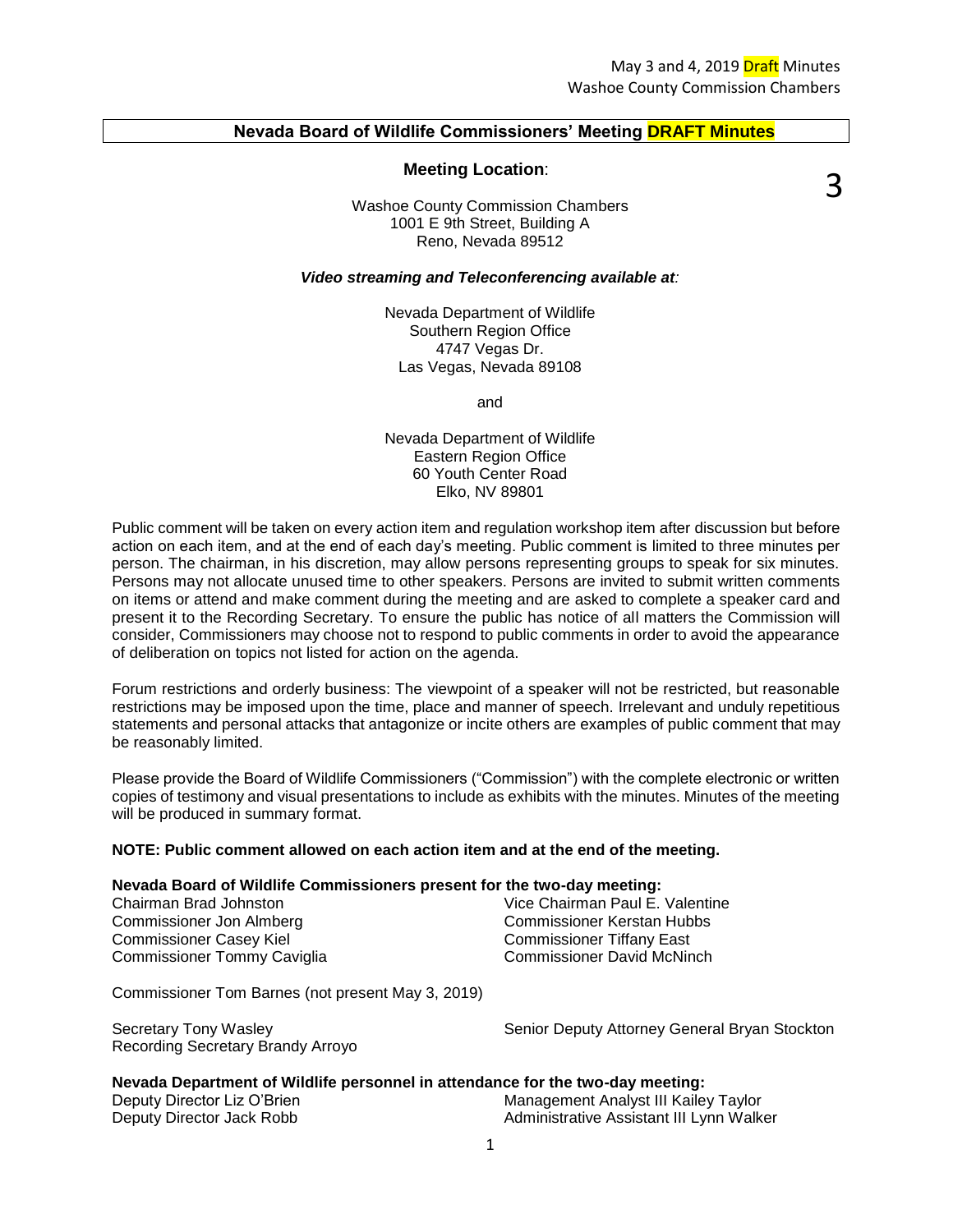Game Division Administrator Brian Wakeling Fisheries Division Administrator Jon Sjöberg<br>Chief Game Warden Tyler Turnipseed Fisher Habitat Division Administrator Alan Jenne Chief Game Warden Tyler Turnipseed Wildlife Diversity Division Administrator Jen Newmark Administrative Assistant III Brandi Martinez Conservation Education Division Administrator Chris Vasey Wildlife Staff Specialist Mike Cox Wildlife Staff Biologist Tom Donham Habitat Staff Biologist Brad Hardenbrook Wildlife Staff Specialist Pat Jackson Habitat Staff Specialist Jasmine Kleiber Wildlife Staff Biologist Cody McKee Wildlife Staff Biologist Ed Partee Wildlife Staff Specialist Cody Schroeder Wildlife Staff Biologist Kyle Neill **Acknowledge Services Officer Tim Doucette** Administrative Services Officer Tim Doucette Management Analyst Maureen Hullinger Wildlife Staff Biologist Mike Scott Administrative Assistant IV Kathleen Teligades Administrative Assistant IV Natalie Pannunzio Game Management Biologist Steve Kimble

### **Public in Attendance in Reno for the two-day meeting:**

Gene Green, Carson CABMW Paul Dixon, Clark CABMW Craig Burnside, Douglas CABMW Jim Cooney, Elko CABMW Giovanni Giordano, Humboldt CABMW Tom Cassinelli, Humboldt CABMW Worth Nelson, Lander CABMW Ted McElvain, Lander CABMW Cory Lytle, Lincoln CABMW Robert Jacobson, Lyon CABMW Billie Williams, Mineral CABMW Glenn Bunch, Mineral CABMW Joe Crim, Pershing CABMW Steve Robinson, Washoe CABMW Mitch McVicars, White Pine CABMW Mel Belding, Washoe CABMW

Chris Cefalu, Nevada Bighorns Unlimited<br>
Gerald Lent, Nevada Hunter's Association<br>
Linda Linton, Coalition for Nevada's Wil Jonathan Lesperance, Nevada Sporting Dog Alliance Joe Crawford, Nevada Sporting Dog Alliance Tina Nappe, self Sonja Almberg, self Jeannette Hughes, self Bill Miller, self

Linda Linton, Coalition for Nevada's Wildlife

#### **Public in Attendance in Las Vegas for the two-day meeting:** Jana Wright, self **Joseph Terry**, self Stephanie Myers, self

**Public in Attendance in Elko for the two-day meeting:** Bert Gurr, Elko CABMW Jim Evans, Elko CABMW

Friday, May 3, 2019 – 9:30 a.m.

1. Call to Order, Pledge of Allegiance, Introduction and Roll Call of Commission and County Advisory Board Members to Manage Wildlife (CABMW) – Chairman Johnston

Chairman Johnston called the meeting to order at 9:30 a.m. Roll call was conducted, and the Commissioners present were: Chairman Johnston, Vice Chairman Valentine, Commissioners Almberg, Caviglia, East, Hubbs, Kiel, and McNinch. Commissioner Barnes was absent on Friday, May 3, 2019.

CABMW members present: Robert Jacobson, Lyon CABMW; Paul Dixon, Clark CABMW; Tom Cassinelli, Humboldt CABMW; Cory Lytle, Lincoln CABMW; Mitch McVicars, White Pine CABMW; Craig Burnside, Douglas CABMW; Jim Cooney, Elko CABMW; Steve Robinson, Washoe CABMW; Ted McElvain, Lander CABMW; Joe Crim, Pershing CABMW; Gene Green, Carson CABMW; and Glenn Bunch, Mineral CABMW.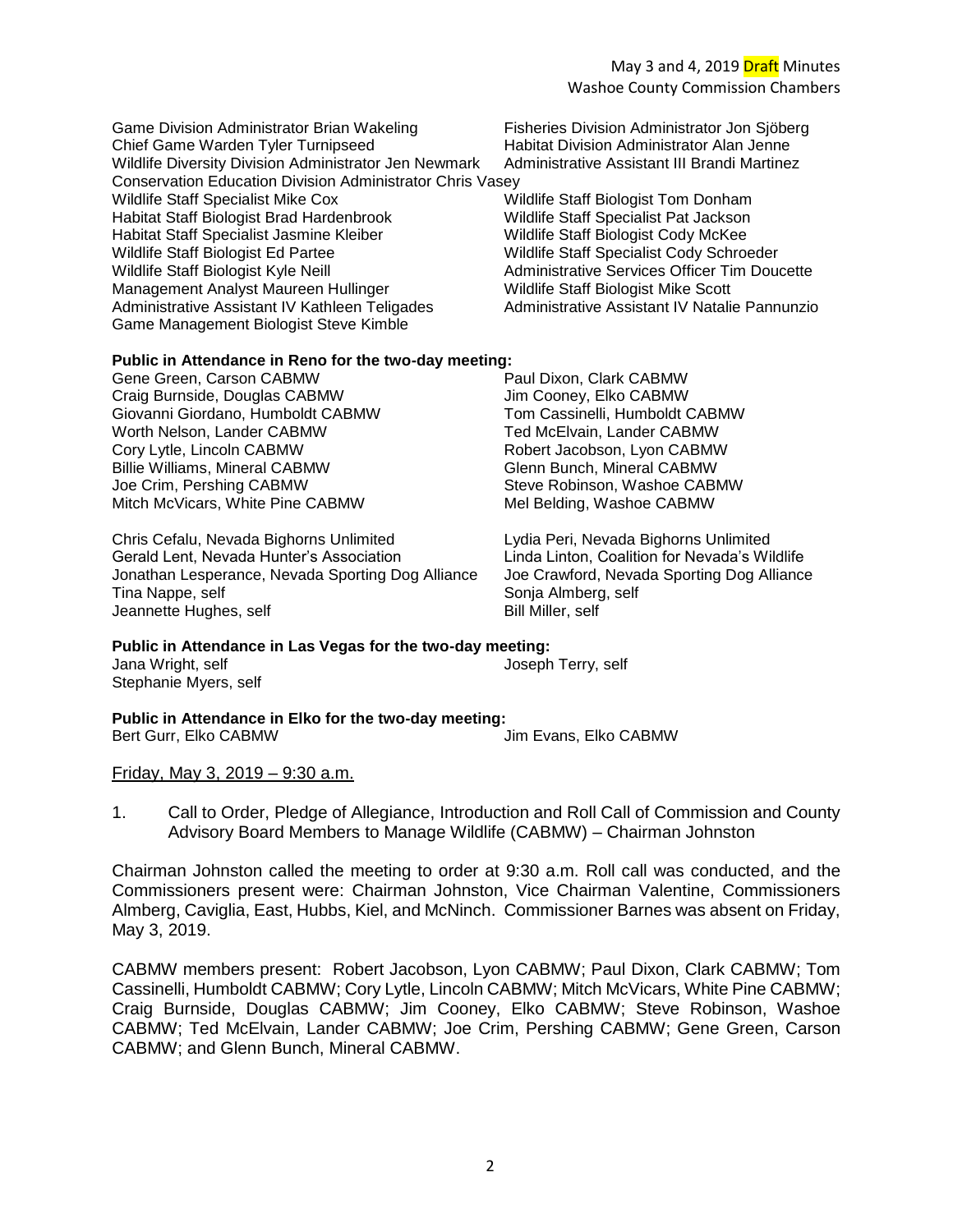- 2. Approval of Agenda Chairman Johnston For Possible Action
	- The Commission will review the agenda and may take action to approve the agenda. The Commission may remove items from the agenda, continue items for consideration or take items out of order.

Commissioner Hubbs inquired whether she needed to abstain from voting if she was not present at the last meeting in March 2019.

Chairman Johnston stated that he does not believe if you miss a meeting in its entirety you do not need to abstain from voting on the minutes; you still have the opportunity to review and comment.

Senior Deputy Attorney General (DAG) Bryan Stockton stated that the Chairman was correct.

No public comment in Las Vegas.

No public comment in Reno.

No public comment in Elko.

### **COMMISSIONER MCNINCH MOVED TO APPROVE THE AGENDA AS PRESENTED. COMMISSIONER EAST SECONDED THE MOTION. THE MOTION CARRIED 8-0. COMMISSIONER BARNES WAS ABSENT.**

3. Member Items/Announcements and Correspondence – Chairman Johnston – Informational

Commissioners may present emergent items. No action may be taken by the Commission. Any item requiring Commission action may be scheduled on a future Commission agenda. The Commission will review and may discuss correspondence sent or received by the Commission since the last regular meeting and may provide copies for the exhibit file (Commissioners may provide hard copies of their correspondence for the written record). Correspondence sent or received by Secretary Wasley may also be discussed.

Commissioner Hubbs stated that she received correspondence from the public who were concerned about the bear hunt and many of them are in opposition to it. The correspondence will be forwarded to the Department. She further stated that the correspondence will be discussed tomorrow during the quota agenda item.

Commissioner Kiel thanked the Department and Wildlife Staff Biologist Pat Jackson for allowing him the opportunity to attend a field trip to the Delamar Mountains regarding Project 44. He stated that it was insightful seeing the collaboration between the horse specialist from the United States Geological Survey (USGS), the Bureau of Land Management (BLM), the mule deer and lion specialists from Utah State University, and the Department. This project showcased the benefit not only to wildlife and predator management, but also to the range land conditions and the overall health of the wild horse herd on the Delamar Mountains.

Secretary Wasley stated that he has received correspondence on behalf of the Department which was also received by the Commission; there was one piece of correspondence that some of the Commissioners did not receive directly so it was subsequently forwarded to the Commission.

Secretary Wasley stated that Public Service Recognition week is May 6-10, 2019, and the Department has made efforts to highlight the tenure of our employees. The Department will be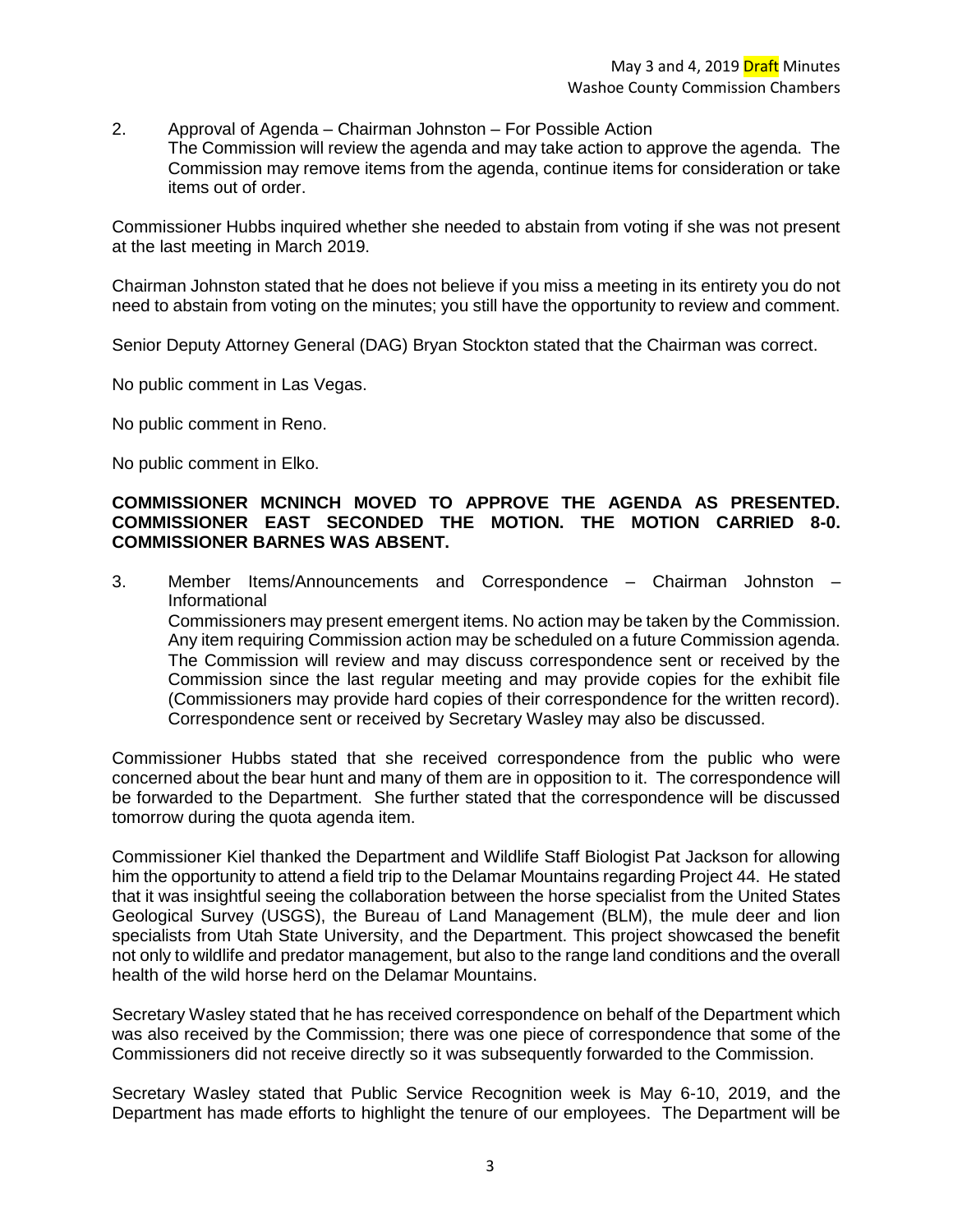hosting a series of public recognition events at our offices throughout the state. He presented the 2019 Tenure Awards for the following people in the western region for 25 years of service: Fisheries Supervisor Kim Tisdale, Western Region; Game Warden John Swisher, Fallon; and Game Biologist Carl Lackey, Reno. He also presented the 2019 Tenure Awards for the following people for 30 years of service: Habitat Supervisor Brad Hardenbrook, Las Vegas; Fisheries Supervisor John Elliott, Elko; and Game Supervisor Mike Scott, Western Region. Secretary Wasley presented a plaque to Maureen Hullinger for her 30-year service and provided her background with the Department.

Chairman Johnston complimented Maureen's knowledge of the tag application system and stated that her service has been tremendous and very much appreciated on behalf of the Commission.

4. County Advisory Boards to Manage Wildlife (CABMW) Member Items – Informational CABMW members may present emergent items. No action may be taken by the Commission. Any item requiring Commission action will be scheduled on a future Commission agenda.

### CABMW comment in Reno:

Paul Dixon, representing Clark CABMW, referenced a news article in the Review-Journal on Monday, April 29, 2019, which was provided to the Recording Secretary for the exhibit file. The article is regarding helium-filled mylar balloons and their negative impact on the environment and how they threaten wildlife. A Clark CABMW member has collected over 280 mylar balloons while hiking at high elevation the last two years. Other states have laws against mass balloon ascensions and others have current legislation about this problem. He provided statistics about the issue of the helium-filled mylar balloons in the environment and asked if the Commission has thought about the impacts on wildlife.

### [http://www.ndow.org/Public\\_Meetings/Com/Archive/2019\\_Archive/](http://www.ndow.org/Public_Meetings/Com/Archive/2019_Archive/)

Glenn Bunch, representing Mineral CABMW, provided plans for the June Commission meeting which will be held at the El Capitan Travel Lodge and Casino in Hawthorne, Nevada. He stated that they have scheduled a trip to Mount Grant to see the sheep habitat as well as a tour of Sportsman's Beach to see the lake level decline. For those intending on hiking Mount Grant, a form will be required to be completed prior to the event to obtain military clearance. The form will be forwarded to Deputy Director Jack Robb so that the paperwork can be completed prior to participating in the hike. They will also have forms available the morning of Friday, June 20, 2019, so that the process can be completed prior to the hike. The Mineral County Sportsman's Club is hosting and paying for the dinner at the El Capitan on Friday, June 20, 2019, at 7:00 p.m. Mr. Bunch thanked Maureen Hullinger for the work that she has done for the Department.

Robert Jacobson, representing Lyon CABMW, thanked the Department for the hard work that was done on the Big Game Status Book and expressed his gratitude to the hard work that goes into the data collection and the work that is put into the project.

Tom Cassinelli, representing Humboldt CABMW, stated that he is concerned about the availability of the Big Game Status Book this year as it was late getting out to the CABMW's. He had a chance to have his mailed, but it would not have made it to him in time for their CABMW meeting. This is the first year it did not get to him before the quota meetings and this is one of his major tools the CABMW have to set their quotas.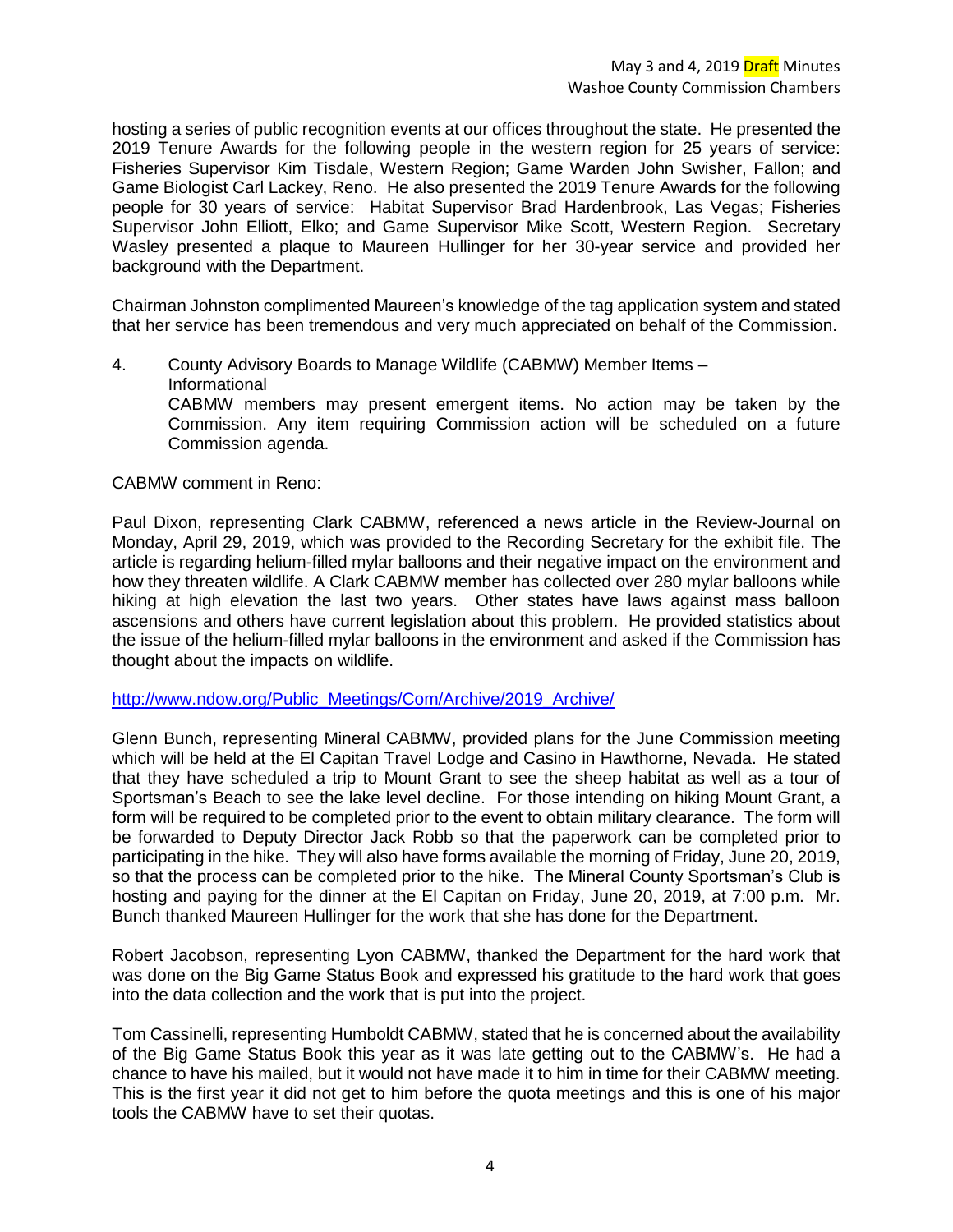5.\* Approval of Minutes – Chairman Johnston – For Possible Action Commission minutes may be approved from the January 25 and 26, 2019, meeting and the March 15 and 16, 2019, meeting.

Secretary Wasley stated that the Department recognized that the header on the Draft March Minutes should read March 15 and 16, 2019 instead of March 3 and 4, 2019.

Vice Chairman Valentine stated that the March 2019 minutes reflect that John Hiatt was identified with the wrong CABMW and that he should be associated with the Clark CABMW instead.

No public comment in Las Vegas.

No public comment in Reno.

No public comment in Elko.

**COMMISSIONER MCNINCH MADE A MOTION TO APPROVE BOTH OF THE MINUTES FROM JANUARY 25 AND 26, 2019 COMMISSION MEETING AND THE MARCH 15 AND 16, 2019 COMMISSION MEETING AS PRESENTED, BUT WITH THE FOLLOWING CORRECTIONS: IN THE HEADER OF THE MARCH 2019 MINUTES, THE DATE SHOULD BE CORRECTED TO MARCH 15 AND 16, 2019, AND THE MINUTES SHOULD REFLECT THAT JOHN HIATT SHOULD BE ASSOCIATED WITH THE CLARK CABMW. THE MOTION WAS SECONDED BY VICE CHAIRMAN VALENTINE. THE MOTION CARRIED 8-0. COMMISSIONER BARNES WAS ABSENT.** 

6.\* Presentation of Fiscal Year 2020 Draft Predation Management Plan (Final Draft) – Wildlife Staff Specialist Pat Jackson – For Possible Action The Commission will review the final draft of the Fiscal Year 2020 Draft Predation Management Plan with the Department. The Commission may take action to modify or endorse the plan.

Wildlife Staff Specialist Pat Jackson presented a PowerPoint on the Fiscal Year 2020 Predation Management Plan. [http://www.ndow.org/Public\\_Meetings/Com/Archive/2019\\_Archive/](http://www.ndow.org/Public_Meetings/Com/Archive/2019_Archive/)

Commissioner East inquired about how this year's budget compared to last year's budget. She also asked if he would provide information regarding the feral horses.

Wildlife Staff Specialist Pat Jackson stated that the budgets were similar. He also stated that he would provide the information she requested.

Discussion ensued between Wildlife Staff Specialist Pat Jackson and Commissioner McNinch regarding the history of the Heritage account, how the money is spent, and the Heritage Projects.

Public comment in Las Vegas:

Jana Wright, private citizen, thanked the Department for improving the Predation Management Plan every year even though she does not agree with all of the projects. She suggested that in the final report every year, the Commission give direction to staff to have a box that has a running total for the projects. Since each project seems to continue each year, this would be beneficial to her without having to go back to review the previous year's report to see what was spent.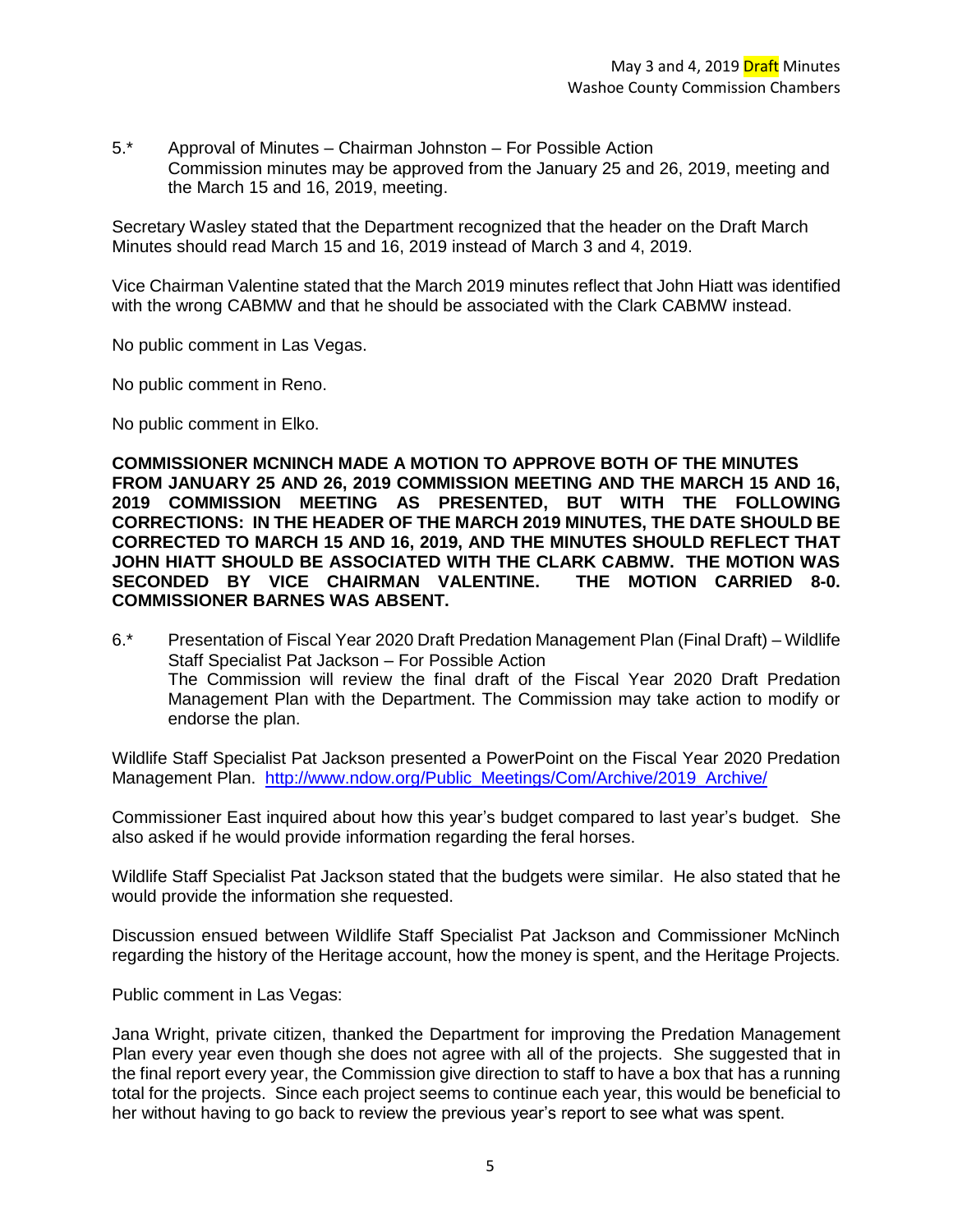No public comment in Reno.

No public comment in Elko.

### **COMMISSIONER ALMBERG MADE A MOTION TO APPROVE THE FISCAL YEAR 2020 DRAFT PREDATION MANAGEMENT PLAN AS PRESENTED. COMMISSIONER EAST SECONDED THE MOTION. THE MOTION CARRIED 8-0. COMMISSIONER BARNES WAS ABSENT.**

### 7. Committee Reports

A.\* Legislative Committee Report – Commissioner and Committee Chairman East– For Possible Action

A report will be presented on the committee's recent meetings. The Commission may review bills of interest, consider legislative committee recommendations and may take official positions on those bills. The Commission may also choose to develop platforms on bills by supporting or opposing general concepts contained within bills or discuss specific language as well as anything else regarding the current Legislative Session. (Support material is as of the Legislative Committee meeting held on March 16, 2019. Bill and BDR language may be viewed online at: [https://www.leg.state.nv.us/App/NELIS/REL/80th2019/Bills/List\)](https://www.leg.state.nv.us/App/NELIS/REL/80th2019/Bills/List)

Commissioner East thanked the Legislative Committee, Chairman Johnston and Vice Chairman Valentine for their assistance and time. She stated that the first house passage was on April 23, 2019, and the second house passage will be on May 17, 2019. The following Legislative updates were provided to the Commission:

Assembly Bill (A.B.) 83 is the Department clean-up bill.

Larry Johnson brought A.B. 474 and it has two parts. The first part is regarding the Heritage piece and spending down anything above \$5 million; and the second part is regarding the tag transfer to disabled hunters. She provided that the Heritage portion went into A.B. 83 and will be a work session this week.

Senate Bill (S.B.) 275 started out as a bill to develop a board for guides which was opposed by the Committee. Now, the concept is that it would be an advisory board under the Department and if they had concerns or wanted to suggest an appeal or a revocation of a license, then they would report to the Commission; however, the amendment has not been seen. The Committee supported the concept of this bill this morning.

Assembly Bill 404 would allow the Commission to adopt regulations to establish conditions or events which are extenuating circumstances for a tag transfer. The Commission would establish the regulation to determine whether that person had an extenuating circumstance and would allow for a deference of the tag to the next applicable season or return the tag to the Department for restoration of any bonus points. What we lost is the ability to have the tag donated to an organization. The Committee voiced concerns about it this morning but believe it is a good step in the right direction.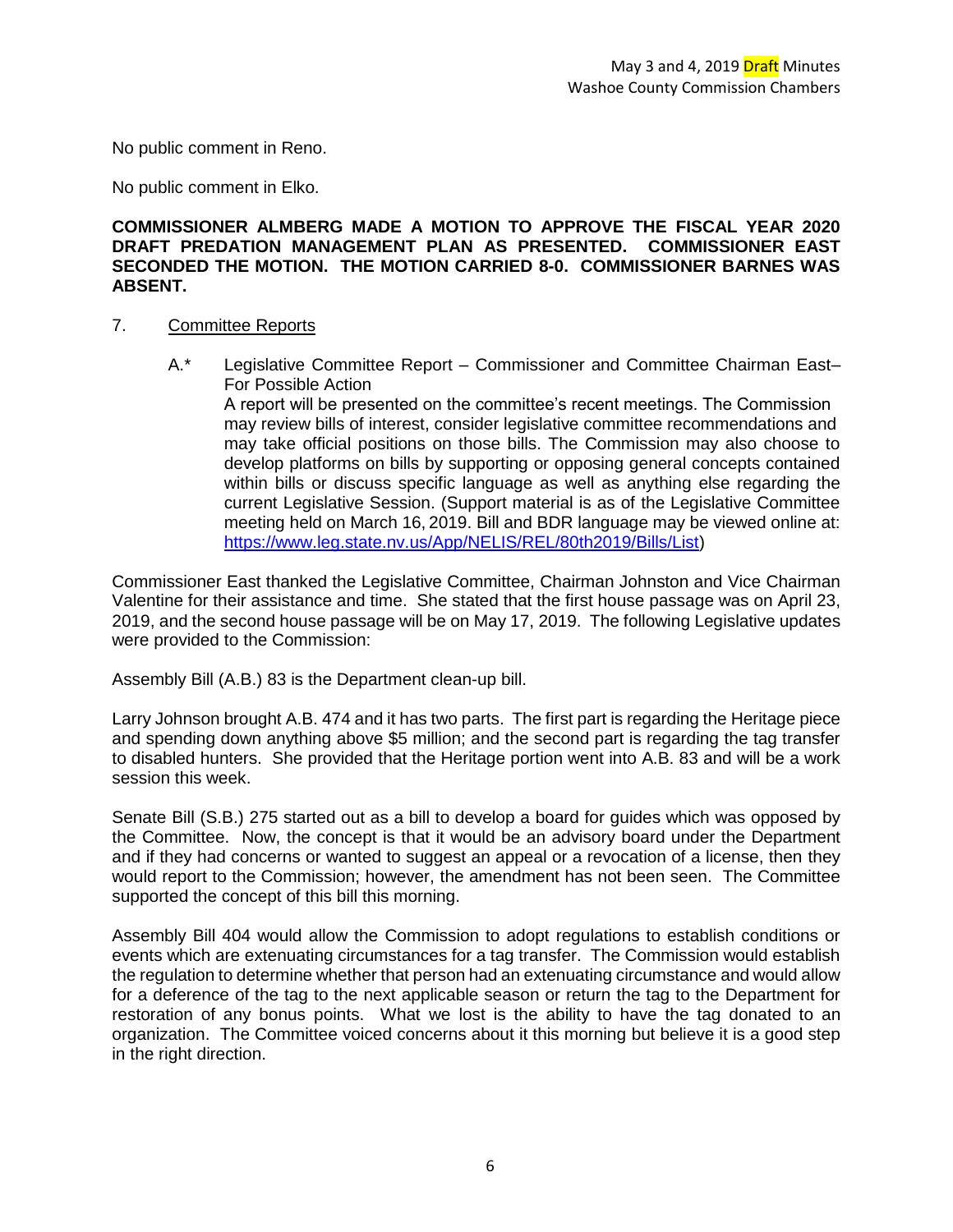Commissioner East provided that there were other bills such as the coyote contest bill and the trapping bill, that the Committee has not seen yet, but they could return so we continue to track all of the bills on the Committee's tracking list.

Chairman Johnston stated that the Committee voted on two bills to make recommendations to the Commission which was the guides bill to support the concept of the advisory board and secondly, to support what is now A.B. 404 which allows for the transfer of tags when a tag holder experiences what will be defined by the Commission as extenuating circumstances.

No public comment in Las Vegas.

No public comment in Reno.

No public comment in Elko.

Chairman Johnston expressed his disappointment with A.B. 404 with the removal of certain circumstances in which tags can be transferred to children or to charitable organizations. He is still prepared to support the legislation as it is drafted.

### **COMMISSIONER KIEL MOVED TO APPROVE AND SUPPORT THE COMMITTEE'S RECOMMENDATIONS ON THE LEGISLATIVE BILLS. COMMISSIONER ALBMERG SECONDED THE MOTION. THE MOTION CARRIED 8-0. COMMISSIONER BARNES WAS ABSENT.**

Chairman Johnston thanked Kailey and Commissioner East for their work during this legislative session. The Committee meetings have gone very smoothly because of the work that has been done prior to the Committee meeting which results in smoother Commission meetings.

- B.\* Wildlife Heritage Committee Report Vice Chairman and Committee Chairman Valentine
	- A report will be provided on the recent Heritage Committee.

Vice Chairman Valentine provided a report on the Wildlife Heritage Committee. At the meeting that was held last night, the focus was to select the vendors for the Heritage tags and to review the proposals for the projects for Fiscal Year 2020. He provided that they had thirteen vendors vying for fourteen tags. The Committee agreed to select the following vendors: Wildlife Habitat Improvement of Nevada (WHIN) - one mule deer tag; Mule Deer Foundation - one mule deer tag; Pershing County Chukars Unlimited - one antelope tag; Nevada Waterfowl Association - one antelope tag; Meadow Valley Wildlife Unlimited - one elk tag; Northern Nevada Chapter of Safari Club International - one elk tag; Wild Sheep Foundation - Fraternity of the Desert Bighorn - one desert bighorn sheep; Nevada Bighorn Unlimited - one desert bighorn sheep; Carson Valley Chukar Club - one turkey tag; Las Vegas Woods and Waters - one turkey tag; Meadow Valley Wildlife Unlimited - one turkey tag; WHIN - one turkey tag; and Northern Nevada Chapter of Safari Club International - one turkey tag.

Vice Chairman Valentine provided that with the project proposals, they had requested \$1,065,545 of heritage funds of which they had \$979,702.65 available, which left a deficit of \$85,842.35. The Committee was able to fund all of the projects, with the following reductions: Project 20-01 requested \$110,000 and was awarded \$100,000; Project 20-06 requested \$65,000 and was awarded \$60,150; Project 20-09 requested \$75,000 and was awarded \$70,000; Project 20-10 requested \$75,000 and was awarded \$70,000; Project 20-12 requested \$100,000 and was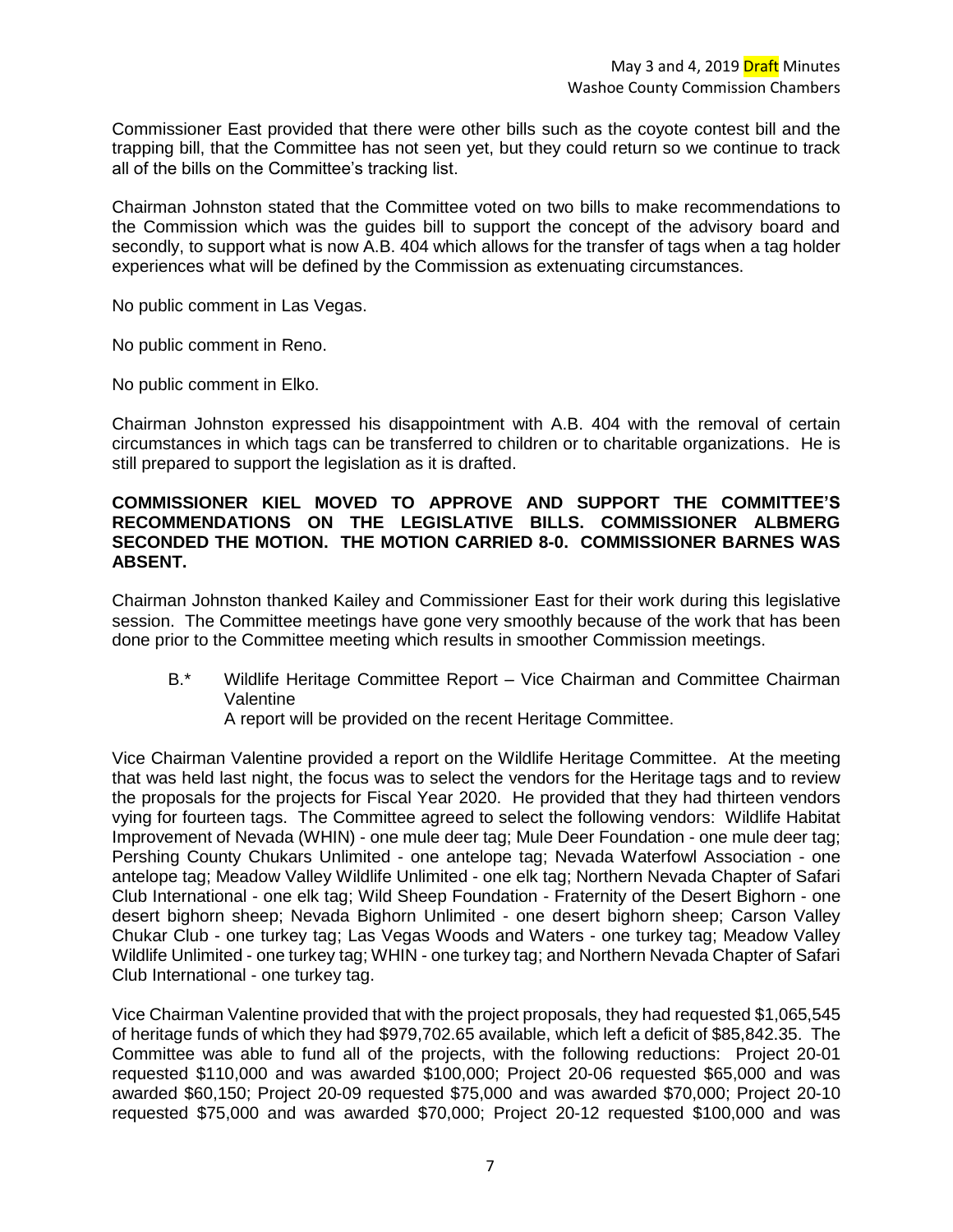awarded \$75,000; Project 20-15 requested \$61,000 and was awarded \$50,000; and, it was determined that Project 20-17 was not eligible for any heritage funding; therefore was not awarded any money.

Commissioner Almberg inquired whether Project 20-18 was funded.

Chairman Johnston responded by saying that Project 20-18 and others not mentioned were funded in full; that the small reductions made were based on the confidence that other funding sources would be available through Non-Governmental Organizations (NGO's) to fully fund the projects; or some of the project presenters indicated that they could take a small cut to make up the difference between what was available to spend and what was being requested. Every project other than the shooting complex would get the funds it needed to be completed.

Chairman Johnston called for a recess at 10:45 a.m.

Chairman Johnston called the meeting back to order at 11:00 a.m.

- 8. Reports Informational
	- A. Department Activity Report Secretary Wasley A report will be provided on Nevada Department of Wildlife activities.

Secretary Wasley read from the Department Activity Report:

### **GAME DIVISION**

Last summer, the Nevada Department of Wildlife hosted the Western Association of Fish and Wildlife Agencies sanctioned 28th Biennial Western States and Provinces Pronghorn Workshop in Reno. Almost 100 biologists representing 29 states and provinces, universities, and conservation organizations attended. The proceedings from the conference have just been published and are being distributed to the attendees. South Dakota will host the next conference in 2020.

The Nevada Department of Wildlife recently hosted another WAFWA sanctioned workshop in Mesquite, Nevada during April 17–19, 2019. The Desert Bighorn Council meetings were attended by 111 individuals representing 7 states, 7 federal agencies, 12 universities, and 14 conservation organizations participated in 2 days of meetings before touring portions of the Muddy Mountains. Nevada Bighorns Unlimited provided a substantial sponsorship, and the Arizona Desert Bighorn Sheep Society provided funding as well. Texas will host the next meeting in 2021.

Game Division staff attended the Western Hunting and Conservation Expo in Salt Lake City, Utah during the week of February 14–17, 2019. Public attendance of this show is growing each year and floor space has become scarce. Nevada shared a booth with several other agencies. The WAFWA Mule Deer Working Group meets in association with this Expo, and staff represented Nevada at the meeting of this working group as well.

Game Division staff attended a safety coordination meeting with the Nevada Department of Transportation. Several important topics were discussed including wildlife-vehicle collisions hotspots, funding opportunities to mitigate problem areas, and a potential summit to follow-up in the future. NDOT and Department staff continue to plan an appropriate gathering to build on existing relationships and information sharing opportunities.

Game Division biologists and staff specialists have focused on wrapping up surveys and developing quota recommendations. A substantial amount of effort is invested annually in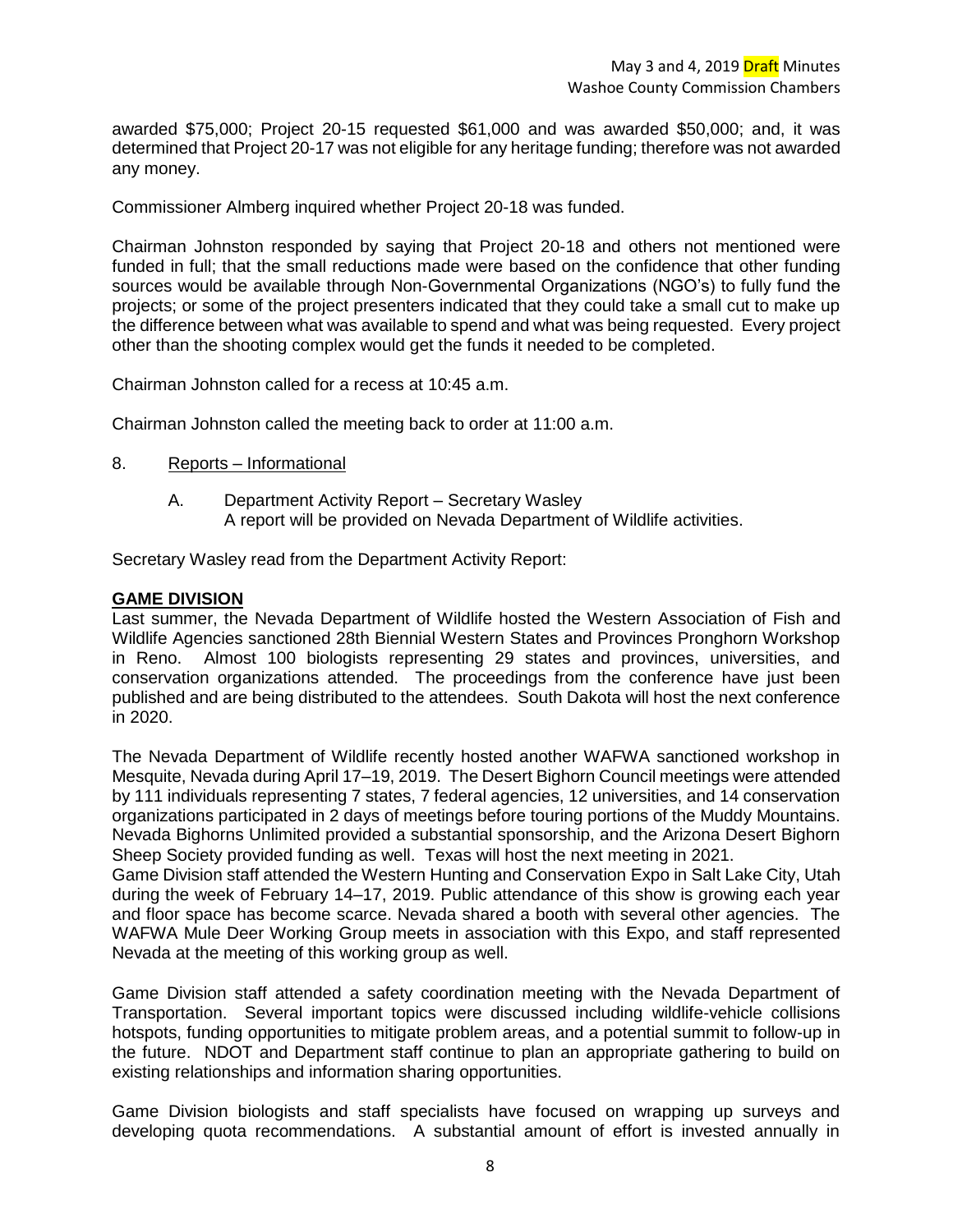analyzing harvest and survey data. Division staff met during April 10–11, 2019 to finalize recommendations. Quotas presented at this Commission meeting are the product of surveys conducted throughout the fall and winter, data analysis throughout the winter, and peer review before final submission. The Big Game Status Book was completed and posted to the Department's web site by April 23, 2019. In response to some of the comments from the Humboldt CABMW we will ensure that they have a hard copy in hand well in advance of their future meetings.

### **FISHERIES DIVISION**

With the Truckee River and Lake Tahoe basins and much of eastern Nevada still at over 200 percent of average snowpack levels on April 29<sup>th</sup>, we are seeing 2019 to be a very good water year for maintaining fisheries particularly in northern and western Nevada. We anticipate a better than average ability to maintain fisheries this year but continuing high spring runoff will delay trout stocking for some western Nevada waters. Some fish stocking in the Walker basin has started but the Truckee River is flowing steadily at or above 4000 cubic feet per second as of this week.

Because of the high snowpack and runoff conditions, the treatment to remove nonnative trout in Arc Dome and the Reese River basin will be postponed until next summer. Treatments to benefit Lahontan cutthroat trout in the North Fork Little Humboldt River basin are still scheduled and will be conducted in late summer this year. Southern Region staff will also be conducting a treatment project in June at Cold Creek Pond in the Spring Mountains to remove illegally introduced goldfish, which have dominated the pond and impacted trout fishing at this popular urban pond location.

The Fisheries Division has completed a project with the Ruby Lake National Wildlife Refuge in Elko County to improve the refuge's Collection Ditch which will enhance management for fisheries on the refuge and assist with management of the dike units for waterfowl production. NDOW contributed funding from the Department's Habitat Conservation Fund for dredging in combination with Federal resources.

Western Region has recently acquired and stocked approximately 25,000 tiger muskie fingerling for Chimney Reservoir as well as approximately 2.5 million walleye fry for Lahontan, Rye Patch and Chimney. Additional warm water fish deliveries are expected soon including Wipers for Lahontan and Rye Patch, white bass for Rye Patch and Washoe Lake, and channel catfish for multiple urban ponds and Rye Patch Reservoir.

Regarding walleye, spring surveys at Chimney Reservoir collected adult walleye up to 12.5 pounds and numerous very nice wipers. Angler success has been slow due to turbid conditions in the reservoir.

Staff are working with the Nevada Division of Environmental Protection (NDEP) and the Division of Public Health (DPH) on planning to address Harmful Algae Blooms (HAB) which are likely to continue and increase as an issue in reservoirs across Nevada. HAB's in northern Nevada required the posting or closure of two fisheries in 2018. This is primarily a public health issue but severe HAB's can impact shoreline fishing and access for boat ramps and fishing piers.

The first 2019 surveys at Comins Lake in early April to remove northern pike collected three pike all in the range of 10 to 18 inches. We still have not found any evidence of pike reproduction and good numbers of trout and spawning age largemouth bass were sampled. This was a major effort using two electrofishing boats and 14+ hours of fishing time. Removal efforts will continue on a regular basis.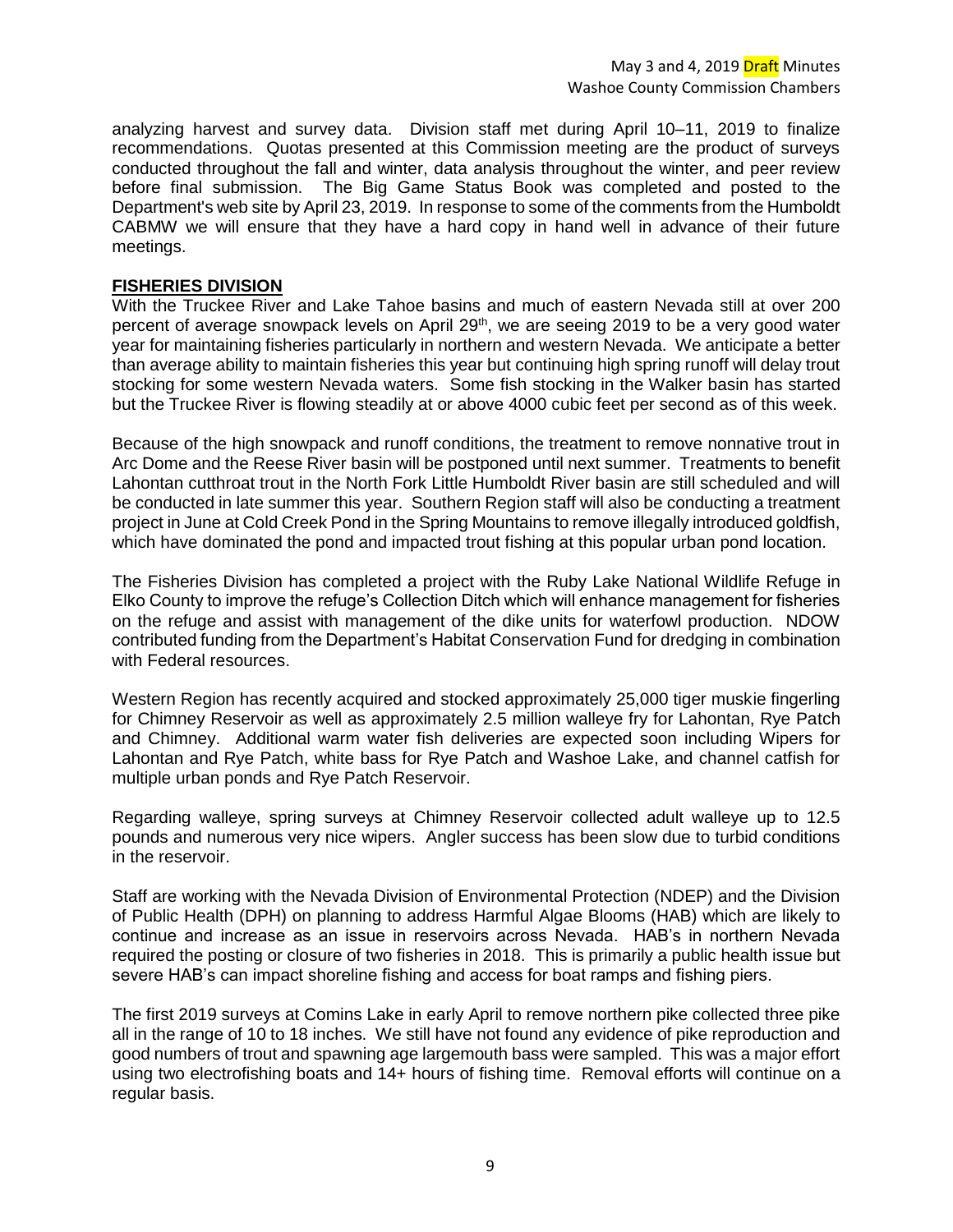Eastern Region staff were concerned about Jiggs Reservoir because of an aerator failure over the winter but recent surveys found adult bass and bluegill to be much more abundant than expected. Stocking to augment both species will be done in the next few weeks along with trout stocking.

Fisheries staff are also working with the Mason Valley Wildlife Management Area (WMA) on plans to improve fishing conditions at several of the ponds, initially focusing on North, Bass and Crappie ponds for carp removal and habitat improvement. This work is still in the planning stages and will be done over the winter of 2019-2020.

Division staff in March completed a five-year project to remove nonnative fishes and restore native fish habitat in the Muddy River in Clark County. Over 20 miles of the Upper Muddy River and tributaries are now free of nonnative fish which will contribute significantly to recovery of the endangered Moapa dace and help prevent future Endangered Species Act (ESA) listings of other Muddy River native fishes.

A second treatment project to remove nonnative fishes from Crystal Spring in Pahranagat Valley was completed in mid-April and appears to have been successful. This project was to benefit the endangered Hiko White River springfish and had some unique challenges to avoid impacting an endemic springsnail species that occurs only in this spring and one other location.

The spring population count for the endangered Devils Hole Pupfish was 136 adult fish, the highest spring count in over 15 years. The pupfish occurs only in Devils Hole in Nye County and is one of the rarest vertebrate species in the world. The population has declined since the 1990s with less than 40 adult fish observed in 2006 and 2007.

# **LAW ENFORCEMENT DIVISION**

Three Dayton men (Elisio Rubio Jr., Elisio Rubio Sr., and Daniel Rubio) were sentenced April 16<sup>th</sup> for their roles in the illegal killing of a large male black bear in the Pine Nut Mountains two years earlier. This was the result of a very in-depth and detailed investigation that uncovered a mountain of physical and digital evidence proving that the three men planned and premeditated the killing of the bear for 11 months subsequent to locating his den in February of 2016. Each of the three men was convicted of a category D felony and fined \$5,000 in civil penalties. The sentence drew significant public criticism that the punishment was too lenient. This is still often the case in wildlife crime when the Department recommends much harsher penalties, but some courts still don't recognize the importance of wildlife crime. That being said, the three defendants will now be convicted felons who can no longer legally possess firearms. Their license privileges will be revoked, but this is likely moot as they've never even obtained or previously owned hunting or fishing licenses, much less a big game tag.

Several game wardens responded to the drowning of an 18-year-old male at Silver Lake, north of Reno on March 16th. Wardens spent in excess of 200 hours searching for the missing boy with sonar units to no avail. The body was ultimately recovered on April 13<sup>th</sup> when he floated to the surface and drifted to shore. It appears the victim had kayaked from his home and was not wearing a life jacket.

The western region saw another kayak drowning fatality on April  $20<sup>th</sup>$  when a Reno man lost his life in the Truckee River near Verdi. This brings the total to four boating fatalities due to paddle craft drownings in the western region in 2019, all before the month of May. Despite our continued media statements regarding cold water shock and the importance of wearing life jackets, three of the four fatalities this year have had no life jackets. Also worth noting, is that non-motorized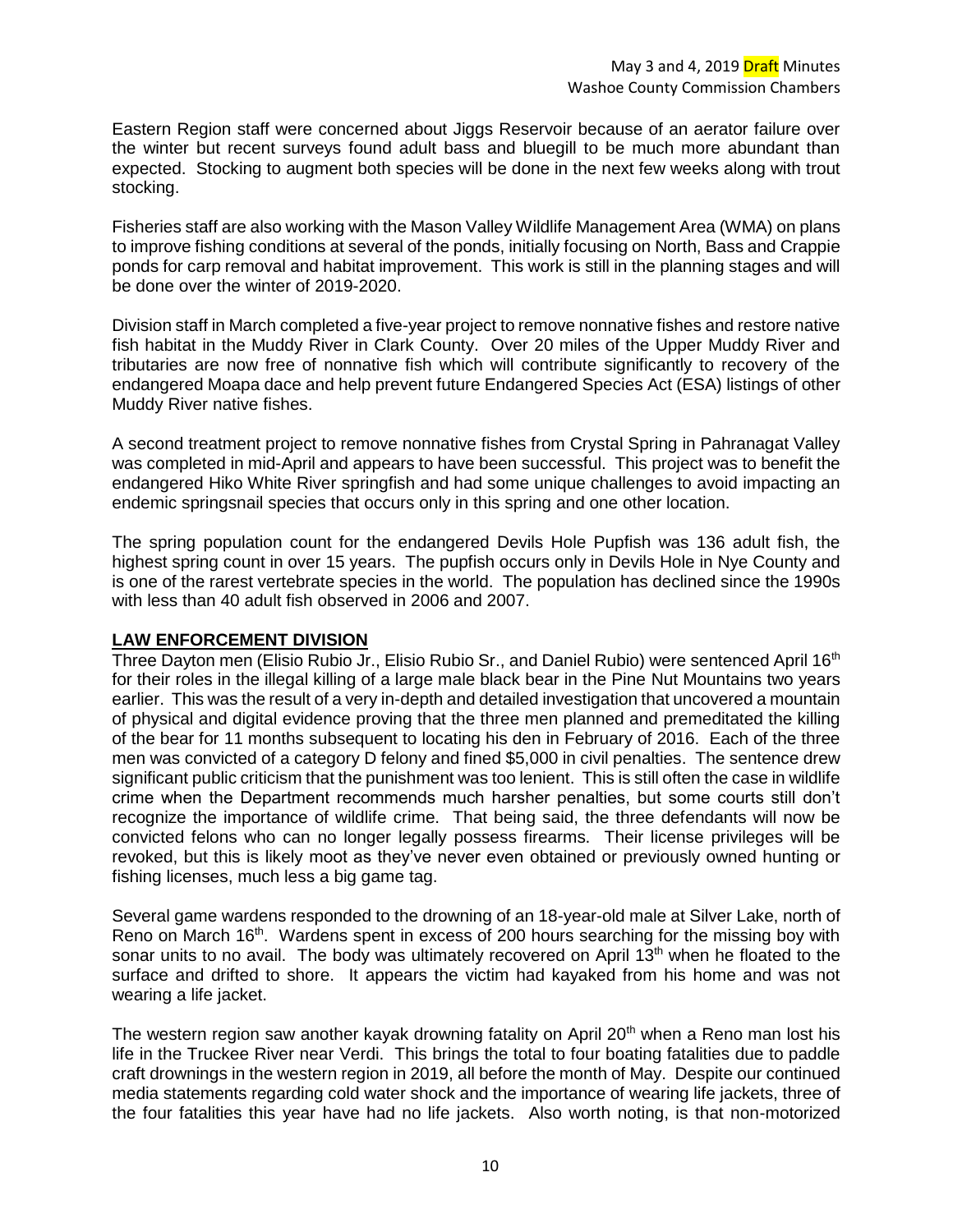watercraft such as kayaks and paddleboards are not registered in Nevada; and therefore, do not provide a source of revenue for some of these investigations. This creates a situation in which game wardens are tasked with a great deal of work on paddle craft enforcement, search and rescue, accident investigation, and body recovery for which there is no funding source.

Three southern region game wardens assisted a special agent from U.S. Fish and Wildlife Service with an undercover buy of a mounted Redtail hawk that had been advertised for sale online. The charges are pending.

On April 9th, the Elko County District Attorney's Office filed 27 counts of illegal big game charges against two Idaho men, Wade and Blake Asher, for their roles in the illegal killing of two mature mule deer bucks in area 081 last fall. The charges ranged from felonies to misdemeanors including possession of big game outside of open season, waste of game, hunting without a license, hunting without a tag, unlawful killing of big game, concealing or destroying evidence of a felony, and 8 counts of conspiracy to commit various wildlife crimes.

The Lincoln County Game Warden received the third and final judgment on his antelope case from the past hunting season. This judgement was for the shooter, who plead to a gross misdemeanor for possession of big game with a sentence of 1 year in jail, suspended for 3 years of active probation. Probation includes an in-depth search clause, no alcohol, no drugs, no access to weapons, \$2500 civil penalties, no hunting or trapping for the length of the probation, and a \$350 fine to Lincoln County. The subject also forfeited his rifle to NDOW. The other two defendants in the case reached earlier gross misdemeanor plea agreements for their involvement, with a one-year jail sentence suspended for 18 months of probation to include a search clause and no alcohol or drug use for the extent of their probation. They also received a \$1,000 civil penalty and \$650 in fines for the court and the loss of hunting/fishing privileges for the extent of their probation. This brings the totals to over \$6,000 in fines and penalties for the illegally killed antelope.

A California man, Justin Atkins, was sentenced in March for a deer he killed before the season in August of 2016. The sentencing had been delayed for some time as the defendant was serving time in California on unrelated charges. In our case, Atkins was sentenced to an additional eight days in jail, and \$3500 in fines and penalties.

The Lincoln County Game Warden issued another citation to a Utah man on April 13<sup>th</sup> for collecting shed antlers during the closed season. A large pair of fresh brown elk antlers were seized. Several antler season patrols have been conducted in Eastern Nevada.

# **HABITAT DIVISION**

The Habitat Division, in cooperation with fifteen other conservation partners pooled funds amounting to approximately \$2.9 million dollars to rehabilitate approximately 65,000 acres of fire impacted lands. The funds were spent on seeds, seed application (aerial and drill), herbicides and herbicide application across more than fifteen of the 2018 wildfires.

Habitat staff received eighteen Wildlife Heritage project proposals for the upcoming fiscal year. The authors of these proposals are seeking a total of \$1,065,545. Copies of the proposals were sent to each of the Wildlife Commissioners and CABMW Chairmen and posted on the Heritage web page. They will be one of the major agenda items at the May  $2^{nd}$  Wildlife Heritage Committee meeting. The Wildlife Heritage program has a record amount of funds available for new projects in FY 2020: \$979,702.65.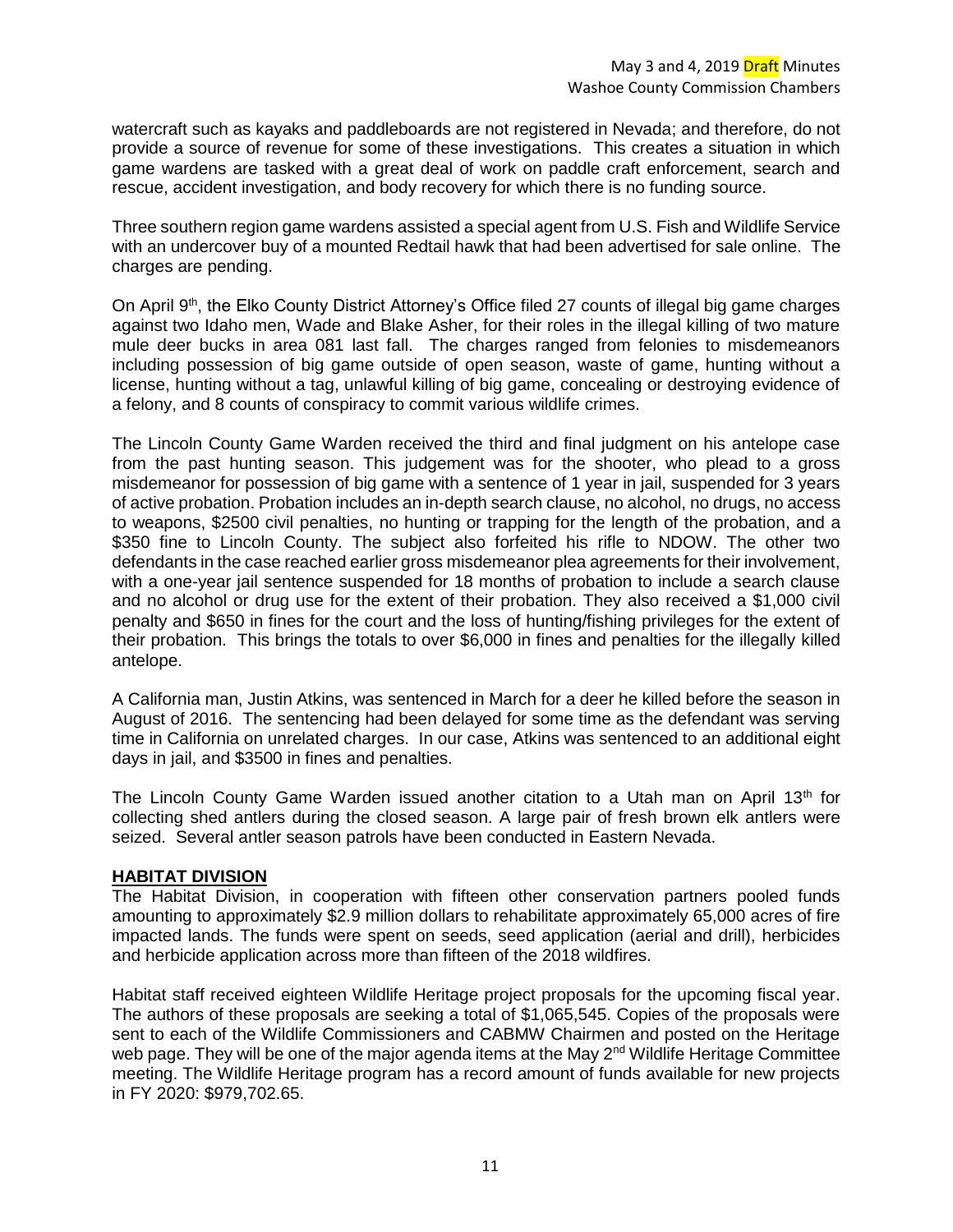Habitat staff are also receiving many Upland Game Bird Stamp (UGBS) and Duck Stamp (DS) proposals for FY 2020. You will recall that through our license simplification we did away with those stamp requirements and you may be wondering how we still do that. As part of that simplification effort, the Department looked at a seven-year average in terms of percentage of total revenue that had gone into those various restricted reserve accounts, so that money still exists in those accounts and must still be used for purposes described in statute. These proposals will be sent to the Wildlife Commissioners and CABMW Chairmen in time to review before the June Commission meeting. The Commission has awarded an average of \$116,632 a year for the Upland program and \$280,965 per year from the Duck stamp account. Such projects are important sources of funding and match for habitat, research and monitoring projects that benefit sage grouse, other upland bird species, and many types of waterfowl. When we say they are important for match, leveraged in most instances at a minimum 3:1 and can often be higher, but that is a key source of match that is required for Pittman-Robertson.

The Nevada Partners for Conservation and Development's (NPCD) habitat project effectiveness monitoring efforts have begun for 2019 with four four-person crews working at project sites across northern Nevada. In addition to the vegetation data, there is one three-person crew collecting soil data that will help NPCD and others put more effective and efficient treatments on the ground. 2019 will be year three for work in Great Basin National Park on monitoring plots in the Strawberry Fire from fall 2016.

Habitat staff have recently implemented an interim water management strategy at Carson Lake to shunt incoming flows away from washed out dikes created in the 2017 flood event. These dike breaches and unprecedented water levels resulted in Carson Lake becoming a single 25,000 acre waterbody, with no management infrastructure and increased susceptibility to avian botulism, as experienced in 2018. It is our hope that we will be able to repair the multiple washouts and restore our previous water management strategy.

The Sagebrush Ecosystem Technical Team have drafted the Temporary Regulation language to formalize former Governor Sandoval's Executive Order (2018-32) requiring compensatory mitigation for new and expanding anthropogenic disturbances on State and Federal lands in Nevada. The regulation was heard at the March 19th Sagebrush Ecosystem Council meeting and final adoption is expected to occur at the next Council meeting on April 29, 2019. That will remain a temporary regulation. The Governor's Executive Order was to stand until regulation was adopted, but because that was passed during the temporary regulation period it will supplant the authorities expressed in the Executive Order and will be a temporary regulation that would expire in November. The sage brush ecosystem technical team plans to revisit and establish that as a permanent regulation after the legislature ends.

Senior DAG Brian Stockton stated that was the final adoption by the Commission but under the temporary regulation statute, you have wait thirty-five days to file it with the Secretary of State, so it will not be effective for thirty-five days after the adoption.

Secretary Wasley stated that it is much like our regulations, it is still subject to final approve of Legislative Commission which meets in May, but typically they just select the Chairman and Vice Chairman, so it will likely be at the June meeting where that regulation is ultimately approved and then it will be filed with the Secretary of State's office. The authorities of the Governor's Executive Order will still stand until the temporary regulation is approved and that will stand until it is replaced by a permanent regulation or expires in November. This requires mitigation for anthropogenic disturbances to sage grouse habitat on state and federal lands. Should there be a project on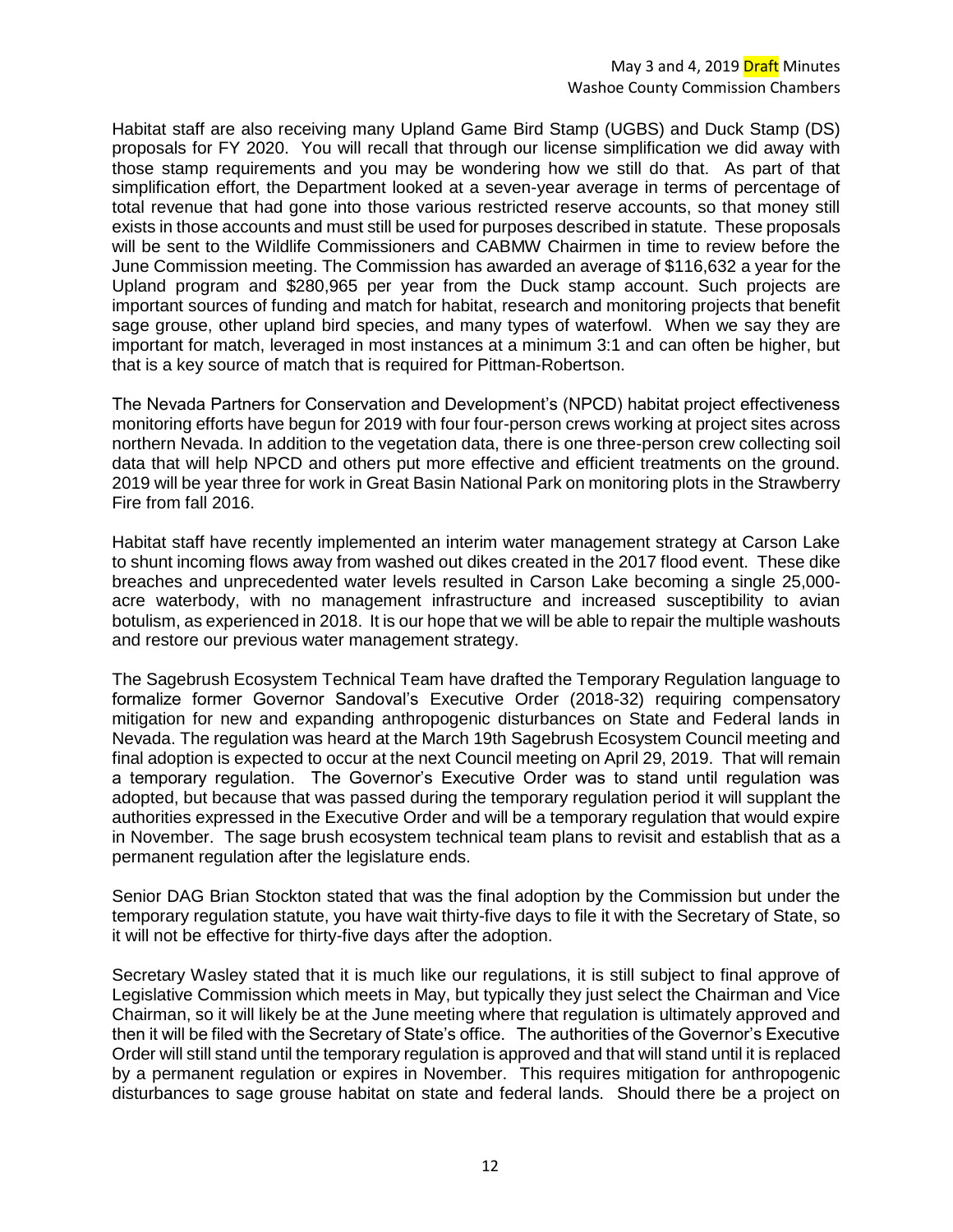federal lands that impacts sage grouse habitat, this regulation requires that those impacts be offset elsewhere through mitigation.

The Silver State Trail project is currently in the Draft Environmental Assessment (EA) comment period and will be closing on June 4, 2019. This project is scheduled to be discussed at Commission's Public Land Committee and is a topic on the Commissions Saturday meeting agenda.

### **WILDLIFE DIVERSITY DIVISION**

Wildlife Diversity is conducting Ferruginous Hawks surveys statewide this spring as part of a twoyear project. Data from various area biologists are still being compiled, but of the 18 territories reported so far, approximately 67 percent are occupied. Most territories are currently incubating eggs, so additional surveys will verify presence and success of nestlings later in the breeding season. Ferruginous Hawks are Species of Conservation Priority in the state's wildlife action plan as well as BLM "Sensitive" species, so this project is intended to provide a general update on their breeding status across Nevada.

In addition to statewide surveys, Wildlife Diversity continues to track two Ferruginous hawks with satellite transmitters as they return from their Idaho and California wintering grounds to valleys in central Nevada. Both of these birds traveled back to Nevada, only to leave again – one to Idaho and one to Barstow, CA. Ferruginous hawks have the highest first year mortalities of any large raptor in the US – greater than 70 percent mortality within the first several months. These are the last two birds of eight original birds that are continuing to provide information; four of the eight have died of various causes, and two other transmitters have stopped transmitting for unknown reasons.

In the southern region, we are conducting annual surveys for secretive marsh birds. This project is focused on detecting the federally endangered Yuma Ridgway's rail, but uses broadcast surveys to also detect other species of marsh birds. Ridgway's rail, Virginia rail, sora, and least bitterns have all been detected at Overton Wildlife Management Area. In addition to detecting sensitive marsh birds, this project is intended to evaluate the effects of management activities on bird populations and to identify appropriate conservation actions to enhance marsh bird habitat in southern Nevada.

Wildlife Diversity flew two days of aerial surveys to gather a second year of baseline raptor/corvid nesting data for a BLM-NDOW project looking at the effects of common raven nesting on electrical transmission line towers. We documented 206 nests of which 103 were empty. There were 35 occupied raven nests and 66 nests used by red-tailed hawks. A contractor has deployed a satellite transmitter on one adult female raven nesting near Searchlight, NV and we expect up to eight transmitters to be deployed in total. This is a project in collaboration with BLM to study how ravens use powerlines to nest and forage in Desert Tortoise Critical Habitat in Clark County, NV. Besides quantifying numbers of nests and tracking ravens to estimate territory size and habitat use, an element of this project will also count prey remains under nests to focus on tortoise hatchlings.

Our golden eagle tracking project in Dry Lake Valley in Lincoln County, and Hycroft Mine in northwest NV is ongoing. This spring we have assessed breeding status at ten territories, of which seven were confirmed to have laid eggs and three are unknown. We continue to track five eagles with satellite transmitters; two territory-holding adults and three non-territorial individuals of various ages. Notably, one immature eagle died in NW Arizona in March.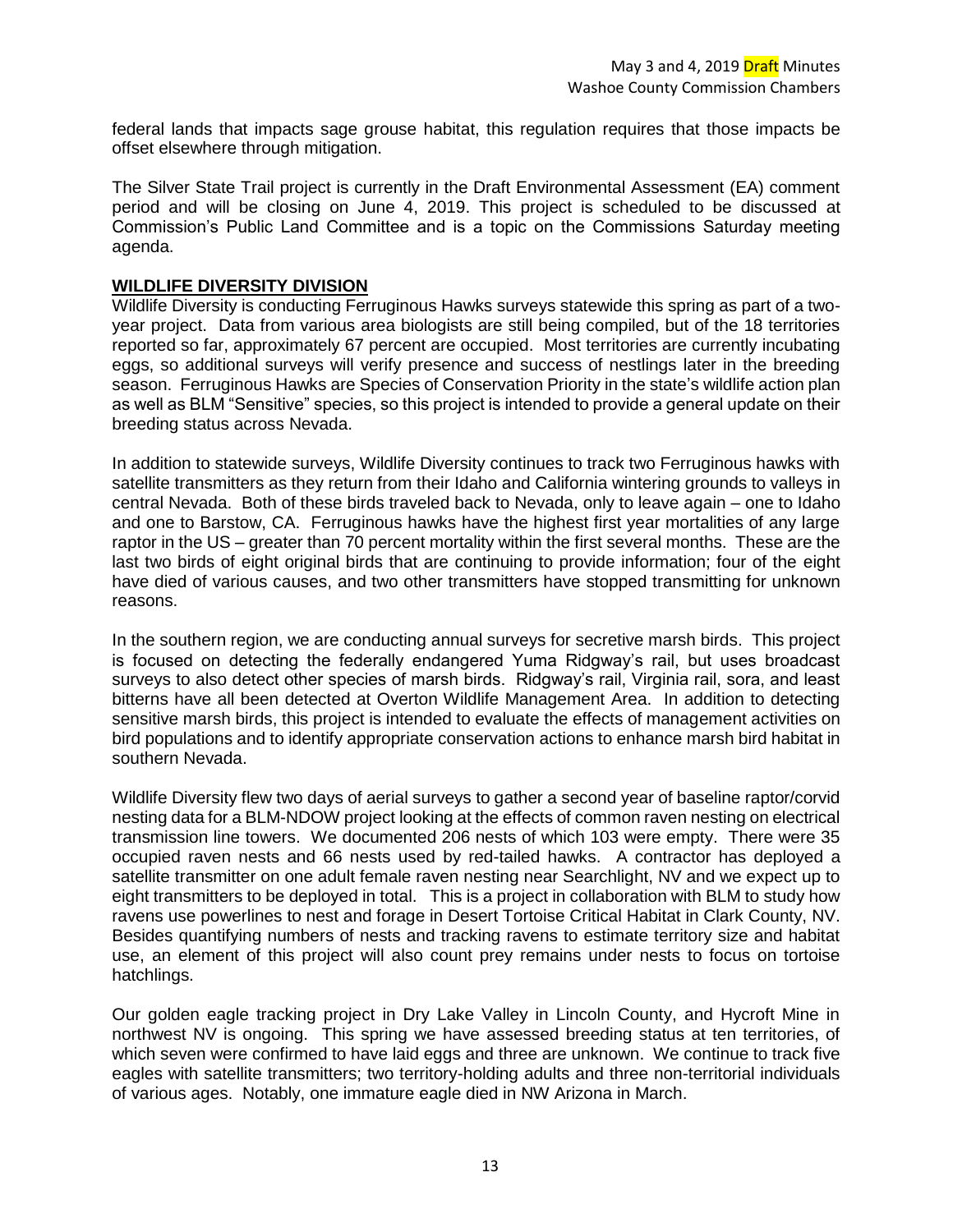Since our last report, Wildlife Diversity has had a few staff changes. Joe Barnes, who was our previous southern region supervisor has been promoted to Staff Specialist in Headquarters. Joe will be relocating in June and we will be hiring a new southern region supervisor in the next month.

Long-time Wildlife Diversity Biologist Teri Slatauski, stationed in Tonopah, retired in early February. We recently hired Michael West into this position. Michael has many years of wildlife experience, most recently with the US Forest Service stationed out of Tonopah. He is very familiar with the rich resources of this part of Nevada and is already in the field conducting surveys.

Finally, we have a summer seasonal, Emily Brown, who will be assisting herpetologist Jason Jones in the southern region. Amongst other duties, her primary focus will be to track Gila monsters and desert tortoises on our long-term study sites within the Red Rock Canyon National Conservation Area.

# **CONSERVATION EDUCATION DIVISION**

Wildlife Education staff is putting the finishing touches on their next statewide pilot program called Know Your Nevada. Know Your Nevada is a fourth-grade classroom program that uses Nevada's living state symbols to explore their habitats, adaptations and the conservation work being done to protect them. Educators are currently recruiting fourth grade teachers to commit to the pilot for the fall of 2019. We currently have over 20 classrooms committed for this fall with waiting lists for some of the regions.

A Free Fishing Day Poster contest was distributed statewide throughout the school districts to create artwork promoting our free fishing day held annually. The winner of the Free Fishing Day Poster for 2019 was Molly Raymond, a fourth grader from Jessie Beck Elementary School. Nevada's Free Fishing Day will be on June 8, 2019.

The Conservation Education Trout in the Classroom program has been a great success this year. Angler and Wildlife Education staff supplied classrooms across the state with fish tanks and thousands of trout eggs. Once the trout grow large enough to be released, staff schedules trout release field trips at local waterways throughout the state. Thousands of students across multiple school districts have participated in the Trout in The Classroom program this year.

ConEd staff spent the week of April 8-14 setting up and staffing the NDOW exhibit at the Clark County Fair in Logandale. The exhibit included a catch-and-release fish tank, an archery range, the Operation Game Thief and Boat Education trailers and multiple interior displays. Among them were Urban Wildlife, Wildlife Education, Go Hunt and Go Fish, Fisheries and Habitat. The Divisions of State Parks and Forestry, and the Nevada Off-Highway Vehicle Program were also present. On Thursday, the herpetologist and a volunteer provided three live-reptile seminars that were very popular. Staffing for the event included 40 agency employees and nearly 50 volunteers whose donated time will equate to approximately \$63,000 in federal match.

Public Information Officers conducted interviews with Channel 4 in Reno, KKOH radio, Carson Now and the Nevada Appeal about bobcat sightings in neighborhoods. Conservation Education staff planned a campaign to promote the Big Game Application period. Conservation Education Staff have also posted numerous social media posts, recorded a podcast and have sent out two press releases to the media for the campaign. More than five emails and two messages sent via text have gone out to hunters encouraging them to renew their hunting licenses to get ready for the application period. Multiple local news stations aired ads featuring the big game application period. Conservation Education staff have been working on the Big Game application deadlines, answering phones, questions, holding hunter education classes and helping clients with their information and account profiles.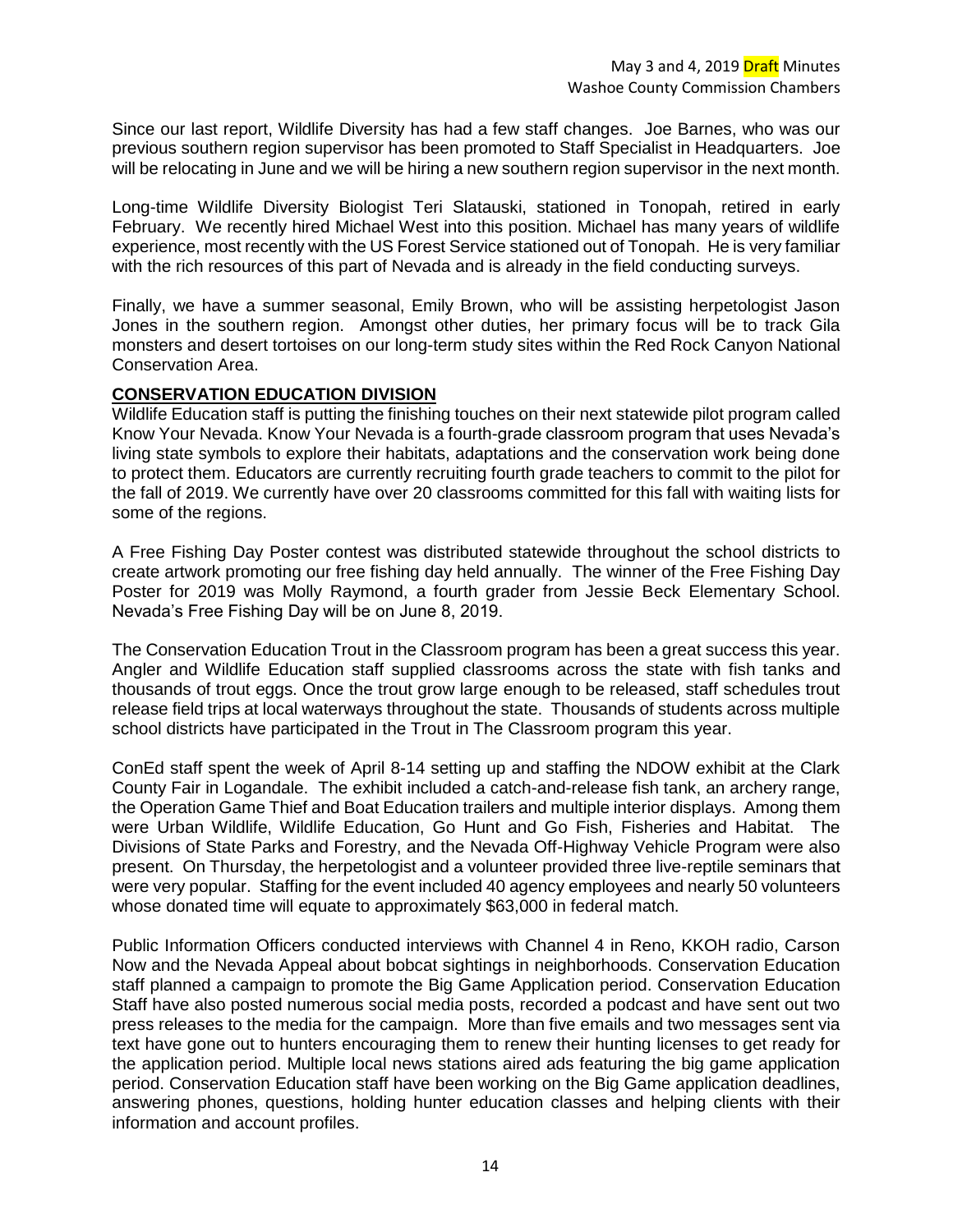The Southern Region ConEd staff fielded media inquiries about coyotes, dead catfish at Sunset Park and rattlesnake safety for people and pets. The Las Vegas Review-Journal produced a Public Service Announcement about rattlesnake safety and KSNV TV 3 and KTNV 13 both produced general safety-awareness stories.

Conservation Education staff was interviewed live on KRNV four different times during the morning newscast and once during the noon newscast about the big game application period and other fishing, hunting and wildlife news.

# **DIRECTOR'S OFFICE AND DATA AND TECHNOLOGY SERVICES DIVISION**

The Director's Office has been busy tracking bills, attending hearings and providing information for Legislator Requests from the Legislative Counsel Bureau. Two of our Department bills, A.B. 83 and S.B. 55, have made it through the past two deadlines. Assembly Bill 83 is largely a cleanup bill. It improves current department processes, discusses the definition of "harassment" of game mammals and game birds, the placement of traps, residency requirements, as well as resource enhancement stamps. Senate Bill 55 matches language that currently exists in Nevada Administrative Code to the Nevada Revised Statutes, clarifying the definition of a muzzle loading rifle or musket. The next Legislative deadline is the Second House Committee Passage on May 17.

The Department had a proposed agenda item on the May 2 Interim Finance Committee (IFC) agenda which occurred yesterday. That item was for the potential purchase of a new building in Las Vegas. The Department has been diligently working with the Legislative Counsel Bureau, the Governor's Finance Office, and Legislators to ensure all questions are answered. This is an agenda item tomorrow, so we will be discussing this more at this Commission meeting.

The Department is currently looking to fill the position of the Data and Technology Services Division Administrator after the recent departure of Chet Van Dellen. Mr. Van Dellen gave his two-week notice in early April, so we are sad to lose the variety of skills that Chet brought to the Department, but we are hopeful for the future of the DATS Division. The job announcement is open, and we are currently taking applications.

Many staff from various divisions of the Department and our licensing vendor, Kalkomey, helped with the big game application period. The Department received 317,787 applications which was over 8.5 percent more than the previous year with over 4,000 new customers to bring the total to 73,974 applicants in 2019. We will have a presentation later today on the close of the application period and the preliminary numbers will be provided.

B.\* Litigation Report – Senior Deputy Attorney General Bryan Stockton

Senior Deputy Attorney General (DAG) Bryan Stockton provided that the Memorandum regarding the Litigation Update is in the support material for the meeting. He provided an update to the Walker-River case. Mineral County got an extension to file its brief until June 26, 2019, and that this case is still ongoing. He noted that due to the importance of this case, it has generated 10 briefs by other parties that are not a part of the litigation.

C. Conservation Partner Spotlight – Secretary Wasley – Informational An overview of a key conservation partner program will be shared with the Commission.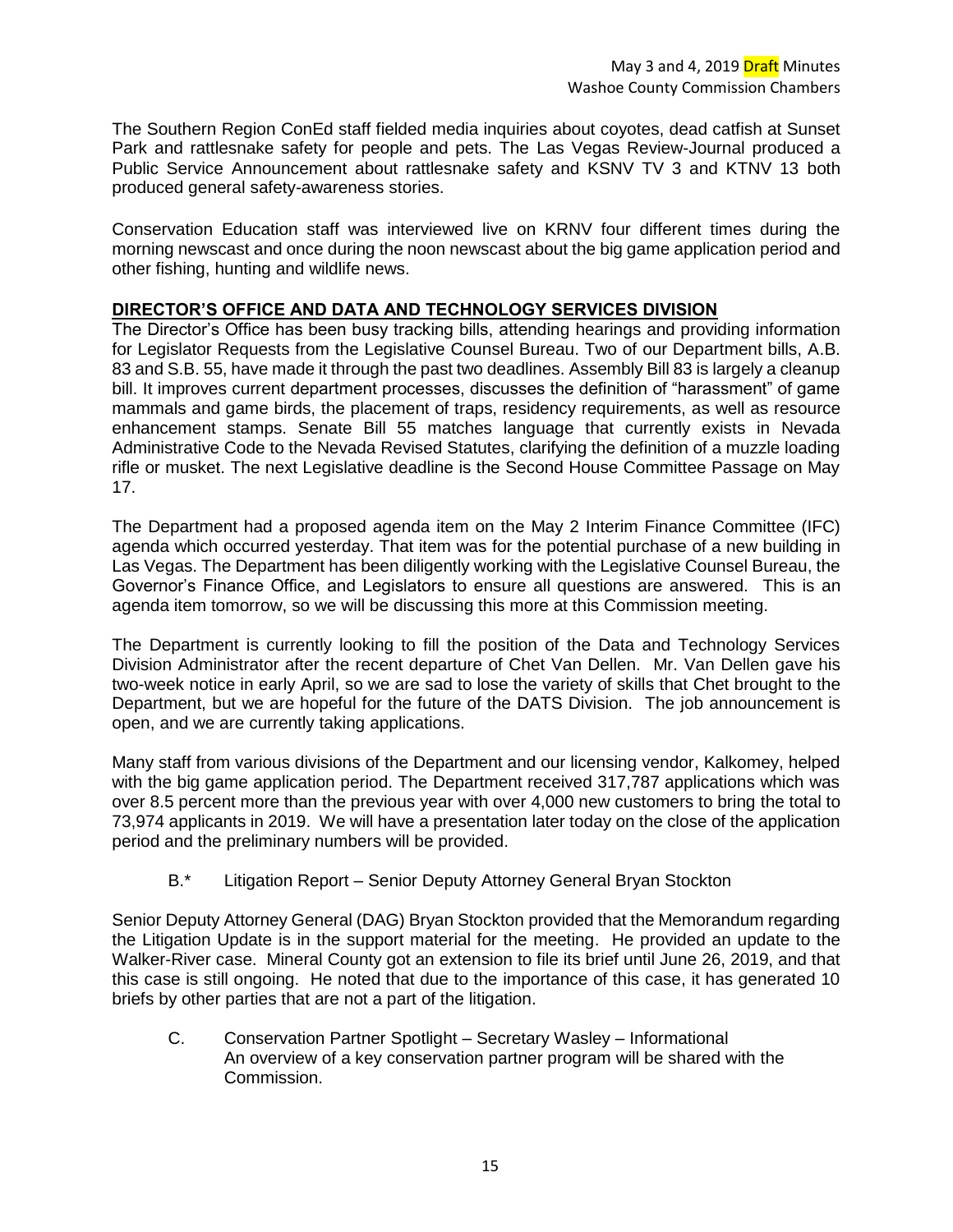Secretary Wasley introduced the Nevada Bighorn Sheep Unlimited (NBU) organization and provided information as to the long-time relationship with the Department and the importance of their relationship to the Department. NBU has been invaluable in the past in securing funds and helicopters that can only strengthen our data and our process which created more opportunity and knowledge for our biologists. It cannot be overstated the significance of the partnership and relationship of the NBU and the Department. Secretary Wasley thanked Commissioner East for opening the door to allow us to provide well-deserved acknowledgement to our conservation partners. Secretary Wasley introduced Chris Cefalu of the NBU. Chris Cefalu provided a PowerPoint presentation on their organization.

[http://www.ndow.org/Public\\_Meetings/Com/Archive/2019\\_Archive/](http://www.ndow.org/Public_Meetings/Com/Archive/2019_Archive/)

Commissioner East thanked Mr. Cefalu and the NBU for inviting herself and her husband out to the trap and transplant event. She wanted to highlight the care and respect the animals get; and the comradery between the volunteers, the NGO's and the Department. She also asked that Chris provide an update to the purchase price of the two Nelson Bighorn tags.

Mr. Cefalu thanked the Commission for awarding the Nelson Bighorn tag and the California Bighorn tag to the NBU. He stated that the Nelson Bighorn tag went for \$137,000; and the California Bighorn tag went for \$117,000. The previous record for the California Bighorn tag was \$72,000. All of this money went into the Heritage fund.

Chairman Johnston thanked Mr. Cefalu for talking to the Commission and provided that he is proud to say that he is a former Director of NBU and life member. He also provided information to regarding the great work that the NBU does for the community.

Chairman Johnston called for a recess at 12:00 p.m.

Chairman Johnston called the meeting back to order at 1:25 p.m.

9. Nevada Department of Wildlife Project Updates – Secretary Wasley – Informational The Commission has requested that the Department provide regular project updates for ongoing projects and programs as appropriate based on geography and timing of meetings. These updates are intended to provide additional detail in addition to the summaries provided as part of the regular Department Activity Report and are intended to educate the Commission and public as to the Department's ongoing duties and responsibilities.

Secretary Wasley stated that on Monday, April 29, 2019, the big game tag application period ended at 11:00 p.m. and that today is a timely and appropriate meeting to provide an update on the results and the process. Secretary Wasley introduced Deputy Director Jack Robb.

Deputy Director Jack Robb provided an update on the 2019 tag application and the statistics using the Kalkomey dashboard. The new Kalkomey system allows us to make decisions in real-time and communicate with customers in real-time. This year, the Department wanted to make sure that our customer's expectations were met or exceeded. To do that during the big game application period, from day one, we had someone in the building from 7:00 a.m. to 7:00 p.m. every day, Saturdays and Sundays included; then, during the last week of the tag application period, the staff transitioned from 7:00 a.m. to 9:00 p.m.; and the last weekend the Department was open until 11:00 p.m. on Saturday, Sunday and Monday. Deputy Director Robb provided information as to the type of calls that were received and that the staff mostly coached people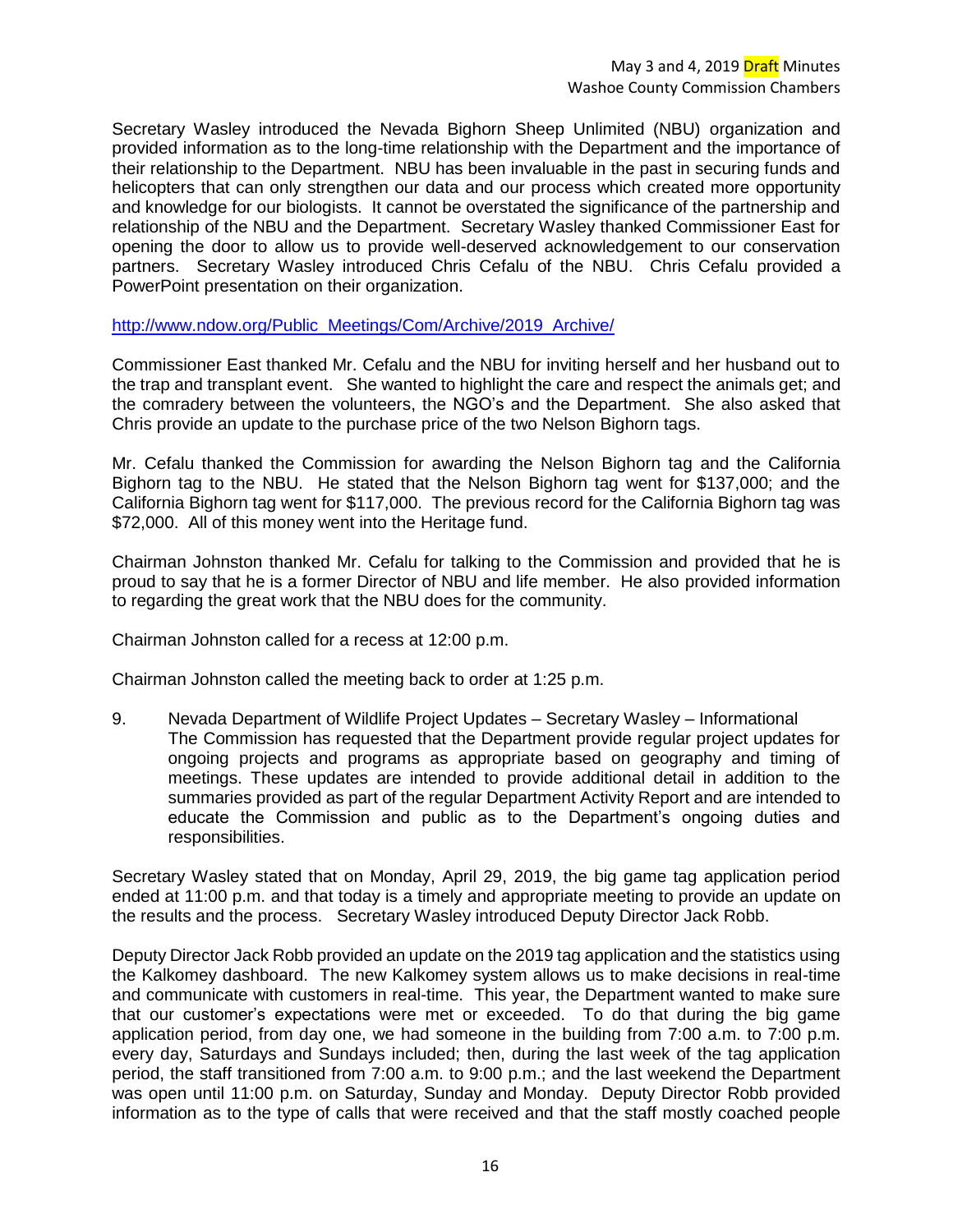through the application process. He also provided statistics as to how many calls were taken and how many support tickets were addressed for the big game tag application period. He stated that the Department does not have the staff to do this, but they figured it out and made it work. The Department has great employees in all divisions, and they have spent time getting to know the system to be able to answer the questions. During the last four days of the tag application period, Kalkomey staff were in the building to answer tough real-time questions.

Deputy Director Robb showed a video that captured the staff working in the office on the last night of the tag application period.

# [http://www.ndow.org/Public\\_Meetings/Com/Archive/2019\\_Archive/](http://www.ndow.org/Public_Meetings/Com/Archive/2019_Archive/)

Deputy Director Robb presented the Kalkomey dashboard with more statistics of how much money was brought in, how many customers applied, and provided comparisons to other states for the tag application period. He stated that our outreach program includes reaching customers through podcasts, Instagram, Facebook, and mailers, along with contacting customers through GoHunt.com, EpicOutdoors.com and other agencies that broker tags. The recruitment is paying off because the younger age group, those between 30-40 years old, are applying more and that is not a nationwide trend. Regarding the question that asked whether a third-party vendor could advertise to the customer, the results were that 9,517 (9.37 percent) people opted in and 92,057 (90.63 percent) people opted out. This encompasses all customers of the Department, not just big game tag applicants. For the question that is asked of the people who put in for the big game draw whether they want their information to be posted online if successful, 35,857 (53.85 percent) chose to be included on the list and 46.15 percent elected to not have their results posted.

Commissioner East asked about what strategies or surveys the Department might send out to reach the almost 10,000 people that did not apply this year but did apply last year.

Deputy Director Robb stated that we will first let the bonus point period pass since we still have people trickling through that process. Then we will look at the different demographics to figure it out. The Department will reach out to those that did not apply this year and inquire as to why so that we can try to address their concerns.

Commissioner East asked how successful were the reminders that were sent out to the customers.

Deputy Director Robb stated that it was hard to measure the success of the different reminders. He provided statistics of how many text messages went out and how many people opted out of receiving those messages. Text messages seem to be our best method, but we know that we can wear it out. For future tag application periods, we invite any CABMW or Commission member to stop by the office on the last weekend of the application period to see what is going on with the staff. He stated that we will continue using our staff to manage the calls because this is a great rate of return for the Department.

# **10. Public Comment Period**

Persons wishing to speak are requested to complete a speaker's card and present it to the recording secretary. No action can be taken by the Commission at this time; any item requiring Commission action may be scheduled on a future Commission agenda.

No Public comment in Las Vegas.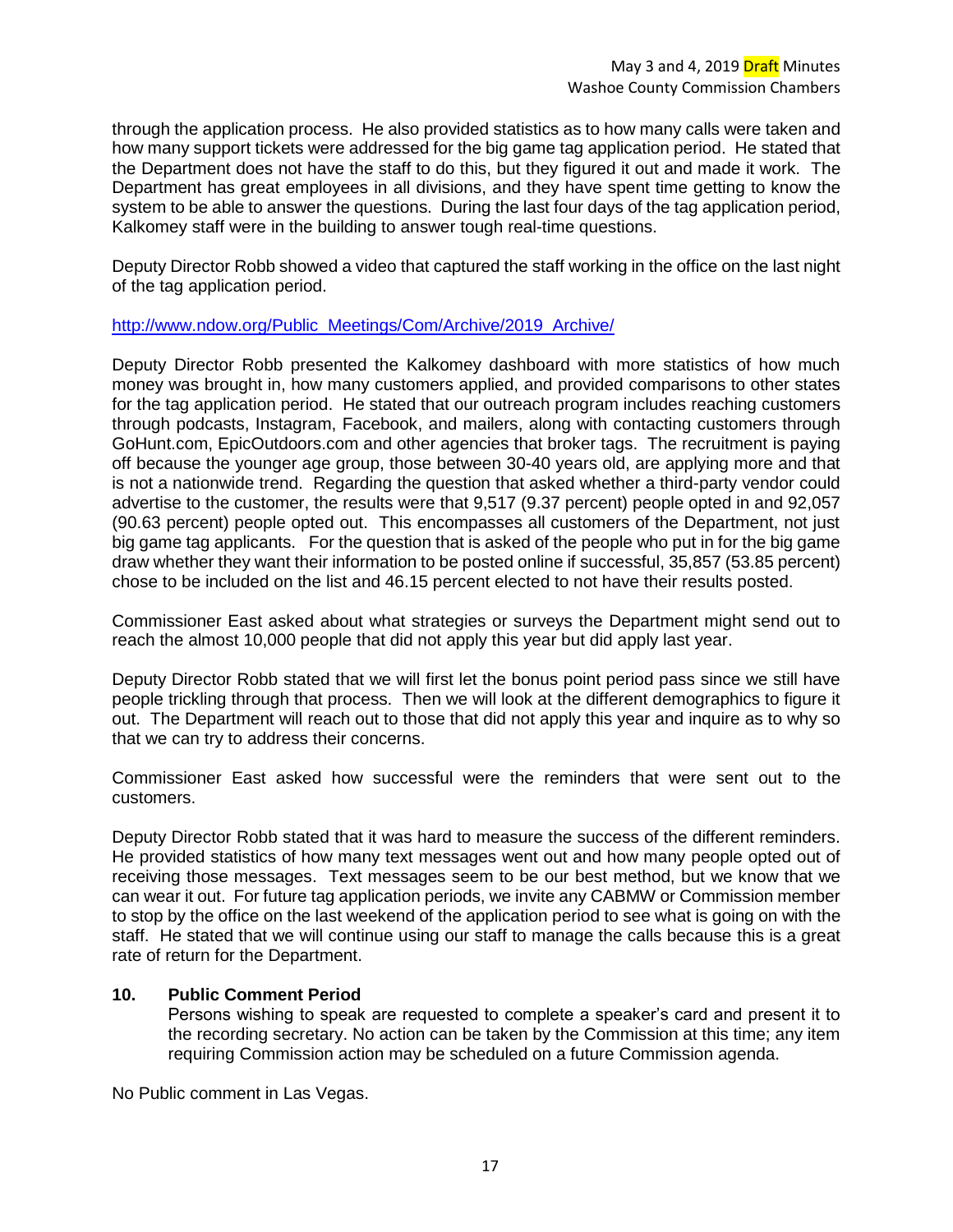No Public comment in Elko.

No Public comment in Reno.

Chairman Johnston announced that the Public Lands Committee will meet today at May 3, 2019, at the close of the Commission meeting, in the Washoe County Commission Chambers followed by the Landowner Compensation Tag Committee which will meet at 6:30 p.m. at the Nevada Department of Wildlife Headquarters, Main Conference Room, 6980 Sierra Center Parkway, Reno, Nevada.

Chairman Johnston recessed the meeting at 1:56 p.m. and stated that we will reconvene at 8:30 a.m. on Saturday, May 4, 2019.

### Saturday, May 4, 2019 – 8:30 a.m.

11. Call to Order, Pledge of Allegiance, Roll Call of Commission and County Advisory Board Members to Manage Wildlife (CABMW) – Chairman Johnston

Chairman Johnston called the meeting to order at 8:30 a.m. Roll call was conducted, and the Commissioners present were: Chairman Johnston, Vice Chairman Valentine, Commissioners Almberg, Barnes, Caviglia, East, Hubbs, Kiel, and McNinch.

CABMW members present: Gene Green, Carson; Ted McElvain, Lander; Giovanni Giordano, Humboldt; Billie Williams, Mineral; Joe Crim, Pershing; Steve Robinson, Washoe; Mitch McVicars, White Pine; Cory Lytle, Lincoln; Paul Dixon, Clark; Worth Nelson, Lander; Bert Gurr, Elko; and Jim Evans, Elko.

12. Approval of Agenda – Chairman Johnston – For Possible Action The Commission will review the agenda and may take action to approve the agenda. The Commission may remove items from the agenda, continue items for consideration or take items out of order.

No public comment in Reno.

No public comment in Las Vegas.

No Public comment in Elko.

### **COMMISSIONER EAST MOVED TO APPROVE THE AGENDA AS PRESENTED. COMMISSIONER MCNINCH SECONDED THE MOTION. THE MOTION CARRIED 9-0.**

13. Member Items/Announcements and Correspondence – Chairman Johnston and Secretary Wasley – Informational

Commissioners may present emergent items. No action may be taken by the Commission. Any item requiring Commission action may be scheduled on a future Commission agenda. The Commission will review and may discuss correspondence sent or received by the Commission since the last regular meeting and may provide copies for the exhibit file (Commissioners may provide hard copies of their correspondence for the written record). Correspondence sent or received by Secretary Wasley may also be discussed.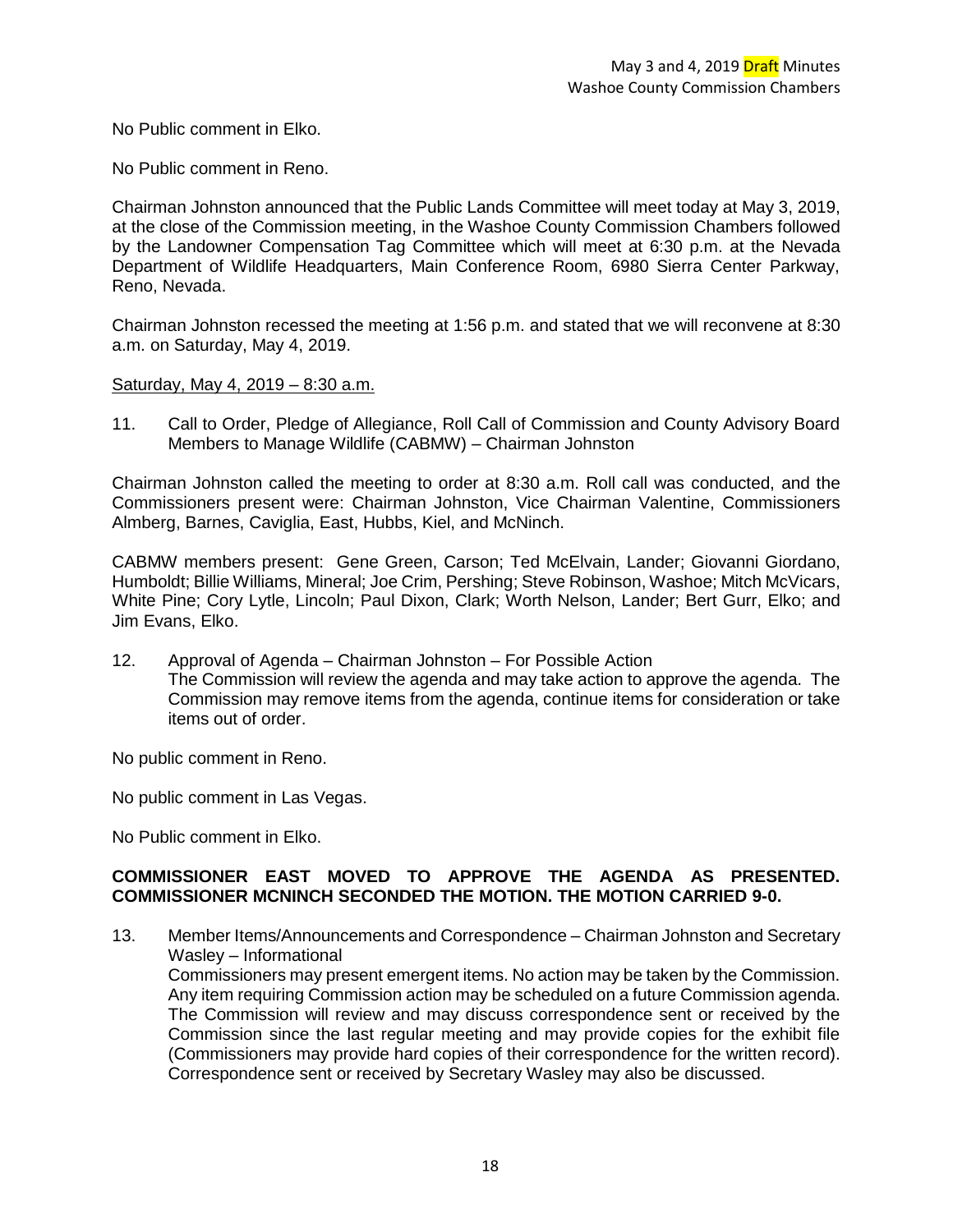Secretary Wasley presented the 30-year tenure award to Western Region Game Supervisor Mike Scott and provided his background with the Department.

Senior DAG Stockton stated that he received correspondence from opposing counsel inquiring about the case, Nevada Wildlife Alliance v. Nevada Department of Wildlife. He provided an update to the case and stated that the motion to dismiss was denied and that we will move forward with the litigation.

Chairman Johnston clarified the procedural status as the Complaint having been filed, the Motion to Dismiss was filed but denied, and there was no grant of any type of relief to the plaintiffs at this point.

Senior DAG Stockton concurred and stated that the Attorney General is going to file an Answer where they will either admit or deny the allegations in the Complaint and then will move forward from there. He also stated that they are challenging it on a constitutional basis because the plaintiffs who like to view wildlife say that the predator program kills wildlife which discriminates against them unjustifiably. He stated he argued that this is a budgetary issue, but the court did not analyze that argument in its decision.

14. County Advisory Boards to Manage Wildlife (CABMW) Member Items – Informational CABMW members may present emergent items. No action may be taken by the Commission. Any item requiring Commission action will be scheduled on a future Commission agenda.

No CABMW comment in Elko.

# CABMW comment in Reno:

Jim Cooney, representing Elko CABMW stated that they have been approached by sportsmen who are looking at some modification to the shed hunting seasons and that they are currently working through the language and will be presenting it to the Commission in the future. He believes the appropriate approach is to go through the petition process. He stated that they were asked to put the shed antler program on their agenda for discussion; they did and had a large group in attendance at the CABMW meeting. From that, they established a subcommittee to look at it. They came up with some recommendations and their CABMW is investigating it and are in contact with other CABMW's.

Mitch McVicars, representing White Pine CABMW, stated that they had the shed season on their agenda and had a long discussion about it. There are a lot of different opinions, but it is something they all want to work on.

No CABMW comment in Las Vegas.

- 15. Additional Committee Reports
	- A.\* Landowner Compensation Tag Committee Report A report will be provided on the Committee's recent meeting held on May 3, 2019 at 6:30 p.m.

Chairman Johnston provided an update to the Landowner Compensation Tag Committee who met last night. He stated that they looked at some items that were delegated from the Tag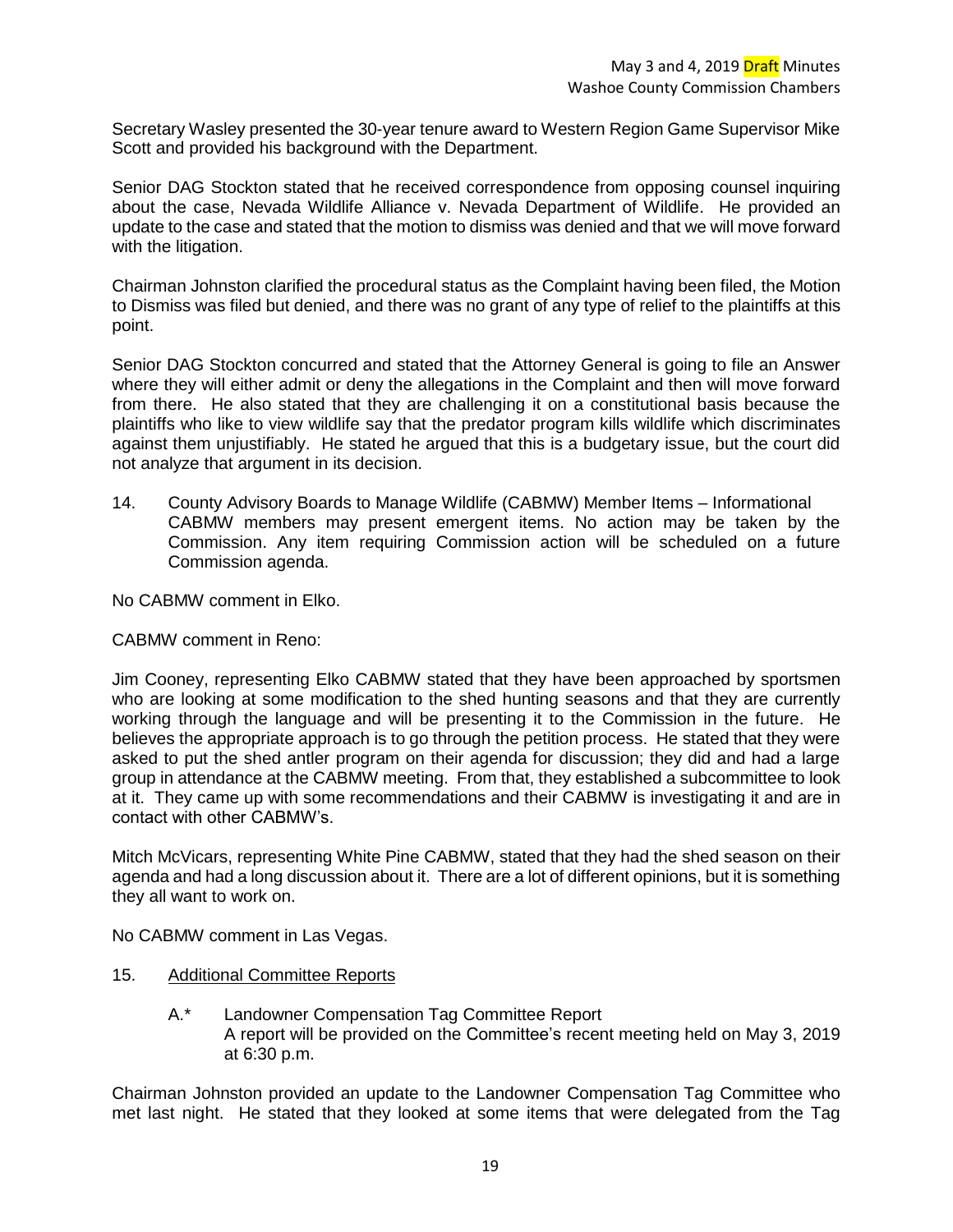Allocation and Application Hunt Committee (TAAHC) and those items were moved to the closed topic list and no further action would be taken. The one issue that came from the TAAHC that had a more substantiated discussion was making the holder of a landowner tag select their season and weapon class. After discussion, the Committee felt that the status quo should remain. They have learned that there has been an increase in landowner participation and more issuance of tags with respect to antelope over deer. The other issue discussed was a method by which they could address the landowner tags when the statutory cap was met. Right now, a landowner tag is issued for every 50 animals. At their next meeting, the Committee will determine the correct math to calculate the number of tags and will bring a recommendation to the Department at a future meeting. Chairman Johnston encouraged all CABMW's and members of the public that are interested in this program to take note of the next Committee agenda and the support material, so they can get as much public input as possible at the next Committee meeting.

B.\* Public Lands Committee Report A report will be provided on the Committee's recent meeting held on May 3, 2019 after the Commission meeting adjourned.

Commissioner Barnes presented an update to the Public Lands Committee which met yesterday. Regarding the fuels reduction and grazing flexibility, there will be a BLM Environmental Assessment (EA) presented on using grazing for fuel reduction and targeted grazing in the fire prone areas. Regarding the Wild Horse and Burro Program, there is a plan that is being proposed to reduce some of the horse numbers, about 15,000 to 20,000 horses a year for five years, and the horses will be moved from the ranges into long-term holding. There are a variety of groups that have come together on this plan. At the Committee meeting, the Department gave a presentation on the Silver State Trail update and there was a lot of comment on this subject. The Commission will talk about this topic on another agenda item today.

# 16. Commission Regulations – For Possible Adoption – Public Comment Allowed

A.\* Commission General Regulation 19-14, Big Game Quotas for the 2019-2020 Season – Wildlife Staff Specialists Mike Cox, Cody Schroeder, Cody McKee, and Pat Jackson – for Possible Action The Commission will establish regulations for the numbers of tags to be issued for mule deer, pronghorn antelope, elk, bighorn sheep, black bear, and mountain goats for the 2019 - 2020 seasons.

Chairman Johnston requested that we start with the deer tag discussion today since it is a longer discussion than elk and antelope.

Wildlife Game Division Administrator Brian Wakeling stated that the regulations that the Commission will be acting on today deal specifically with the quotas for the next year. He provided information on their process for analyzing the survey data, the management objectives and how they come to their numbers. He stated that they have become more conservative over the years, but that has led to a more quality hunt in Nevada. The biologists have conservative objectives and they are biologically responsible in the formulations that they are making, but they are trying to optimize the situations so that we can provide people with an opportunity to get in the field and connect them with our resource here in Nevada.

Wildlife Staff Specialist Cody Schroeder provided a PowerPoint presentation on the Mule Deer Status in Nevada: 2019 Quota Recommendations.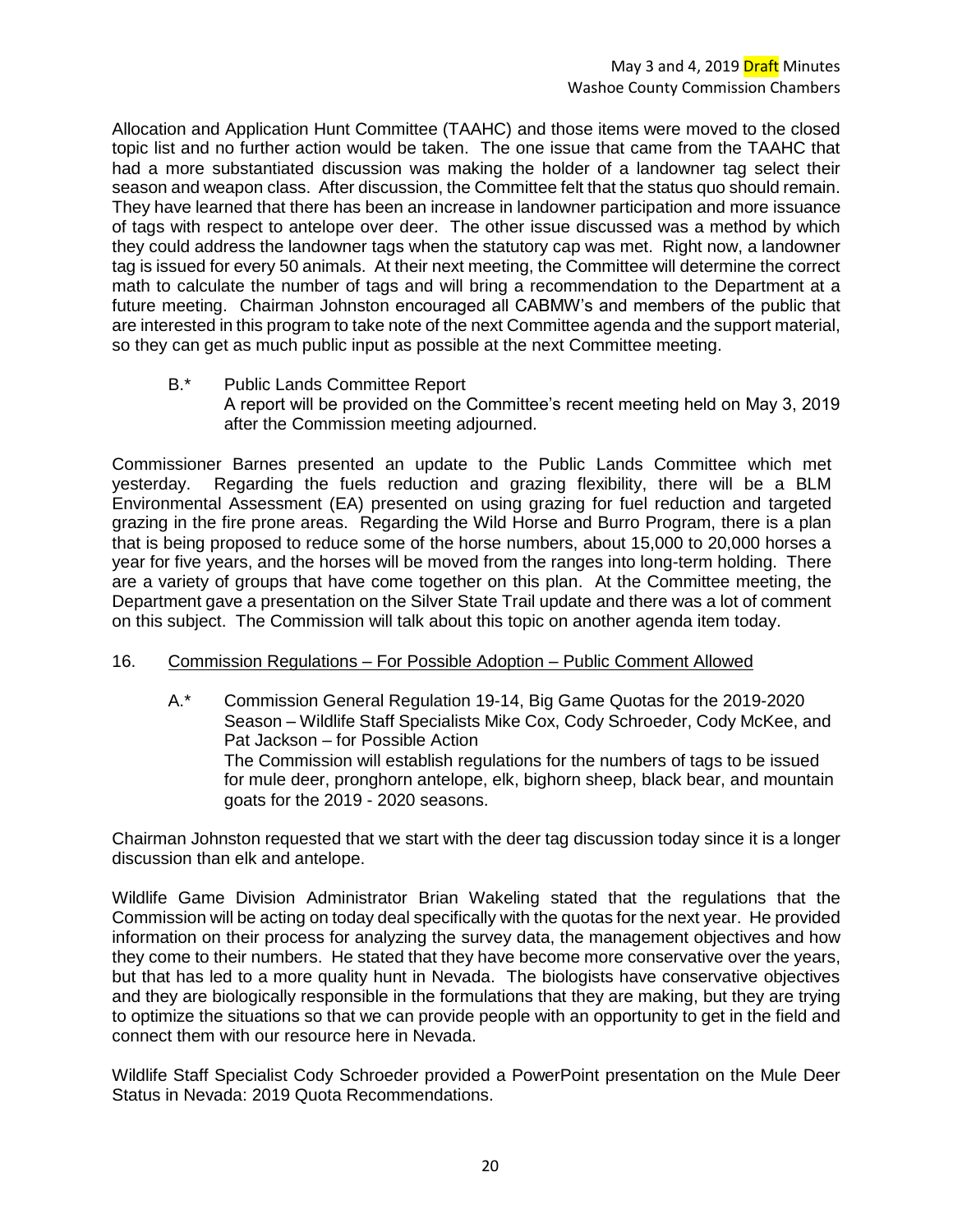### [http://www.ndow.org/Public\\_Meetings/Com/Archive/2019\\_Archive/](http://www.ndow.org/Public_Meetings/Com/Archive/2019_Archive/)

Wildlife Staff Specialist Cody Schroeder stated that the Department is recommending just over 3100 tags for the Resident Junior, Mule Deer, Antlered or Antlerless, Archery, Muzzleloader, or Any Legal Weapon hunt, and he is available for questions.

Wildlife Staff Biologist Cody McKee stated that a hunt unit map can be found on the last page of the Big Game Status Book for reference while reviewing the recommendations.

No public comment in Las Vegas.

No public comment in Elko.

Public comment in Reno:

Steve Robinson, representing Washoe CABMW, stated that there changes to the recommendations for the junior hunt are as follows: Unit 014, they recommend a decrease from 20 tags to 15 tags; Unit 022, they recommend an increase to 20 tags from 10 tags. He stated that there will be compensatory reductions in other hunts to offset this change.

Joe Crim, representing Pershing CABMW, stated that in Unit 043-046, the Department was recommending the junior hunt go from 110 tags to 70 tags. Their CABMW would prefer to keep it at 110 tags and would recommend offsetting the 40 tags with the adults.

Gene Green, representing Carson CABMW, stated that in Unit 192, the Department dropped the tags from 20 tags to 10 tags; they would recommend that the junior hunt be kept at 20 tags as they are trying to get the kids out into the field and hunting. He thanked Mike Scott for coming to their CABMW meeting and stated that Mr. Scott reported that there was no biological reason not to keep it at 20 tags.

Paul Dixon, representing Clark CABMW, stated that there was misinformation within their CABMW because the Big Game Status Book came out so late; they were trying to correct what people believed and heard versus actual facts. He stated that they wanted to do a ten percent cut across the board in mule deer because they feel the herd populations are declining. Based upon this, they believe the best way to manage the herd is to put out less tags.

Craig Burnside, representing Douglas CABMW, stated they recommend that the Commission approve the quota recommendations as presented by the Department for all species.

Commissioner Hubbs inquired about what the goal is for the buck to doe ratios for the state this year; and if they are managing for a higher ratio, what is their intent so that she can understand the biology behind it.

Wildlife Staff Specialist Cody Schroeder provided information about the management of buck to doe ratios and that their goal is to provide more quality buck opportunities for hunters.

Chairman Johnston and Commissioner Kiel inquired about the reduction of junior tags and the success ratio for the junior hunt in relation to the overall success ratio of any legal weapon type of hunt.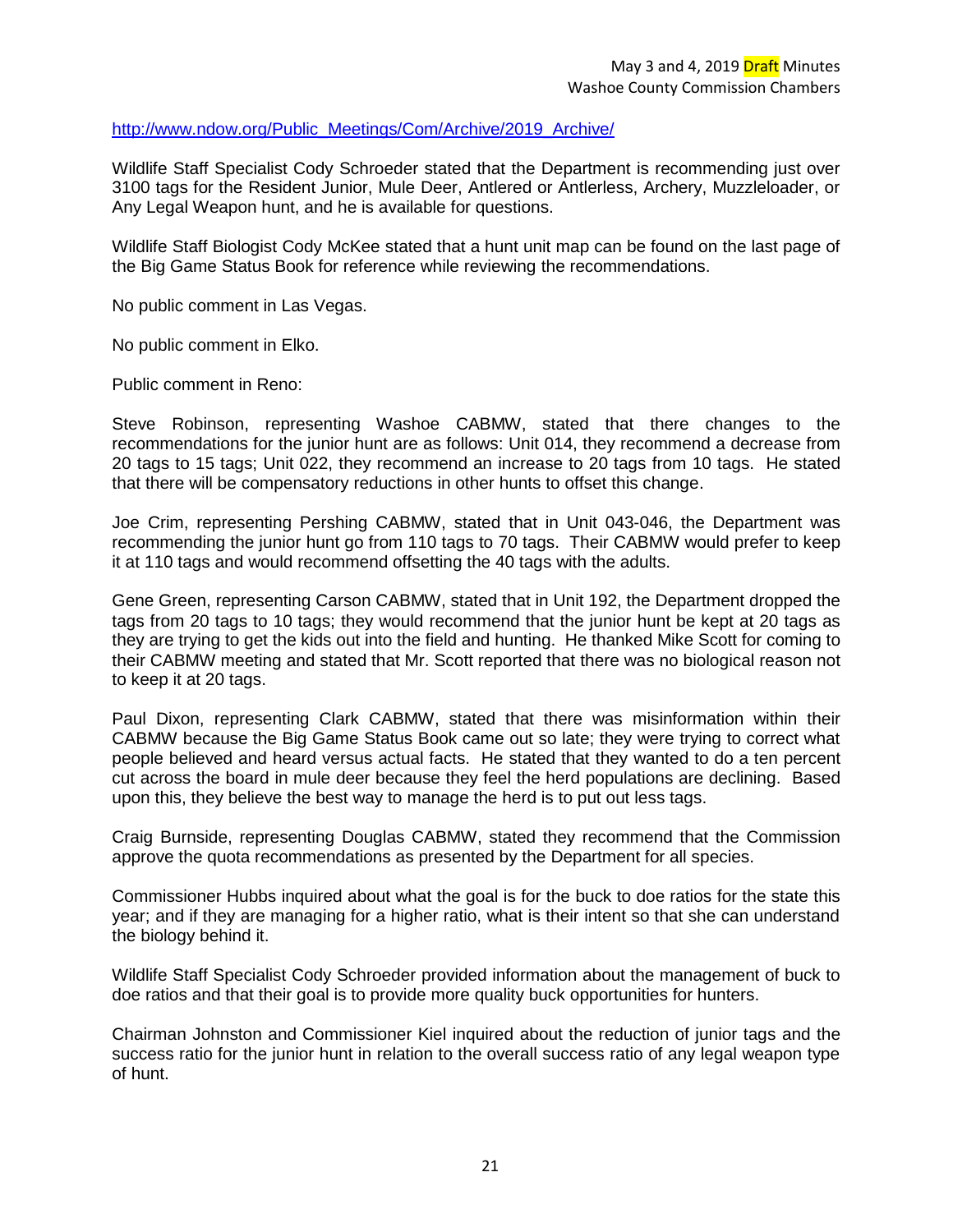Wildlife Staff Specialist Cody Schroeder responded that the reduction of tags was likely driven by the demand success formula that is used by the Department; and that there are some things that go into the junior quota, so the success rate of does in the harvest can fluctuate in the regular hunts. He stated that he has no problem shifting tags from the adults to the juniors which lines up with the Washoe CABMW recommendation.

Wildlife Staff Specialist Cody Schroeder stated that overall, the junior hunt success rate is 64 percent. The three-year average statewide for any legal weapon is approximately 50 percent success rate; muzzleloader hunts are approximately 44 percent; and archery hunts are approximately 21 percent.

Discussion ensued between Commissioner Hubbs and Wildlife Staff Specialist Cody Schroeder regarding the number of junior tag applications for this year being higher than last year; that they concurred with increasing the junior tag numbers for the junior hunts.

Discussion ensued between Wildlife Staff Specialist Cody Schroeder and Chairman Johnston regarding increasing the junior tags to allow for more sustained interest in hunting by the youth of Nevada.

**COMMISSIONER MCNINCH MOVED TO APPROVE CR 19-14 RESIDENT JUNIOR MULE DEER ANTLERED OR ANTLERLESS - ARCHERY, MUZZLELODER, OR ANY LEGAL WEAPON HUNT AS PRESENTED, WITH THE FOLLOWING CHANGES: UNIT 022 – INCREASE FROM 10 TO 20 TAGS, UNIT 043-046 – INCREASE FROM 70 TO 110 TAGS, UNIT 192 – INCREASE FROM 10 TO 20 TAGS; VICE CHAIRMAN VALENTINE SECONDED THE MOTION. THE MOTION CARRIED 9-0.**

Wildlife Staff Specialist Cody Schroeder stated that the Department is recommending just over 1,000 tags, distributed among the hunt units, for Resident Mule Deer, Antlerless - Any Legal Weapon Hunt and that there is a high demand for these particular tags since you can apply for both a buck and doe in the draw.

No public comment in Las Vegas.

No public comment in Elko.

Public comment in Reno:

Jim Cooney, representing Elko CABMW, stated they agreed to decrease the quota to 200 tags in Unit 071-079, 091; in Units 101, 102, 109, they agree to a reduction to 125 tags; in Area 6, they agree with the biologist recommendations.

Chairman Johnston stated that there is a big jump in Areas 7 and 10 from 125 tags to 275 tags in each unit and he noticed increased numbers in the Any Legal Weapon Hunt in Area 7.

Wildlife Staff Specialist Cody Schroeder stated that in terms of numbers those areas are some of the largest deer herds and there could be negative impact from density dependence. The Department feels strongly to have these quotas raised to minimize the competition between bucks, does and fawns. If the tags are reduced it is taking opportunity away and could contribute to poor body condition and reduce buck quality the following years. One of the other largest deer herd is in Area 6. The Department has been very aggressive on doe harvest in that area which has been a big challenge because a lot of the winter range has burned; having the aggressive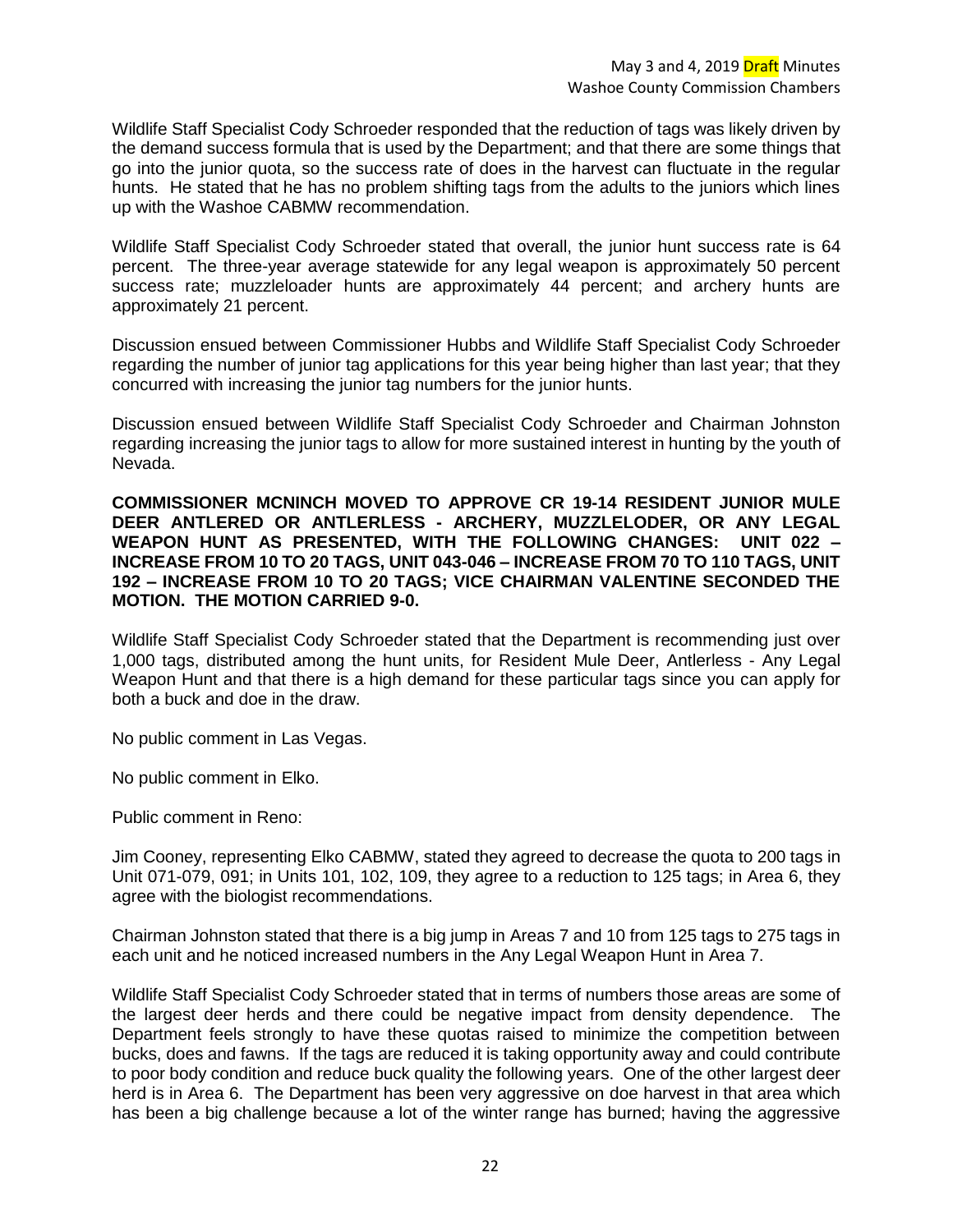doe harvest has staved off an all age class die off. The Commission has approved emergency deer hunts which have been successful at helping the Department mange the deer herds to appropriate levels.

Commissioner Barnes stated that he is going to agree with what the Elko CABMW recommended in Unit 101, 102, 109 due to the lower numbers of deer and the area could handle more deer. He stated that he has noticed a significant decline in deer numbers in that area. In Area 10, they came off of a really dry year and had poor growth in the brush; this year they have had a lot of moisture and the brush will respond since it has been stressed; and he believes they will have a lot more summer and winter forage which could justify leaving a few more does in the area.

Commissioner Hubbs stated that in the Big Game Status Book, the areas are broken down on the maps which is helpful as it explains what is happening in those areas. She is reading that there are some environmental issues and that the caring capacity appears to be past its threshold. What she is hearing is that having excess does is raising competition in a population that is potentially already in an over caring capacity, so they want to reign in the does. This would make sense to her to have the higher harvest numbers as represented by the Department. She asked, when they harvest does, are they seeing them subpar in weight, and if so it would make sense to harvest more and go with the Department's recommendation.

Wildlife Staff Specialist Cody Schroeder concurred with Commissioner Hubbs observation. He stated that they do not have the environmental issues everywhere, but it is a concern. They have seen indicators of poor body condition in Areas 7 and 10 so they have been collaring the mule deer there and obtain the carcasses; they are seeing signs of starvation and malnutrition but there are weight issues, especially in the Area 7 deer herd due to the harsh winter this year. The overall fawn ratio is showing that the population is at or beyond caring capacity. The recommendations made on the doe hunts is not intended to significantly reduce the populations; this is maintenance for next year, to provide hunter opportunity and to help keep the animals in a good condition so they can provision their offspring.

Commissioner Kiel stated that in Area 7 there is a lot of fuel, and he is cautious that if we have another large fire, we could have an emergency. The preference would be to handle the doe population in this realm as opposed to having a discussion of an emergency season later.

Chairman Johnston stated that after what he has heard, he is inclined to go along with the recommendations of the Department and that we need to trust the biologists on this situation.

Commissioner Almberg stated that he is in the middle of the road on this one. We rely on the Department to keep us within the biological boundaries. He wants to stay within the biological boundaries and is inclined to go with the CABMW recommendations, particularly in area 10.

Commissioner McNinch stated that he is inclined to go with the Department's recommendations; he appreciates the comments but is also looking at what happened in Unit 071-079, 091. The Department tried to get us to go with a higher number of tags last year and now this year we have to go with an even higher number of tags; he is concerned that could happen in Area 10.

Chairman Johnston asked why there is a dramatic reduction in the number of doe and buck tags in Area 10 in the Any Legal Weapon hunt.

Wildlife Staff Biologist Tom Donham stated that the buck quotas are based on a targeted post season buck ratio objective. Those are being reduced based on a lowered recruitment in area 10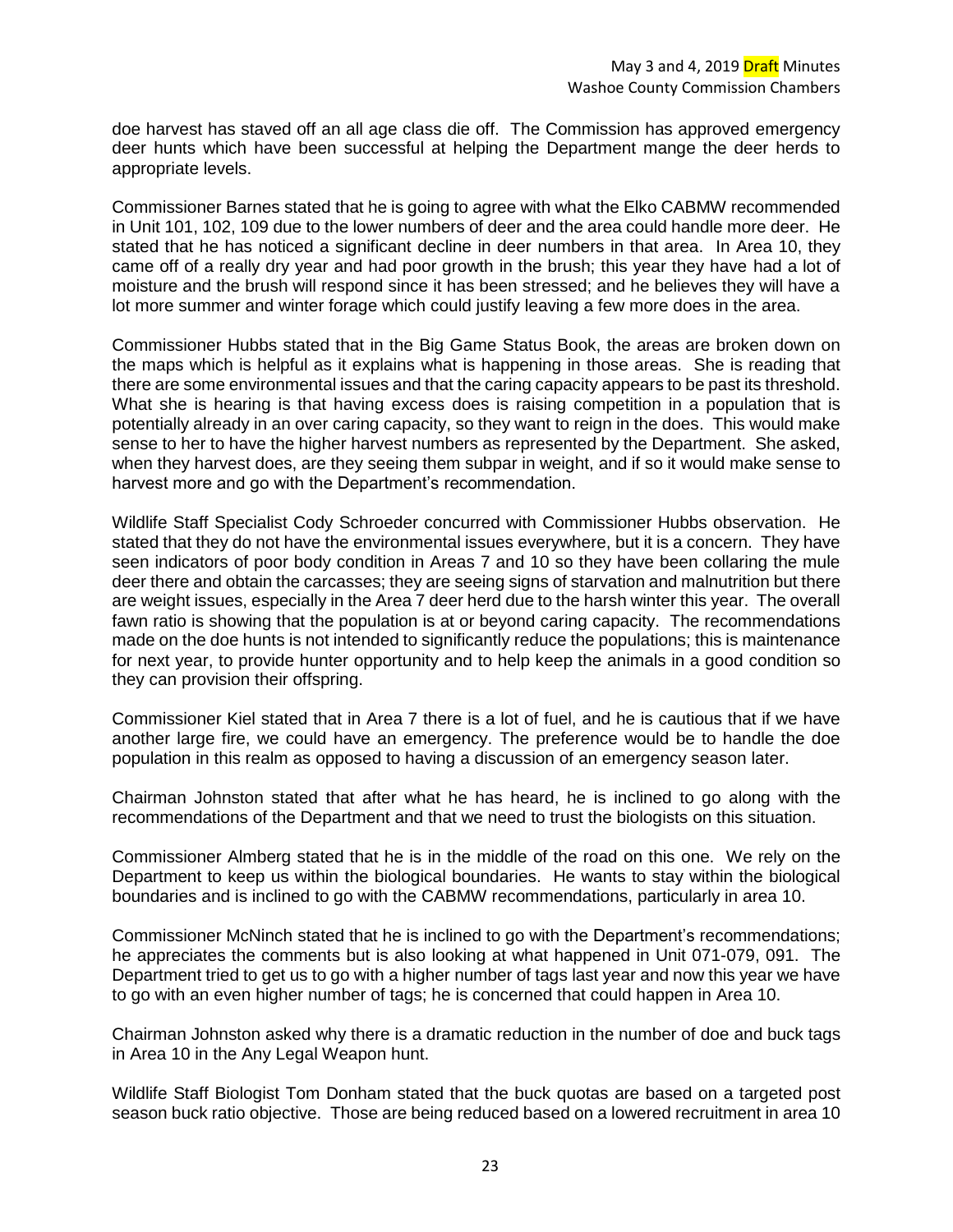so there are fewer yearling bucks and we can move towards that buck ratio objective with a lower quota. He is concerned that opportunity is being reduced for no reason and there is no positive affect that will come from that.

Chairman Johnston stated that Wildlife Staff Biologist Tom Donham summarized it well, that by reducing the number of doe tags, you are reducing the opportunity with no impact to wildlife. He further stated that he appreciates the comments presented by the Elko CABMW and the report from the Department.

**COMMISSIONER BARNES MOVED TO APPROVE CR 19-14 RESIDENT MULE DEER ANTLERLESS - ANY LEGAL WEAPON HUNT AS PRESENTED WITH THE FOLLOWING CHANGE: UNIT 101, 102, 109, FROM 225 TO 125 TAGS; COMMISSIONER ALMBERG SECONDED THE MOTION. THE MOTION FAILED 2-7 WITH COMMISSIONERS ALMBERG AND BARNES VOTING YES AND REST OF THE COMMISSION DISSENTING.**

### **CHAIRMAN JOHNSTON MOVED TO APPROVE CR 19-14 RESIDENT MULE DEER ANTLERLESS - ANY LEGAL WEAPON HUNT AS PRESENTED; COMMISSIONER EAST SECONDED THE MOTION. THE MOTION CARRIED 7-2 WITH COMMISSIONERS ALMBERG AND BARNES DISSENTING.**

Wildlife Staff Specialist Cody Schroeder stated that there are not many recommended changes for the Resident Mule Deer Antlered – Any Legal Weapon Hunt, the Muzzleloader Hunt and the Archery Hunt. Most of them are based on the Department's management objectives.

No public comment in Elko.

Public comment in Las Vegas:

Jim Evans, representing Eureka CABMW, stated that the CABMW requests that the Archery Hunt in Units 141-145 be set at 200 tags instead of 225 tags to reduce congestion of hunters in the area and maintain the quality of the hunt within private agricultural lands.

Public comment in Reno:

Worth Nelson, representing Lander CABMW, but is commenting from his personal viewpoint. He stated that regarding the mule deer, it upsets him that the only number that seems to matter is our buck to doe ratio. As a matter of concern, when we talk about mule deer in general, the buck to doe ratio is a good tool to use, but if it is the only thing we use, then it may not mean much.

Gene Green, representing Carson CABMW, referenced their Action Report and provided there is a minor mistake on it. He stated that in Unit 192, they would like to see the following changes: Any legal Weapon Hunt to go back to 35 tags like last year instead of a reduction to 30 tags; Muzzleloader Hunt to have 15 tags like last year instead of 7 tags; Archery Early Hunt to have 25 tags; Archery Late Hunt to have 20 tags; Archery Hunt in Unit 194, 196 Early to have 15 tags; and the Archery Hunt in Unit 194, 196 Late to have 15 tags.

Joe Crim, representing Pershing CABMW, provided a justification for raising the number of Junior tags and made the following recommendations: Any Legal Weapon, Unit 043-046 Early reduction to 100 from 120 tags; Unit 043-046 Late, reduction from 50 to 40 tags; Muzzleloader Hunt in Unit 043-046, reduction from 25 to 20 tags; Archery Hunt in Unit 043-046, reduction from 75 to 70 tags. This is a 40-tag reduction overall and they would gain those back in the junior hunts.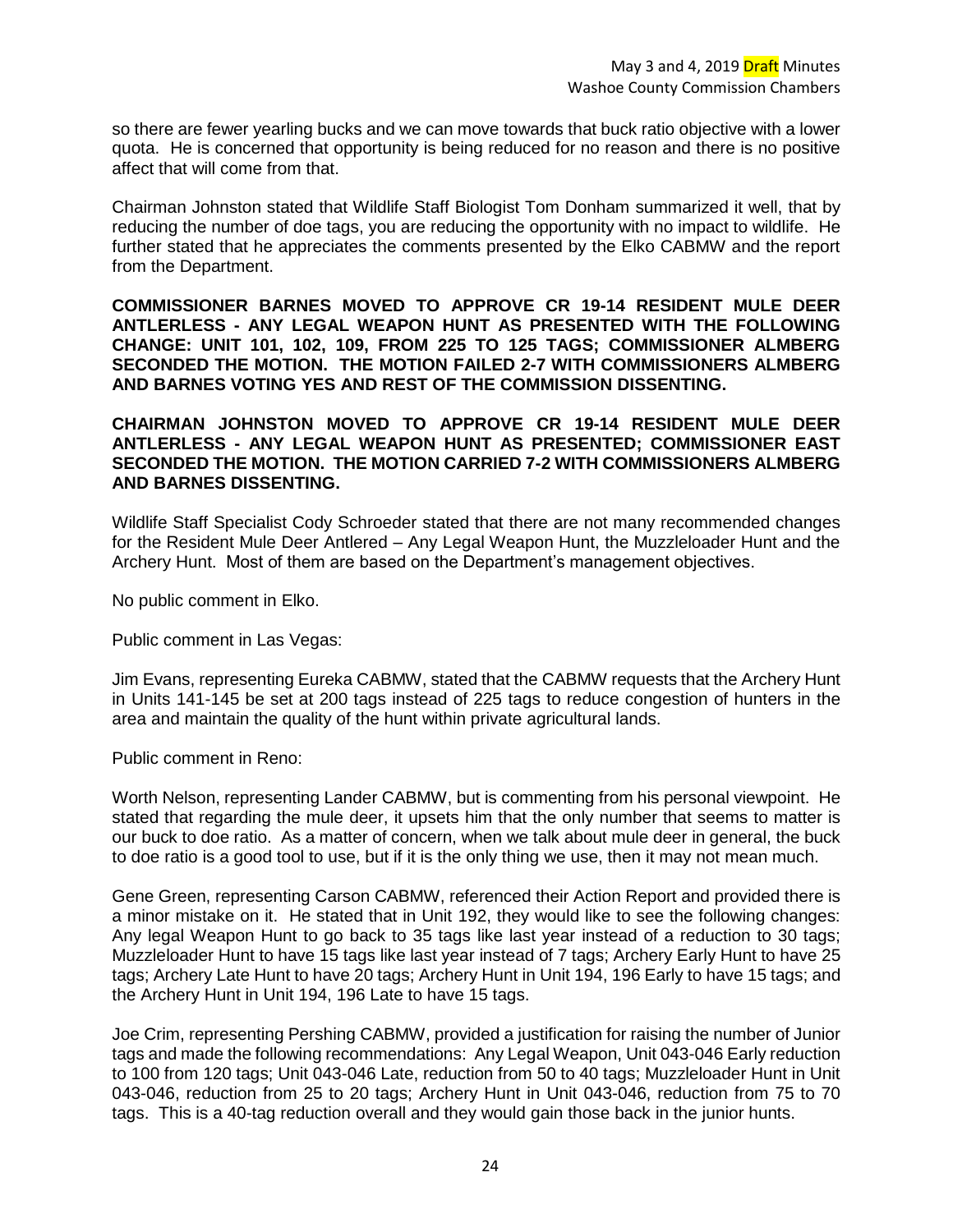Jim Cooney, representing Elko CABMW, stated that their CABMW requests to reduce the Any Legal Weapon Hunt, Archery Hunt, and Muzzleloader Hunt in Area 8 back to the 2018 quota. Due to the quality of that hunt they did not feel the need to increase the tags and they would like to keep it as a trophy hunt in that area.

Billie Williams, representing Mineral CABMW, stated that regarding the Resident Mule Deer Antlered - Any Legal Weapon Hunt in Unit 202, 205-208, they request an increase from 50 to 55 tags; and for the Muzzleloader Hunt in Unit 202, 205-208, they request an increase from 10 to 15 tags because this is an interstate herd.

Giovanni Giordano, representing Humboldt CABMW, stated that he has been on the Humboldt CABMW since 2000 and he was born and raised in Humboldt County, north of Winnemucca, Nevada. Daily on the farm and ranch, he sees deer and antelope herds. Over the years, he has seen the herds come and go, along with the problems they face such as environmental, hunting and weather. The Humboldt CABMW feels like they need more research and more status to be better educated when making their recommendations. He stated that the deer herd in Unit 035 can not justify the quota that has been suggested over the last several years. He asked for a different way to calculate quotas in Unit 035 and thinks that the demand/success ratio is the worst process for that unit. The Humboldt CABMW is recommending 70 tags for Unit 035, in the Any Legal Weapon Hunt; and in the Muzzleloader and Archery Hunts they are recommending that the numbers coincide with the 2018 approved quota. In all other areas, they have accepted the Departments recommendation.

Jonathan Lesperance, representing Washoe CABMW, but is speaking on behalf of himself but asked that the Commission consider the recommendations of the Washoe CAMBW. Since 2011, in Unit 011-013, there has been a 54 percent loss of the deer herd; Unit 014, it was a similar loss at 54 percent; and in Unit 033 there was a loss of 57 percent of the resource. He has the utmost regard to the department biologists, but the memo says that the mule deer herds are stable but provided statistics as to why that is not correct. On a personal note, he stated that he appreciated the discussion on opportunity; this is a personal issue because as a young person, it changed his life. Mature does are incredible resources because they teach their young how to use the resources throughout the year.

Steve Robinson, representing Washoe CABMW, mentioned that at the last Commission meeting there was discussion about changing the Washoe County seasons from a split season to a single, one-month season like the other units with similar tag numbers, and due to this, they would need reduce their tag numbers. They do support the Department's reduction in tag numbers due to over 50 percent decline in population of the mule deer herd. For Resident Mule Deer Antlered – Any Legal Weapon Hunt, Unit 014 they recommend a reduction from 30 to 20 tags; Unit 022, to compensate for more Junior tags, they recommend a reduction from 35 to 30 tags. For Resident Mule Deer Antlered – Archery Hunt, Unit 033 they recommend a reduction from 10 to 5 tags. For Nonresident Mule Deer Antlered – Any Legal Weapon Hunt, Unit 022 they recommend a reduction from 3 to 2 tags.

Commissioner McNinch asked for a better understanding of the 4-point or better being an indicator of health, which to him supports the contention that we might need to remove more deer.

Wildlife Staff Specialist Cody Schroeder provided an explanation of the 4-point or better and that the Department uses this is as a guideline to measure the amount of older age class of animals that would be available for harvest, and it helps to determine hunter experience and quality. When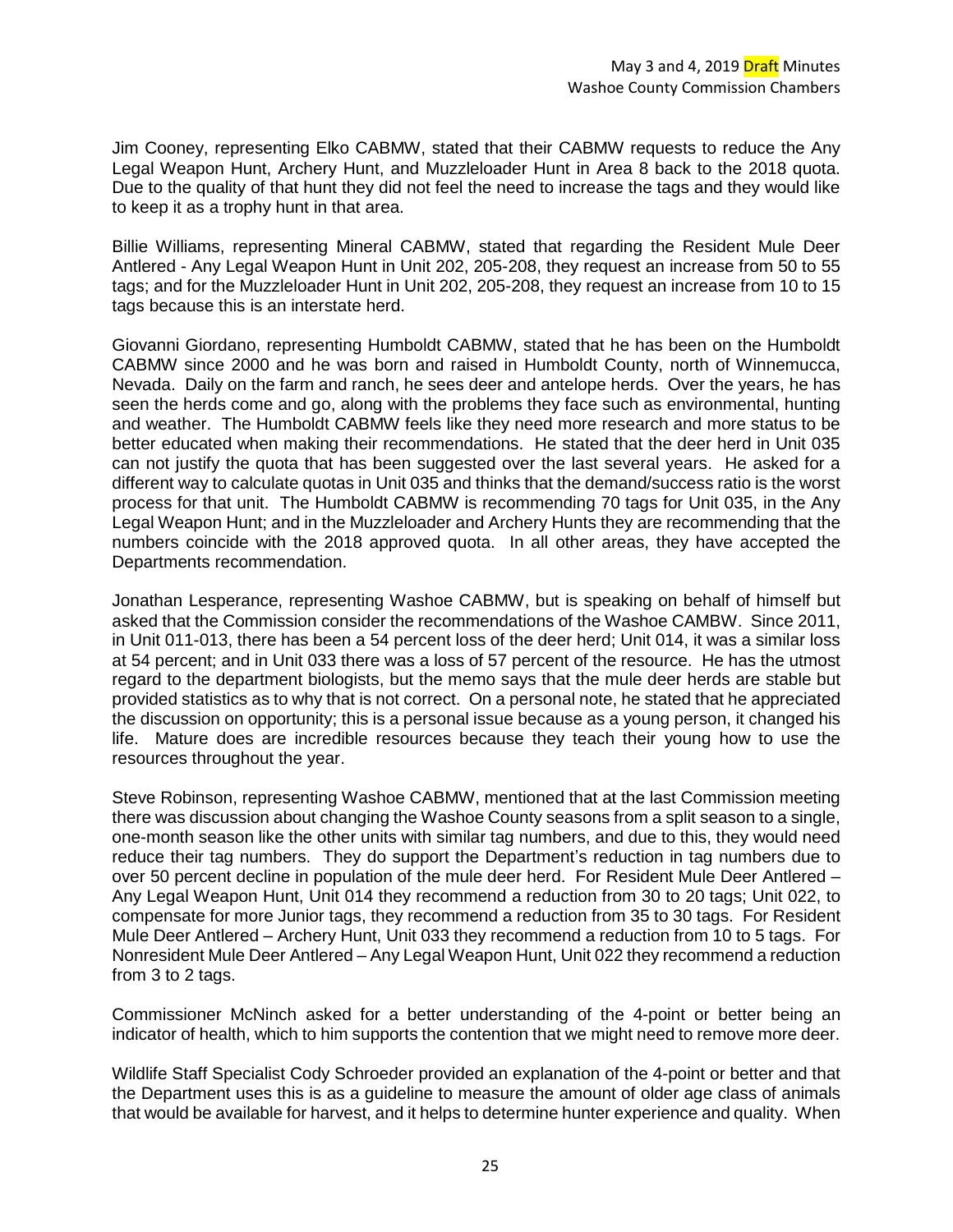talking about 4-point or better, it is more about competition and the number of bucks on the landscape. The Department looks at demand, success, recruitment and many other issues.

Commissioner Caviglia inquired if Mr. Schroeder knows why there was such a large jump from last year in the recommended tags for the Archery Hunt of Unit 035.

Wildlife Staff Specialist Cody Schroeder stated that was primarily based on the success rate. This is based on the low success rate in archery that the Department observed the last three years.

Commissioner Hubbs stated that the map in the Big Game Status Book was helpful. She inquired as to why the northern end of Washoe County mule deer herd seems to be struggling. She also inquired what would happen if that area was left alone, meaning no hunting, since we do not know what is going on in that area.

Wildlife Staff Specialist Cody Schroeder provided there have been fires that changed the habitat in the north and now the Department is concerned about moisture, drought, horses, and predators. He stated that the Department initiated a collaring study in that region to see what was going on with the mule deer herd, but it is currently too early to know. The Department has not been able to narrow it down to a specific cause at this point. In response to that, the Department has lowered the population estimates in most of Washoe County. He stated they have never taken the approach of not hunting an area. You can still have harvest opportunity in a declining herd because here are animals on the landscape that are available for harvest. The issue is to bring the numbers down, it just needs to be decided how far.

Commissioner East stated that she is concerned with the low success rate in Unit 014; the Commission approved 45 tags and only 9 deer were harvested. This year we are offsetting some of that success in Unit 014 by reducing to 30 tags, or in his opinion, would the recommended 20 tags be more significant.

Wildlife Staff Specialist Cody Schroeder stated that dropping it to 20 tags is not that significant. The success rate is a concern. With a low success rate, you can have more people in the field. This is an alternative unit and they are at the top end of their objective in this Unit.

Commissioner McNinch asked Mr. Schroeder to help him out with the Humboldt CABMW recommendations and inquired if there are any concerns with Carson CABMW recommendations.

Wildlife Staff Specialist Cody Schroeder stated that the Humboldt CABMW are looking to cut 138 tags in Unit 035. The Department has been asking for more tags in this area and have been getting fewer every year. He presented argument in support of the room for compromise and does not think that a drastic cut is necessary. The Carson CABMW recommended an increase in Unit 192 which is a standard hunt unit. The concern in this unit is the fawn ratio and that there are fewer bucks being recruited into the population. The Archery Hunt in Unit 194 has a quota that is warranted to come up because of the low success rate last year.

Commissioner Hubbs stated she is hearing that the reduction in the northern Washoe County areas is a good idea; that there should be a reduction in Humboldt County, Unit 035, until we can discern from the northern areas; and there should be an increase in the Carson area.

Commissioner Almberg inquired if the biological health was better in a standard unit or an alternative unit.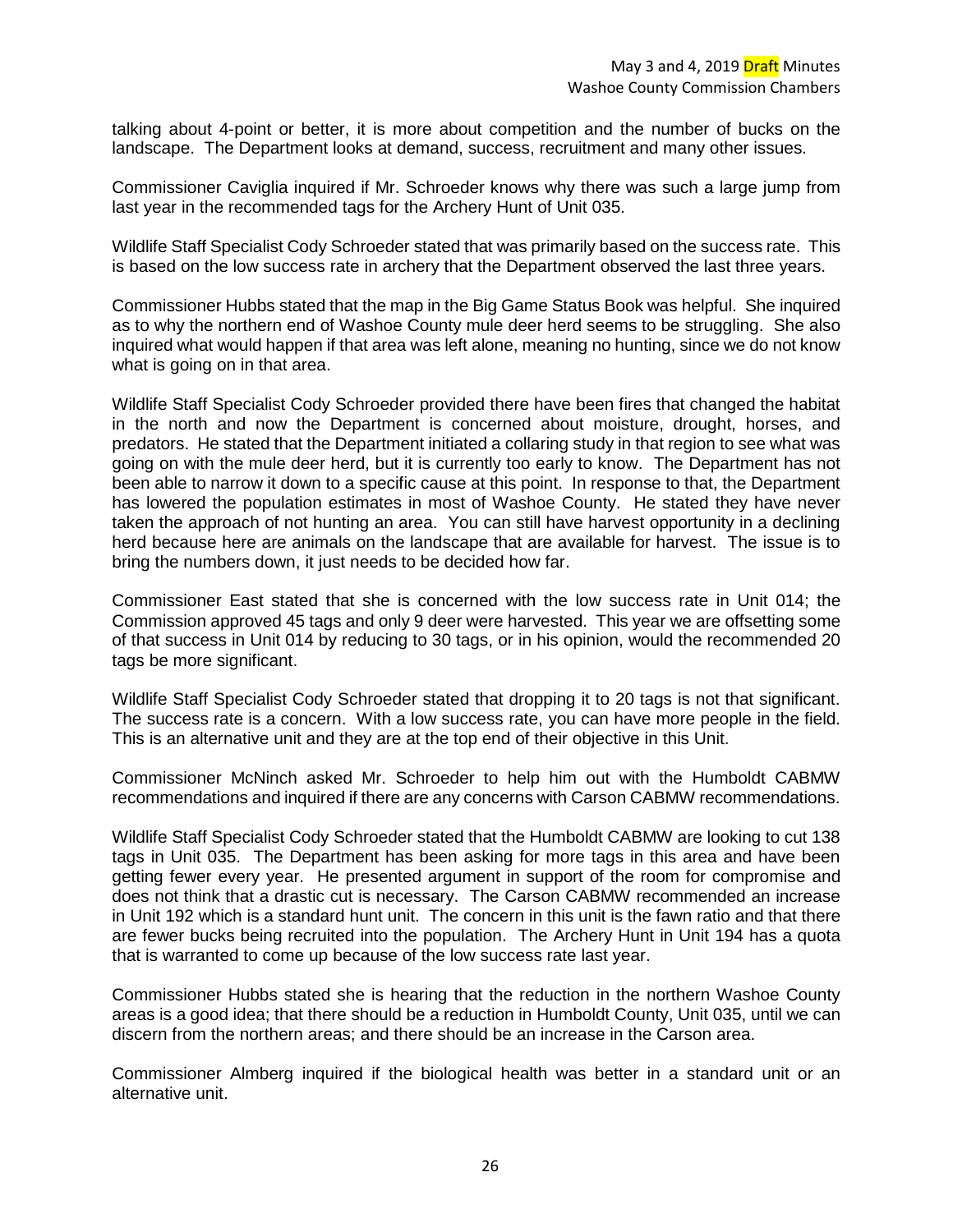Wildlife Staff Specialist Cody Schroeder stated there is no way that they can quantify that unless the Department is doing a comprehensive study. It is based on an upper threshold on the alternative units. We get concerned when we see buck ratios above 50 per 100 does. The ratio the Department has set is based on hunter opportunity and a quality experience. It would be hard to observe a standard population and an alternative population and see the health issues between the two.

Chairman Johnston stated that some quota recommendations are based upon low success rate which means we will increase the number of tags in that area to give people opportunity. The question is, are we giving them a good opportunity. He also that a lot of the CABMW recommendations were modest reductions and the significant ones are coming from Humboldt County in Unit 035. He inquired, from Mr. Schroeder's perspective, is reducing those tag numbers going to have an impact on the herds and, what would that impact be.

Wildlife Staff Specialist Cody Schroeder stated that he has alluded to that several times and the formula that the Department uses is what is written in Commission policy. Discussion ensued regarding the impact on the herds and that there could be a higher buck to doe ratio.

Commissioner McNinch inquired about the areas where the success rates are low and is there an indication of whether hunter preference is an issue.

Wildlife Staff Specialist Cody Schroeder stated this is occurring in some of the more trophyoriented units. People will wait years to the get the tags, if they do not see the size they want they will likely go home empty handed. That is another reason that success is not a perfect measure of what is going on with the deer herd. A hunter makes their own selections, but the Department can only base the numbers on the success rates.

Commissioner East proposed that we take Unit 035 back to last year's approved recommendation which was 90 tags instead of 70 tags for the Any Legal Weapon Hunt; and reduce the Muzzleloader Hunt from 20 tags to 10 tags; and the Archery Hunt, would go to 35 tags from 100 tags.

Commissioner McNinch stated that he is hearing from the Department that the animals are there; that low success rate is impacting those numbers; that they have management goals; and they have been trying to get there in Unit 035 but are having a harder time in this unit. We are dealing with what the public is seeing versus what the Department is surveying. His inclination is to stay with the Departments recommendation or as close as possible.

Commissioner Kiel stated that he generally agrees with that on Unit 035 except for the Archery Hunt. He stated that jumping to 100 tags is hard for him.

Wildlife Staff Specialist Cody Schroeder stated he shares the concerns in the Archery Hunt but does not feel it is necessary to come all the way down to 35 tags. He is sympathetic to the ranchers and farmers that have people camped on their property, but there are other places to hunt in that unit. He would support coming down to last year's quota in the Any Legal Weapon Hunt, but to go down to last year's quota without significant rationale warrants further research.

Chairman Johnston asked DAG Stockton if public comment can be reopened due to the current discussion.

Senior DAG Stockton provided that public comment could be reopened.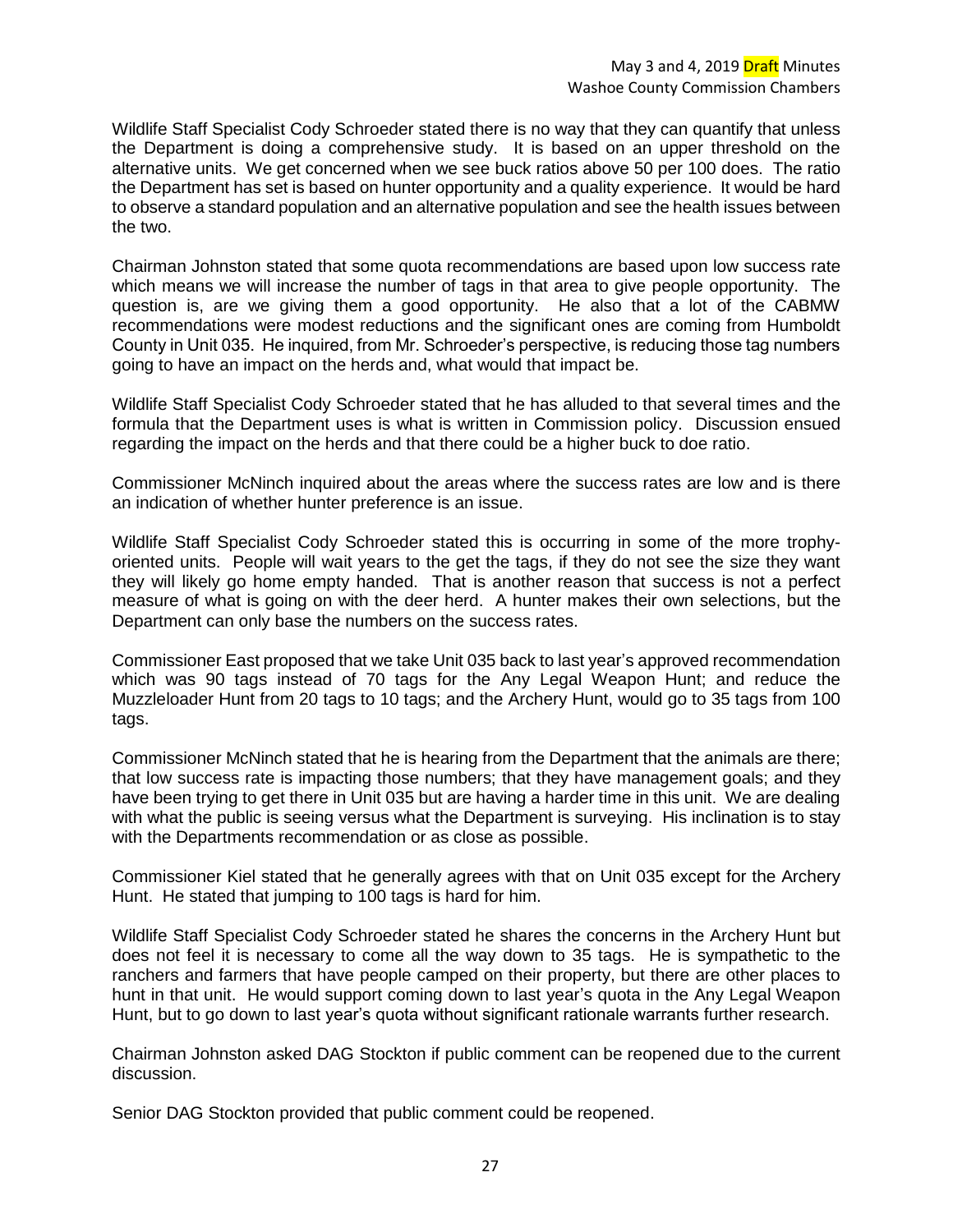Giovanni Giordano, representing Humboldt CABMW, stated that regarding to the biological study and that there is an age class that warrants the Department's quotas, can Mr. Schroeder explain how the Department came up with the buck to doe ratio. He further inquired about what is classified as a buck when they are counted in the field.

Senior DAG Stockton stated that it is not appropriate to have cross-examination and debate. The public needs to address the Commission.

Giovanni Giordano, representing Humboldt CABMW, stated that when you classify a buck and a fawn, 50 percent is taken. Those bucks are not there, and they are not justified; the young bucks cannot cover the does; and the fawns do not have great success of making it through the bad winters.

No public comment in Las Vegas.

No Public comment in Elko.

Additional public comment in Reno:

Mel Belding, representing Washoe CABMW, indicated that to gauge our mature mule deer by point class is not acceptable because some 4-points have baby teeth. There is more that sportsmen can do to help support the research for the biologists, such taking a photograph of the deer teeth upon harvesting the animal.

Wildlife Staff Specialist Cody Schroeder asked the resident biologist to speak on this issue. Mr. Giordano's comments are not correct regarding having enough bucks to cover does; we have the data to show that there are enough bucks to cover does in terms of pregnancy rates. Our pregnancy rates are generally 95; it is more about the age quality and the age of the animals.

Wildlife Staff Biologist Ed Partee provided that when the Department surveys, they are not looking at fawns because they cannot determine a fawn buck from a fawn doe. He is looking at anything from a spike to a buck which is what they base their numbers on. In Unit 035, the survey shows that the population is increasing. The deer that have been surveyed the last few years is above the 5-year average along with the spring surveys; now the model buck ratio has steadily increased the last 4 years. The Departments guideline is to target 30 bucks per 100 does. The demand, success is not perfect, but that is the tool they have as biologists. He appreciates Mr. Giordano's perspective, but Unit 035 has another mountain range that the Department looks at that he may not see.

**COMMISSIONER MCNINCH MOVED TO APPROVE CR 19-14 RESIDENT MULE DEER – ANTLERLED - ANY LEGAL WEAPON HUNT, AS PRESENTED WITH THE FOLLOWING CHANGES: UNIT 043-046 EARLY, FROM 120 TO 100 TAGS; UNIT 043-046 LATE, FROM 50 TO 40 TAGS; UNIT 192, FROM 30 TO 35 TAGS; AND UNIT 202, 205-208, FROM 50 TO 55 TAGS; CR 19-14 RESIDENT MULE DEER - ANTLERED - MUZZLELOADER HUNT, AS PRESENTED WITH THE FOLLOWING CHANGES: UNIT 043-046, FROM 25 TO 20 TAGS; UNIT 192, FROM 7 TO 15 TAGS; UNIT 202, 205-208, FROM 10 TO 15 TAGS; CR 19-14 RESIDENT MULE DEER - ANTLERED - ARCHERY HUNT, AS PRESENTED WITH THE FOLLOWING CHANGES: UNIT 043-046, FROM 75 TO 70 TAGS; UNIT 192 EARLY, FROM 10 TO 25 TAGS; UNIT 192 LATE, FROM 15 TO 20 TAGS; UNIT 194, 196 EARLY, FROM 10 TO 15 TAGS; UNIT 194, 196 LATE, FROM 10 TO 15 TAGS.**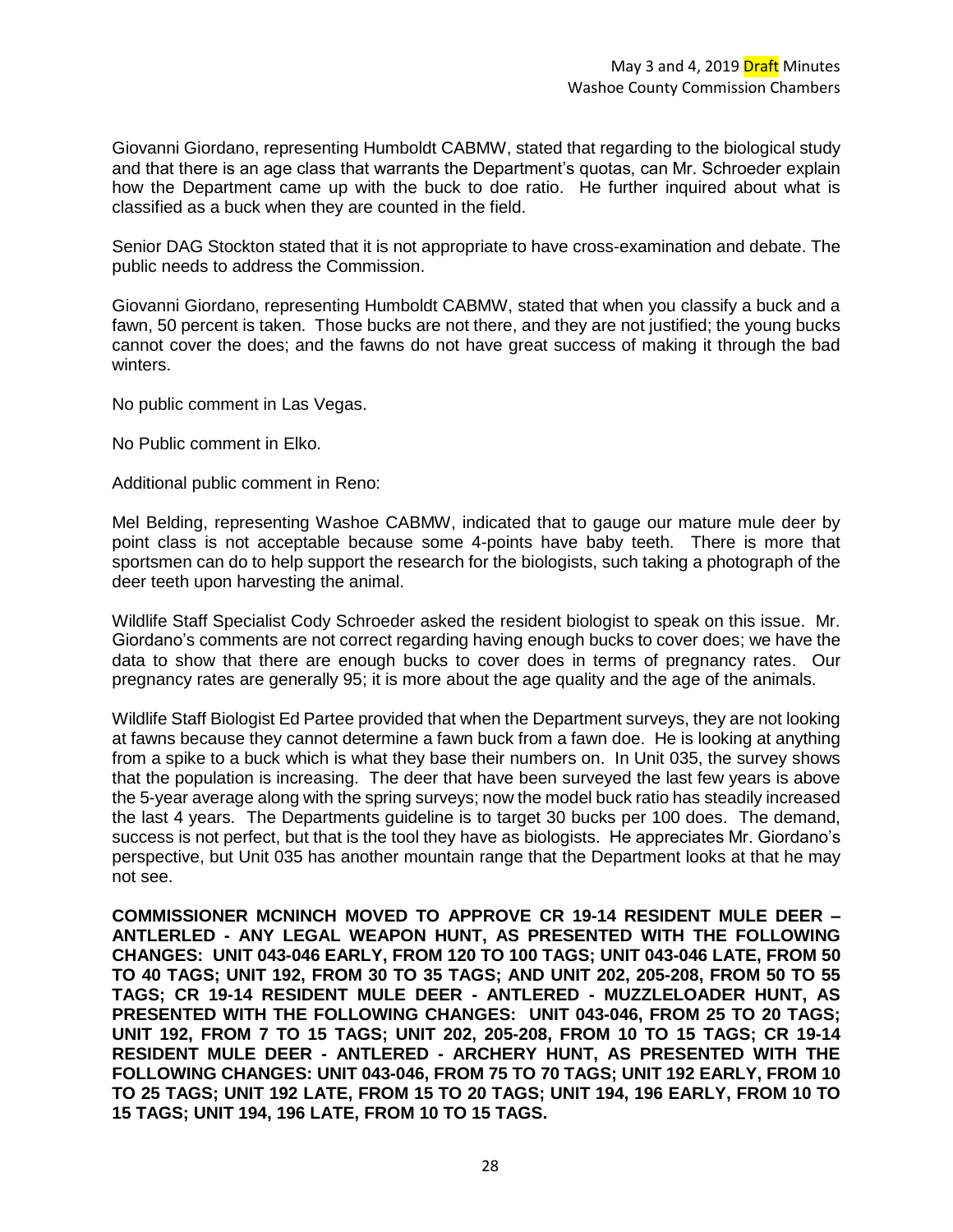Commissioner McNinch inquired with Chairman Johnston whether he should also include the non-resident quota.

Chairman Johnston suggested that we should only do the resident quota first and separate from the non-resident quota.

### **COMMISSIONER BARNES SECONDED THE MOTION.**

Commissioner East asked that the Motion include Unit 014 and that the tags be reduced from 30 to 20 tags, and that we take Unit 035 down from 130 to 100 tags.

Commissioner Hubbs stated that she would support that as well.

Commissioner Almberg asked Mr. Schroeder to recommend a compromise that he is comfortable with to address Unit 035 for all hunts, to support opportunity and quality.

Wildlife Staff Specialist Cody Schroeder stated that the Any Legal Weapon Hunt will have the most significant impact on the actual number of deer. He is comfortable with reducing the Archery Hunt quota to 40 tags and reducing the Muzzleloader Hunt quota to 15 tags.

**COMMISSIONER MCNINCH AMENDED THE MOTION TO INCLUDE THE FOLLOWING CHANGES TO CR 19-14 RESIDENT MULE DEER - ANTLERED HUNT – ANY LEGAL WEAPON HUNT: UNIT 014, FROM 30 TO 20 TAGS; UNIT 035, FROM 130 TO 100 TAGS; UNIT 043-046 EARLY, FROM 120 TO 100 TAGS; UNIT 043-046 LATE, FROM 50 TO 40 TAGS; UNIT 192, FROM 30 TO 35 TAGS; AND UNIT 202, 205-208, FROM 50 TO 55 TAGS; CR 19-14 RESIDENT MULE DEER - ANTLERED - MUZZLELOADER HUNT, AS PRESENTED WITH THE FOLLOWING CHANGES: UNIT 035, FROM 20 TO 15 TAGS; UNIT 043-046, FROM 25 TO 20 TAGS; UNIT 192, FROM 7 TO 15 TAGS; UNIT 202, 205-208, FROM 10 TO 15 TAGS; CR 19- 14 RESIDENT MULE DEER - ANTLERED - ARCHERY HUNT, AS PRESENTED WITH THE FOLLOWING CHANGES: UNIT 035, FROM 100 TO 40 TAGS; UNIT 043-046, FROM 75 TO 70 TAGS; UNIT 192 EARLY, FROM 10 TO 25 TAGS; UNIT 192 LATE, FROM 15 TO 20 TAGS; UNIT 194, 196 EARLY, FROM 10 TO 15 TAGS; UNIT 194, 196 LATE, FROM 10 TO 15 TAGS. COMMISSIONER BARNES SECONDED THE MOTION.** 

Chairman Johnston stated that he will support the motion but would have gone further on Unit 035. He stated that there seems to be different rationales for the different recommendations on the substantial increases in the doe hunts in certain units.

Commissioner Hubbs stated that she would be willing to reduce the Washoe County numbers for the Muzzleloader or Archery hunts if necessary.

### **THE MOTION CARRIED 9-0.**

Chairman Johnston called for a recess at 11:05 a.m.

Chairman Johnston called the meeting back to order at 11:25 a.m.

Wildlife Staff Specialist Cody Schroeder stated that regarding the Nonresident Mule Deer Antlered hunts, he has calculated the quotas appropriate to the 90/10 split for the nonresident tags.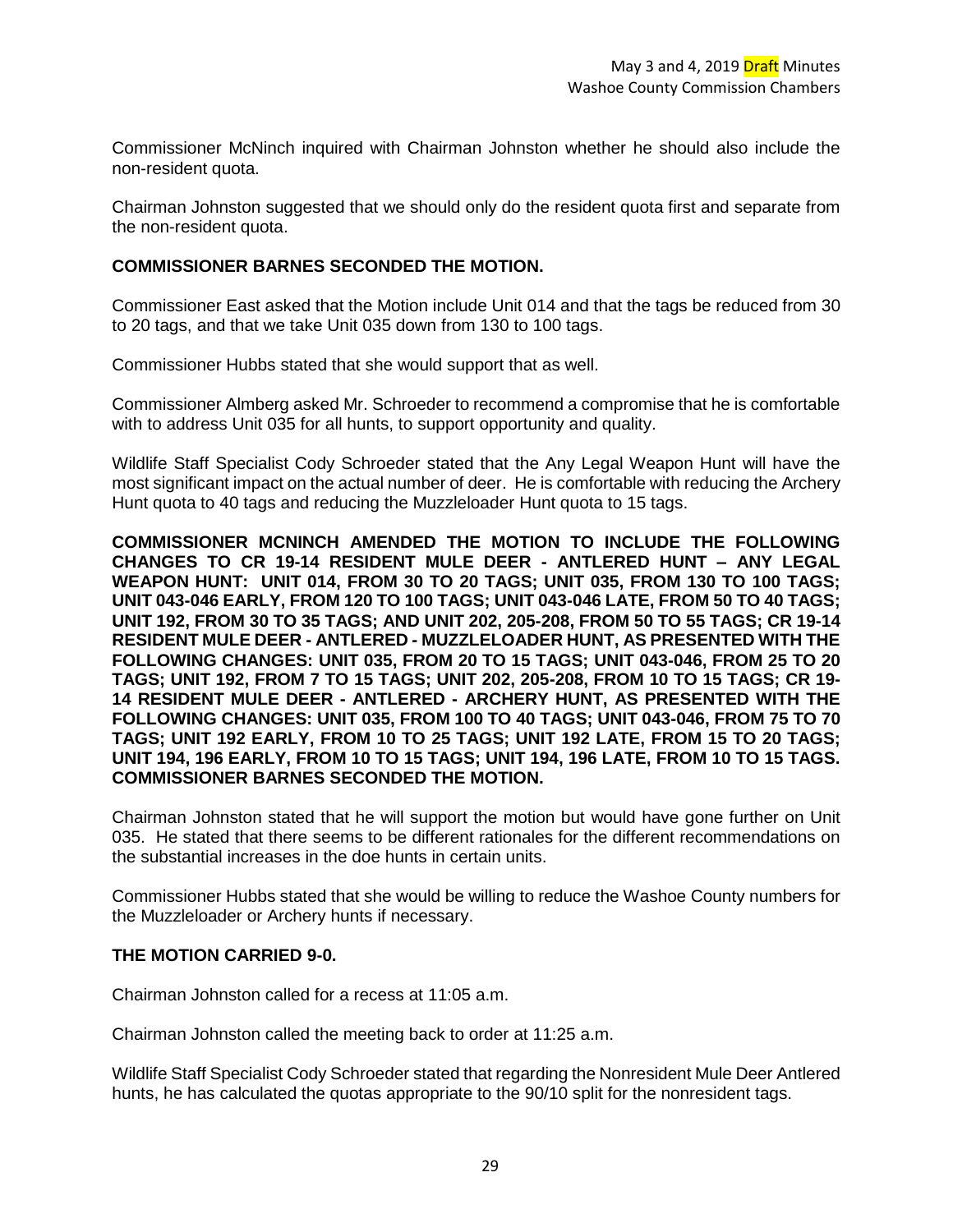Chairman Johnston asked that Wildlife Staff Specialist Cody Schroeder to read the calculated quotas by unit.

Wildlife Staff Specialist Cody Schroeder provided the following changes to the recommended quotas for the Nonresident Mule Deer Antlered – Any Legal Weapon: Unit 035, from 10 to 8 tags; Unit 043-046 Early, from 10 to 8 tags; Unit 043-046 Late, from 4 to 3 tags; Unit 192, from 3 to 4 tags; and Unit 202, 205-208, there would be no change. He provided the following changes to the recommended quotas for the Nonresident Mule Deer Antlered – Muzzleloader Hunt: Unit 035, there would be no change; Unit 192, from 2 to 4 tags; and Unit 202, 205-208, from 4 to 6 tags. He provided the following changes to the recommended quotas for the Nonresident Mule Deer Antlered – Archery Hunt: Unit 035, from 10 to 4 tags; Unit 043-046, from 8 to 7 tags; Unit 192 Early, from 2 to 5 tags; Unit 192 Late, from 2 to 3 tags; and Unit 194, 196 Early from 2 to 3 tags; and Unit 194, 196 Late from 2 to 3 tags.

No public comment in Las Vegas.

No public comment in Elko.

No public comment in Reno.

**CHAIRMAN JOHNSTON MOVED TO APPROVE CR 19-14 NONRESIDENT MULE DEER - ANTLERED - ANY LEGAL WEAPON HUNT, AS PRESENTED WITH THE FOLLOWING CHANGES: UNIT 035, FROM 10 TO 8 TAGS; UNIT 043-046 EARLY, FROM 10 TO 8 TAGS; UNIT 043-046 LATE, FROM 4 TO 3 TAGS; AND UNIT 192, FROM 3 TO 4 TAGS; CR 19-14 NONRESIDENT MULE DEER - ANTLERED - MUZZLELOADER HUNT, AS PRESENTED WITH THE FOLLOWING CHANGES: UNIT 192, FROM 2 TO 4 TAGS; AND UNIT 202, 205-208, FROM 4 TO 6 TAGS; CR 19-14 NONRESIDENT MULE DEER - ANTLERED – ARCHERY HUNT, AS PRESENTED WITH THE FOLLOWING CHANGES: UNIT 035, FROM 10 TO 4 TAGS; UNIT 043-046, FROM 8 TO 7 TAGS; UNIT 192 EARLY, FROM 2 TO 5 TAGS; UNIT 192 LATE, FROM 2 TO 3 TAGS; AND UNIT 194, 196 EARLY, FROM 2 TO 3 TAGS; AND UNIT 194, 196 LATE, FROM 2 TO 3 TAGS. COMMISSIONER HUBBS SECONDED THE MOTION. THE MOTION CARRIED 9-0.**

Wildlife Staff Biologist Cody McKee presented a PowerPoint regarding Elk Status in Nevada: 2019 Quota Recommendations.

[http://www.ndow.org/Public\\_Meetings/Com/Archive/2019\\_Archive/](http://www.ndow.org/Public_Meetings/Com/Archive/2019_Archive/)

Wildlife Staff Biologist Cody McKee stated there is a change by the Department for the Resident Elk Antlerless - Management combo tag Muzzleloader Hunt in Unit 101-103\*; the Department incorrectly made the recommendation of 30 tags which should be changed to 9 tags.

No public comment in Las Vegas.

Public comment in Elko:

Jim Evans, representing Eureka CABMW, stated the CABMW requests that Unit 108<sup>B</sup>, 131, 132 be maintained and managed as an alternative management unit which would keep tag numbers for this unit group the same as last year. This would promote transition for an older age class bull within the units and reduce congestion of hunters in the area, would promote a better hunting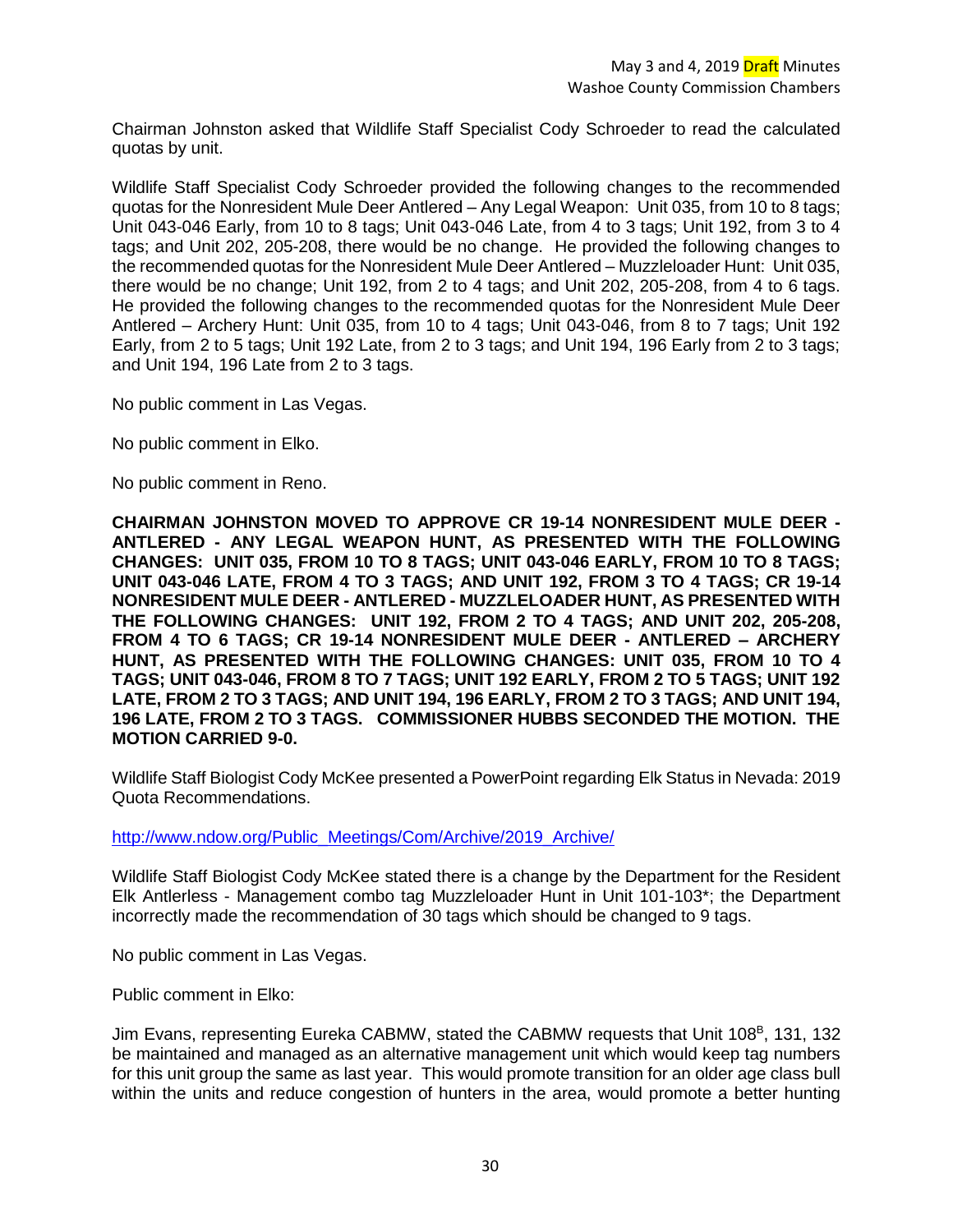experience. The reason that Area 13 is one of the best management areas today is because the CABMW has historically recommended the lower quota limits for that area.

Public comment in Reno:

Mitch McVicars, representing White Pine CABMW, stated the CABMW recommends the following: Resident Elk Antlered – Any Legal Weapon Hunt, Unit 111-115 Early, a reduction from 110 to 95 tags; Unit 111-115 Late, a reduction from 95 to 85 tags. The CABMW additionally recommends for Resident Elk Antlered – Muzzleloader Hunt, Unit 111-115, an increase from 25 to 35 tags; for Resident Elk Antlered – Archery Hunt, Unit 111-115, that it remain the same as the 2018 quota of 35 tags.

Steven Robinson, representing Washoe CABMW, is speaking on behalf of Rex Flowers who could not be present. The concern is for Resident Elk Antlerless – Any Legal Weapon Hunt in Unit 062, 064, 066-068 Early and Late, and Resident Elk Antlerless – Archery Hunt in Unit 062, 064, 066-068 and the corresponding management hunts; the hunts were reduced but the management hunts were not. If those tags are reduced, then those tags should be taken from the management hunt in those units.

Commissioner McNinch asked Jim Evans if they support the Nonresident Elk Antlerless – Any Legal Weapon Hunt, Unit 108<sup>B</sup>, 131, 132 or are they suggesting no tags in that area.

Jim Evans, representing Eureka CABMW, stated they supported all hunts and had no concern with the antlerless.

Discussion ensued regarding Unit 062, 064, 066-068, in the Resident Elk Antlerless Management combo tags and that a reduction was requested.

Commissioner Barnes inquired about the success rates on the management hunts.

Wildlife Staff Biologist Cody McKee stated that in a few select areas, the management combo hunters have been successful; in general, success rates are at 10-20 percent.

Chairman Johnston inquired if there was any issue with Eureka CABMW's request for reductions.

Wildlife Staff Biologist Cody McKee stated that Eureka CABMW had modest reductions which will get the Department down to the standard range that they have identified for antler length.

Discussion ensued between Chairman Johnston and Wildlife Staff Biologist Cody McKee regarding this being an alternative unit and if standard hunts become alternative hunts, then sportsmen are going to want something more special which means we may have to bump the antler length metric up more.

Wildlife Staff Biologist Cody McKee stated that the area of concern for Unit 111-115, is the reduction of the archery tags, but it will still have an overall tag increase of 10 tags from last years approved quota. The opportunity is there because it is a big area to hunt and it has a three-week hunt season.

Chairman Johnston stated that we could keep the archery quota at 45 tags without reducing it and make the other White Pine CABMW requested changes.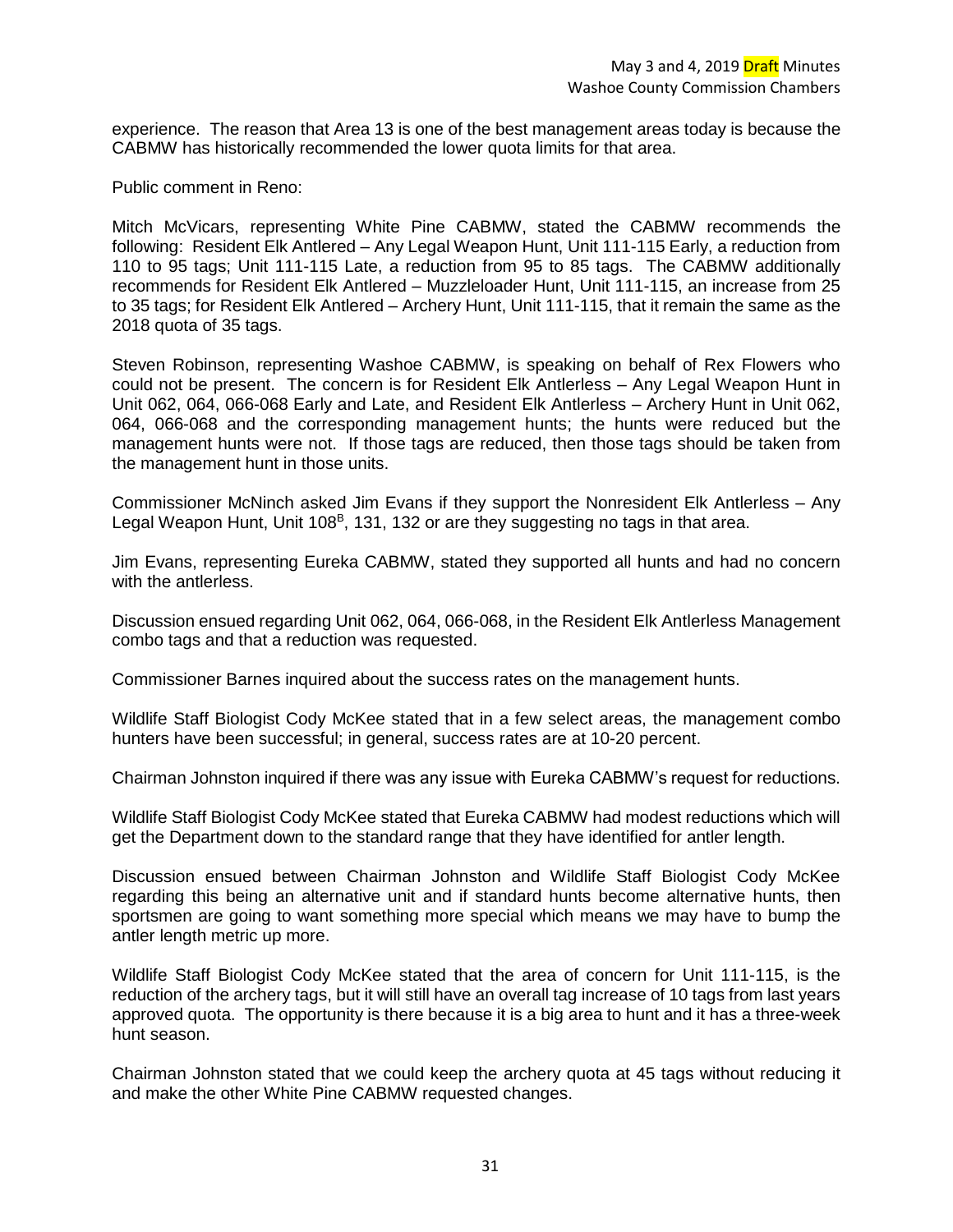Commissioner Almberg, agreed it is a special hunt, the demand goes up and everybody wants to be a part of it.

Commissioner Hubbs inquired about the Global Positioning system (GPS) tracking of movement, and since the Department is working with other states, is the Department attempting to put pressure on the animals at different times to move them certain places, or put the same pressure at the same times so that there is no place to go.

Wildlife Staff Biologist Cody McKee stated they try to work with the other states so they can line their hunt seasons up at the same time, especially for the antlerless hunts, because elk are good at evading hunter pressure.

Commissioner Hubbs inquired as to what the concept is of the depredation hunt versus the management hunt and, are they used differently.

Wildlife Staff Biologist Cody McKee stated that the depredation hunts are designed to focus hunting pressure in areas where we have issues with depredation concerns on private lands. In certain areas, when there is depredation and damage to private property the Department will focus on hunts in these areas to alleviate the pressure. There are other areas that the Department has identified as elk free zones through the Elk Management subplans as places where Elk are not allowed. The Department is creating a scenario where it easier to draw tags knowing that success is going to be lower and the harvest metrics are going to be very poor and they are doing what they can to lower the elk density within those areas.

Chairman Johnston inquired if there was a motion and suggested that it be limited to the Resident Elk tags, then move to the Nonresident Elk tags.

Commissioner McNinch thanked the Department for including the 2018 approved and recommended quotas as it helps when we are having these discussions.

Wildlife Staff Biologist Cody McKee stated that he understands the concerns with the 10 archery tags in White Pine County in Units 111, 112, 113, 114 and 115. The congestion can be a challenge, but he would recommend moving those 10 tags into an Any Legal Weapon Hunt, so opportunity is there rather than cutting them all together.

**COMMISSIONER MCNINCH MOVED TO APPROVE CR 19-14 RESIDENT ELK – ANTLERED - ANY LEGAL WEAPON DEPRADATION HUNT, AS PRESENTED; CR 19-14 RESIDENT ELK - ANTLERLESS - ANY LEGAL WEAPON DEPREDATION HUNT, AS PRESENTED; CR 19-14 RESIDENT ELK – ANTLERED - ANY LEGAL WEAPON HUNT, AS PRESENTED WITH THE FOLLOWING CHANGES: UNIT 108<sup>B</sup> , 131, 132, FROM 60 TO 55 TAGS; UNIT 111-115 EARLY, FROM 110 TO 100 TAGS; UNIT 111-115 LATE, FROM 95 TO 90 TAGS; CR 19-14 RESIDENT ELK – ANTLERED – MUZZLELOADER HUNT, AS PRESENTED WITH THE FOLLOWING CHANGES: 108<sup>B</sup> , 131, 132, FROM 8 TO 6 TAGS; UNIT 111-115, FROM 10 TO 35 TAGS; CR 19-14 RESIDENT ELK – ANTLERED – ARCHERY HUNT, AS PRESENTED WITH THE FOLLOWING CHANGE: UNIT 111-115, FROM 45 TO 35 TAGS; CR 19-14 RESIDENT ELK – SPIKE – ANY LEGAL WEAPON, AS PRESENTED; CR 19-14 RESIDENT ELK – ANTLERLESS - ANY LEGAL WEAPON HUNT, AS PRESENTED WITH THE FOLLOWING CHANGE: UNIT 108<sup>B</sup> , 131, 132, FROM 50 TO 45 TAGS.**

Wildlife Staff Biologist Cody McKee interjected and stated that it was not clear to him that in Unit 108<sup>B</sup>, 131, 132, the recommendations were for the antlerless hunts; they were for antlered only.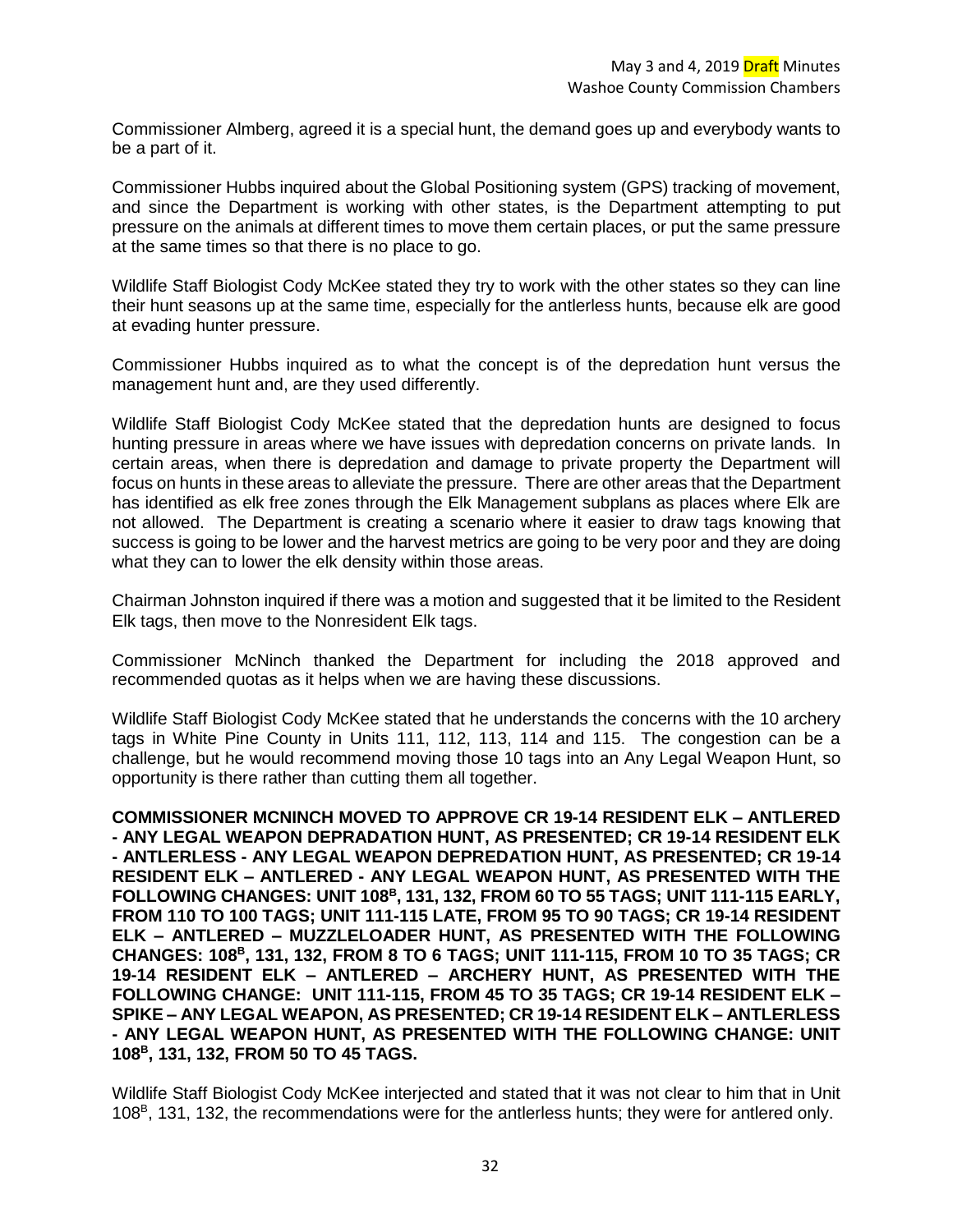Chairman Johnston concurred.

**COMMISSIONER MCNINCH AMENDED THE MOTION TO INCLUDE CR 19-14 RESIDENT ELK – ANTLERLESS - ANY LEGAL WEAPON HUNT, AS PRESENTED; CR 19-14 RESIDENT ELK – ANTLERLESS - ANY LEGAL WEAPON HUNT – WILDERNESS ONLY, AS PRESENTED; CR 19-14 RESIDENT ELK – ANTLERLESS - ELK MANAGEMENT ANY LEGAL WEAPON HUNT OPTION FOR MULE DEER – ANY LEGAL WEAPON HUNT, AS PRESENTED; CR 19-14 RESIDENT ELK – ANTLERLESS – MUZZLELOADER HUNT, AS PRESENTED; CR 19-14 RESIDENT ELK – ANTLERLESS - ELK MANAGEMENT MUZZLELOADER HUNT OPTION FOR MULE DEER – MUZZLELOADER HUNT, AS PRESENTED WITH THE FOLLOWING CHANGES: UNIT 101-103\*, FROM 30 TO 9 TAGS; CR 19-14 RESIDENT ELK – ANTLERLESS – ARCHERY HUNT, AS PRESENTED; CR 19-14 RESIDENT ELK – ANTLERLESS - ELK MANAGEMENT ARCHERY HUNT OPTION FOR MULE DEER ARCHERY HUNT, AS PRESENTED; CR 19-14 RESIDENT JUNIOR ELK – ANTLERLESS - ELK MANAGEMENT HUNT OPTION FOR RESIDENT JUNIOR MULE DEER HUNT, AS PRESENTED; COMMISSIONER EAST SECONDED THE MOTION. THE MOTION CARRIED 9-0.**

Chairman Johnston inquired if Mr. McKee needed some time to make changes.

Wildlife Staff Biologist Cody McKee provided the following changes: Unit 108<sup>B</sup>, 131, 132 Nonresident hunts will not be affected by the change; Unit 111-115 Early - Any Legal Weapon Hunt, decrease from 11 to 10 tags; Unit 111-115 Late, decrease from 10 to 9 tags; Nonresident Muzzleloader Hunt, Unit 111-115, increase from 2 to 4 tags; and Nonresident Antlered Elk Archery Hunt in Unit 111-115, decrease from 5 to 4 tags.

No public comment in Reno.

No public comment in Las Vegas

No public comment in Elko.

**CHAIRMAN JOHNSTON MOVED TO APPROVE CR 19-14 NONRESIDENT ELK – ANTLERED - ANY LEGAL WEAPON HUNT, AS PRESENTED WITH THE FOLLOWING CHANGES: UNIT 111-115 EARLY, FROM 11 TO 10 TAGS; UNIT 111-115 LATE, FROM 10 TAGS TO 9 TAGS; CR 19-14 NONRESIDENT ELK – ANTLERED – MUZZLELOADER HUNT, AS PRESENTED WITH THE FOLLOWING CHANGES: UNIT 111-115, WITH AN INCREASE FROM 2 TAGS TO 4 TAGS; CR 19-14 NONRESIDENT ELK – ANTLERED – ARCHERY HUNT 4261, AS PRESENTED WITH THE FOLLOWING CHANGES: UNIT 111-115, FROM 5 TAGS TO 4 TAGS; CR 19-14 NONRESIDENT ELK – ANTLERLESS - ANY LEGAL WEAPON HUNT, AS PRESENTED; CR 19-14 NONRESIDENT ELK – ANTLERLESS ELK MANAGEMENT ANY LEGAL WEAPON HUNT OPTION FOR MULE DEER HUNT, AS PRESENTED; CR 19-14 NONRESIDENT ELK - ANTERLESS MUZZLELOADER HUNT, AS PRESENTED; CR 19-14 NONRESIDENT ELK ANTERLESS ARCHERY HUNT, AS PRESENTED. VICE CHAIRMAN VALENTINE SECONDED THE MOTION. THE MOTION CARRIED 9-0.**

Wildlife Staff Biologist Cody McKee inquired with the Chairman which section would we start on after the break.

Chairman Johnston stated that we would begin with the antelope.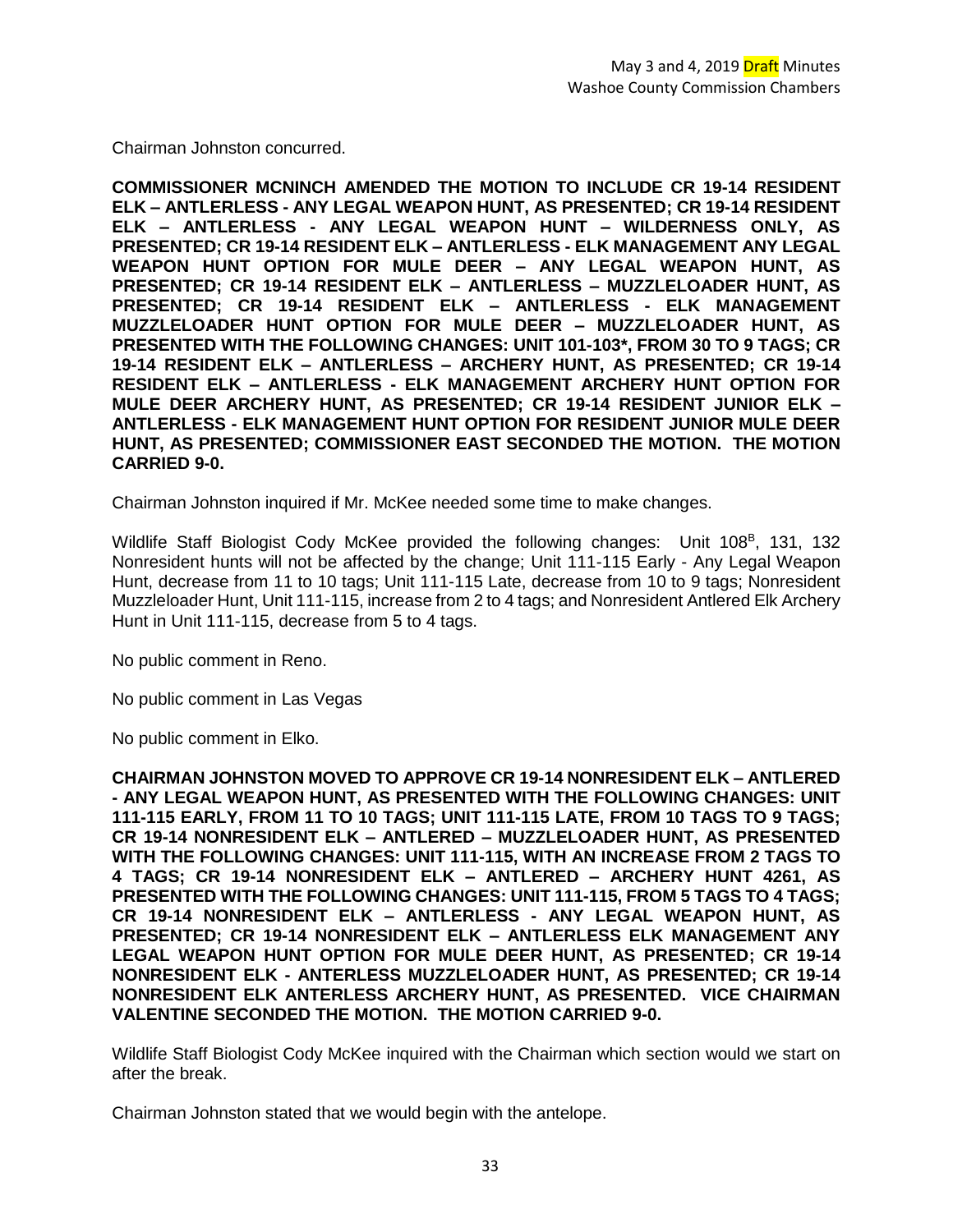Chairman Johnston called for a recess at 12:17 p.m.

Chairman Johnston called the meeting back to order at 1:33 p.m.

Staff Specialist Cody Schroeder presented a PowerPoint regarding the Antelope Status in Nevada: 2019 Quota Recommendations.

[http://www.ndow.org/Public\\_Meetings/Com/Archive/2019\\_Archive/](http://www.ndow.org/Public_Meetings/Com/Archive/2019_Archive/)

Staff Specialist Cody Schroeder suggested that the alternative recommendations are reviewed and then to have public comment.

No public comment in Las Vegas.

No public comment in Elko.

Public comment in Reno:

Joe Crim, Pershing CABMW, stated for Resident Antelope – Horns Shorter Than Ears – Any Legal Weapon Hunt in Unit 041, 042, their CABMW recommends a reduction from 55 to 40 tags, to see some more growth than the current quota will allow.

Billie Williams, Mineral CABMW, stated that for Resident Antelope – Horns Longer Than Ears - Any Legal Weapon in Unit 205 - 08, their CABMW recommends the same quota of 25 tags that was approved in 2018.

Worth Nelson, Lander CABMW, stated that they are trying to get the Junior Antelope Hunt going in Lander County. For the Resident Antelope – Horns Shorter Than Ears in Unit 151, 153, 156, their CABMW would recommend an increase of the quota from 190 to 240 tags.

Chairman Johnston inquired with Staff Specialist Cody Schroeder about the CABMW recommendations for the antelope hunts.

Staff Specialist Cody Schroeder stated that the CABMW recommendations are fine biologically. The Department is on the low end of the management guidelines and the recommendations are based on the management guidelines. In terms of the Pershing CABMW recommendation, that is second largest antelope herd in the state, and it could stand to have a little higher harvest. The Lander County antelope herd is the largest in the state the herd can sustain their recommendation.

**COMMISSIONER VALENTINE MOVED TO APPROVE CR 19-14 RESIDENT ANTELOPE – HORNS LONGER THAN EARS - ANY LEGAL WEAPON HUNT, AS PRESENTED WITH THE FOLLOWING CHANGES: UNIT 205-208, FROM 20 TO 25 TAGS; CR 19-14 RESIDENT ANTELOPE – HORNS LONGER THAN EARS - MUZZLELOADER HUNT, AS PRESENTED; CR 19-14 RESIDENT ANTELOPE – HORNS LONGER THAN EARS - ARCHERY HUNT, AS PRESENTED; CR 19-14 RESIDENT ANTELOPE – HORNS SHORTER THAN EARS - ANY LEGAL WEAPON HUNT, AS PRESENTED WITH THE FOLLOWING CHANGES: UNIT 041, 042, FROM 55 TO 40 TAGS; UNIT 151, 153, 156, FROM 190 TO 240 TAGS; COMMISSIONER HUBBS SECONDED THE MOTION. THE MOTION CARRIED 9-0.**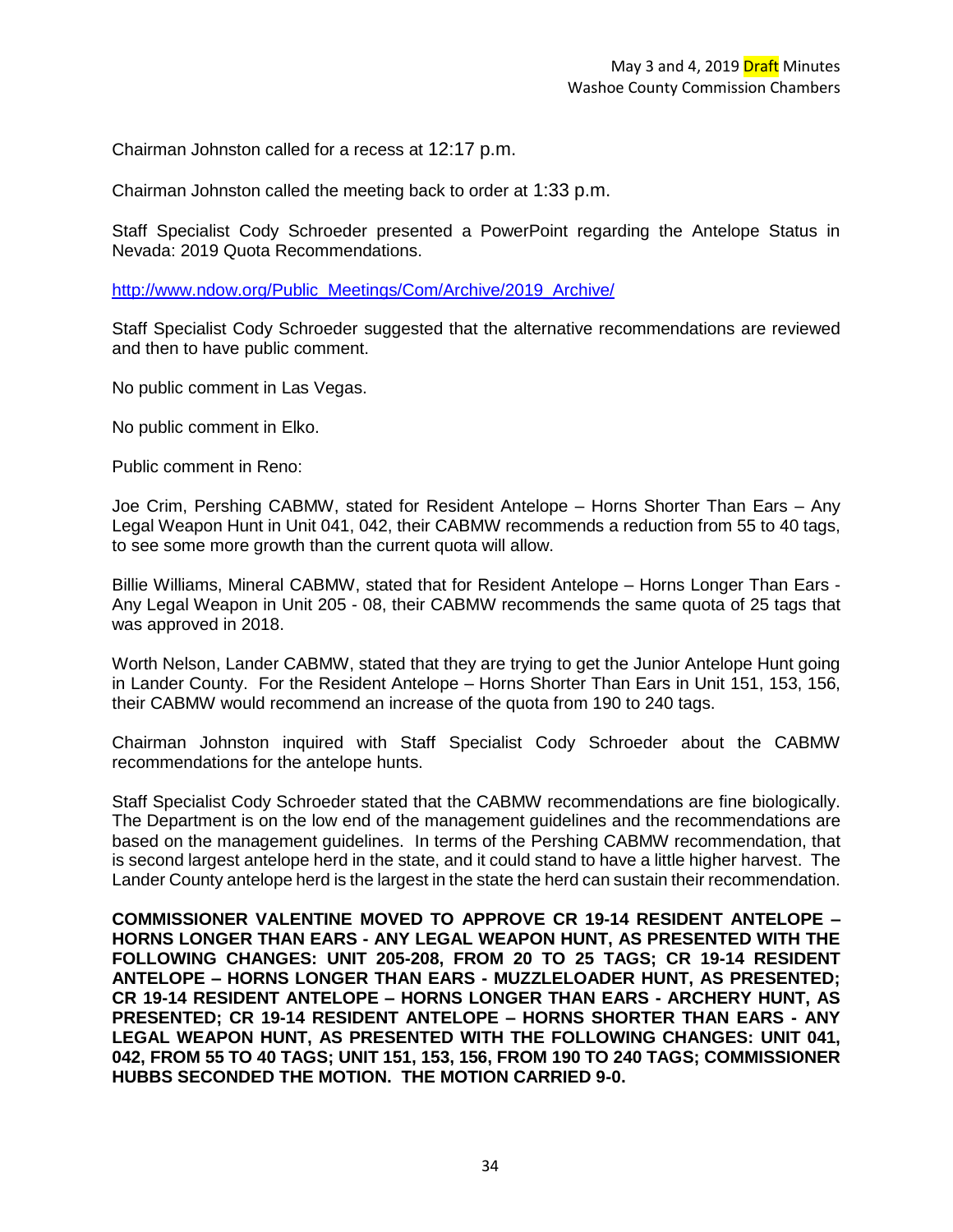Chairman Johnston inquired of Staff Specialist Cody Schroeder and whether he had any changes to the Nonresident Antelope Hunt.

Staff Specialist Cody Schroeder stated the only recommendation would be to increase the tags from 2 to 3.

No public comment in Las Vegas.

No public comment in Elko.

No public comment in Reno.

**CHAIRMAN JOHNSTON MOVED TO APPROVE CR 19-14, NONRESIDENT ANTELOPE – HORNS LONGER THAN EARS, ANY LEGAL WEAPON HUNT, AS PRESENTED WITH THE FOLLOWING CHANGE: UNIT 205 – 208, FROM 2 to 3 TAGS; CR 19-14, NONRESIDENT ANTELOPE – HORNS LONGER THAN EARS, ARCHERY HUNT, AS PRESENTED. COMMISSIONER MCNINCH SECONDED THE MOTION. THE MOTION CARRIED 9-0.** 

Wildlife Staff Specialist Pat Jackson presented a PowerPoint on the Black Bear Harvest Limit and Quota Recommendations for CR 19-14. He stated that there will be no recommended changes from last year.

[http://www.ndow.org/Public\\_Meetings/Com/Archive/2019\\_Archive/](http://www.ndow.org/Public_Meetings/Com/Archive/2019_Archive/)

Commissioner McNinch stated that he appreciates the female harvest information and the limitations to be proactive in managing the bears. He stated that under Project 45 of the Predator Plan, there are still statements about expanding numerically and geographically. He inquired whether the static bears are growing.

Wildlife Staff Specialist Pat Jackson stated that there has been some growth, but they think that it is starting to stall out.

Commissioner Hubbs stated that she received correspondence regarding the bear hunt with an overarching request to lower the quota numbers to the minimum. Some of the concerns were the lack of belief in true population estimates; the methodology for hunting; and an overarching feeling by a large portion of the public that this is more of a trophy hunt. Since bear numbers are static, hunting is typically not used as a management tool. Based on these reasons, she will not support any increases in numbers, and will support lower quota settings.

Discussion ensued between Chairman Johnston and Commissioner Hubbs regarding the correspondence received and how they interpreted it differently.

Public comment in Las Vegas:

Jana Wright, private citizen, stated that she adamantly opposes the bear hunts for all the reasons that Commissioner Hubbs indicated. She asked that the resident and nonresident black bear quotas be reduced by at least one so that they do not qualify for the dream tag.

Stephanie Myers, private citizen, stated that there is no wildlife management goal objective for the black bear hunt; and it is nothing but a trophy hunt. The use of hounds is problematic because when you exercise the dogs, they harass wildlife. The black bear hunt is unacceptable. She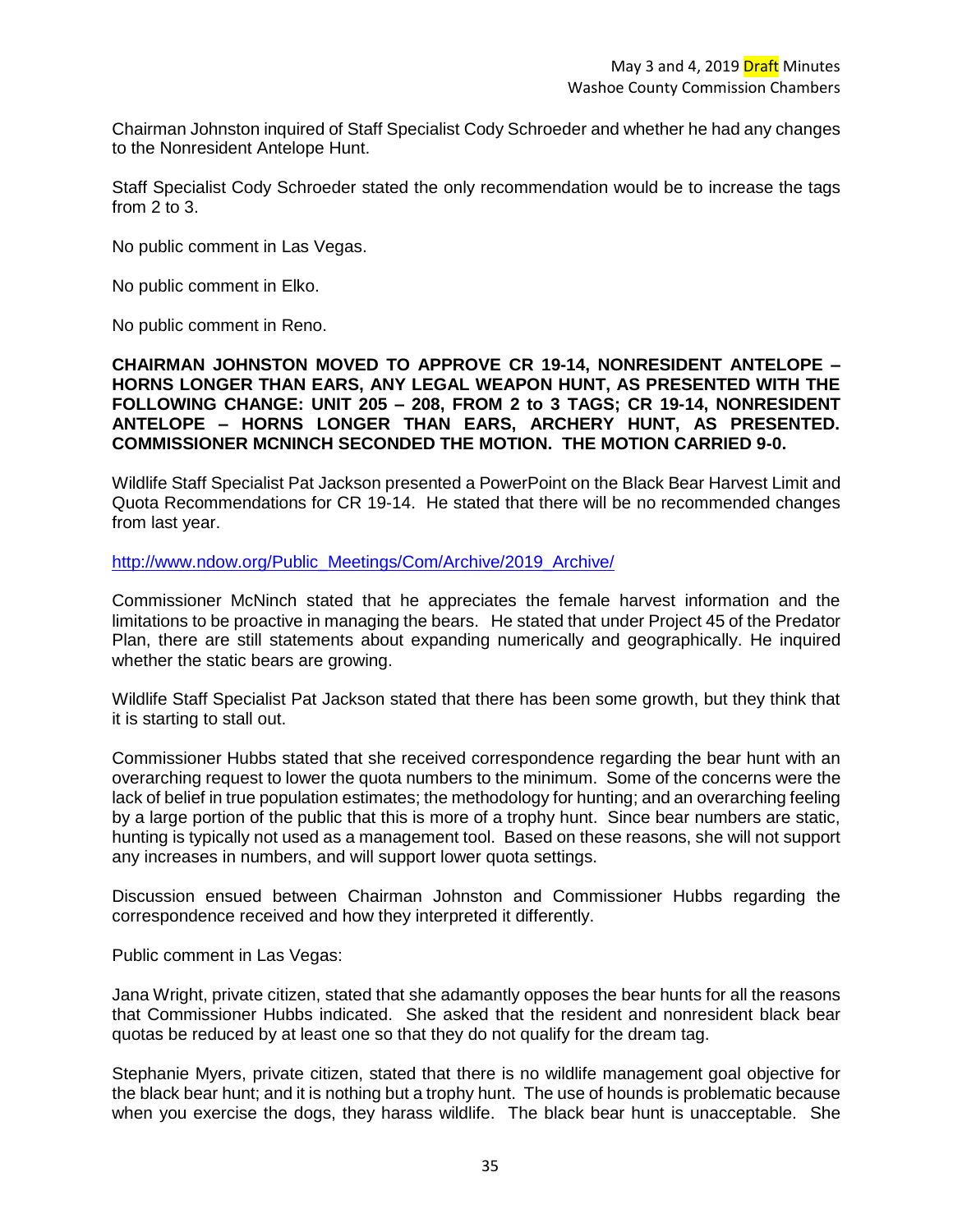stated that every time she gives comments on the black bear hunt, there is no change and she feels like she is speaking to a brick wall.

No public comment in Elko.

Public comment in Reno:

Johnathan Lesperance, representing Nevada Sporting Dog Alliance, stated that he prepared some written comments and hoped the Commission received them; if not he can resend the comments. Regarding dispersal, the study area for which the program mark was run is much smaller than the overall bear area. It represents about 40-45 percent of the entire bear hunt area. A huge portion of the Nevada/California border is the boundary, through which animals do migrate over, and a large component of our bear population is connected to a larger meta-population.

Johnathan Lesperance, private citizen, stated that his personal opinion is there is a good reason that the harvest metrics of the light harvest is dependent on the use of the hounds and select of harvest.

Steve Robinson, representing Washoe CABMW, stated that the bear population is an extension of the greater California black bear population. According to the California Department of Wildlife's website, in the last 25 years the California bear population has increased from 10,000 bears to 40,000 bears with a 95 percent confidence. The Nevada bear population is showing signs of growth and can sustain a conservative harvest. At the Washoe CABMW, we had 100 percent support of all the citizens present at the meeting and they voted unanimously to support the Departments recommendations.

Commissioner Hubbs stated she wanted to hear from the Department whether hunting is necessary to manage black bear population levels. She asked, if we did not harvest black bear, would their population shoot out of control or is there something else that checks that species.

Wildlife Staff Specialist Pat Jackson stated that in a meeting with Jim Sedinger, he said it is hard to argue that harvest is driving the population and he interprets that as it not having an impact, positive or negative. He provided that yes, hunting is necessary to manage black bear population levels.

Commissioner Almberg stated this hunt is conservative and if the black bear were over-populated, we could use this hunt to reduce the bear population.

Commissioner East asked why sportsmen only harvested 14 out of the 45 tags and was it because of the female harvest. She also inquired if it was selectivity or opportunity, or any idea as to why.

Wildlife Staff Specialist Pat Jackson stated that the 2017 season was the first year that we had the unique harvest limits and female harvest limits. In the 2017 season, we did reach an overall harvest limit for one area but that was not the female harvest limit. Once we reached that, Pat personally called every sportsman that had a tag, and many did not have the chance to go hunting yet. Outside of that, the Department has not surveyed bear hunters. In the 2018 season, an overall harvest limit or a female harvest limit was not reached.

Commissioner McNinch stated that he believes the Commission has more information now because of the bear hunt. He appreciates the modifications to the hunts that have occurred. He has not been a fan of raising the quotas so that there was a dream tag. Despite the gain of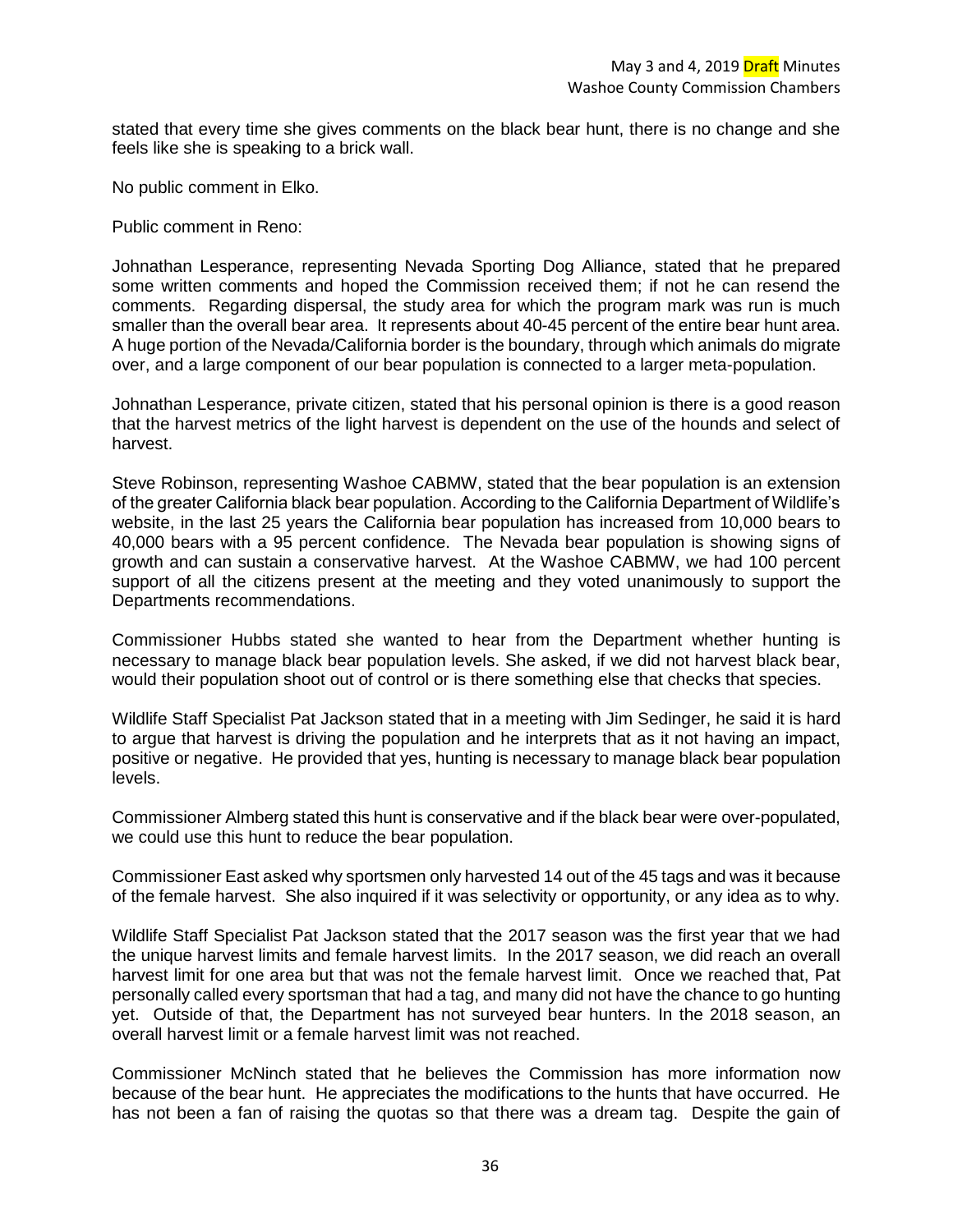information and continued adjustments, he is still not conformable with the immigration of 35,000 bears in California, but we are static in Nevada. He is also not convinced that the Commission would be able to recognize a drop in the female population.

Commissioner Hubbs stated that according to the biology, it takes several years for a bear to begin to reproduce; and they may not even reproduce every year. They can live 13 to 18 years, but they are not like typical game animals, so any sensitivity they may have to over harvesting is more severe than a game animal that reproduces quickly every year and at a very young age.

### **COMMISSIONER JOHNSTON MOVED TO APPROVE CR 19-14, THE RESIDENT QUOTA BLACK BEAR – ANY LEGAL WEAPON HUNT, THE NONRESIDENT QUOTA BLACK BEAR – ANY LEGAL WEAPON HUNT, AND THE BLACK BEAR HARVEST LIMIT - COMBINED RESIDENT AND NONRESIDENT HUNT AS PRESNTED; COMMISSIONER EAST SECONDED THE MOTION. THE MOTION CARRIED 7-2 WITH COMMISSIONERS MCNINCH AND HUBBS DISSENTING.**

Wildlife Staff Specialist Cody McKee presented a PowerPoint on the Bighorn and Goat Status in Nevada: 2019 Quota Recommendations.

[http://www.ndow.org/Public\\_Meetings/Com/Archive/2019\\_Archive/](http://www.ndow.org/Public_Meetings/Com/Archive/2019_Archive/)

Commissioner Kiel asked if predation was playing a part into the low kid to ewe ratios on the Desert Bighorn Sheep.

Wildlife Staff Biologist Tom Donham stated it could have something to do with predation in a few localized areas but predominately that would be due to habitat conditions and density dependent issues.

Wildlife Staff Specialist Cody McKee stated the Nye CABMW recommendation for the Nelson Bighorn Any Ram – Any Legal Weapon Hunt, Unit 173 N, was to increase from 3 to 4 tags and Unit 173 S, decrease from 2 to 1 tag.

Chairman Johnston stated that Mineral CABMW recommendation for Unit 202, is the same as last year which is 6 tags.

No public comment in Las Vegas.

No public comment in Elko.

Public comment in Reno:

Ted McElvain, representing Lander CABMW, stated that their recommendation is to reduce the ewe tags. For the Nelson Bighorn Sheep - Any Legal Weapon, they would rather see them relocated and reintroduced somewhere else before they are harvested. For Unit 213, they recommend a reduction to 25 tags; for Unit 268 they recommend reduction to 30 tags. For the Nonresident quotas for Unit 213, they recommend a reduction to 2 tags, and in Unit 268, they recommend 3 tags.

Chairman Johnston stated that Mineral CABMW requested to have the same the number of tags in Unit 202.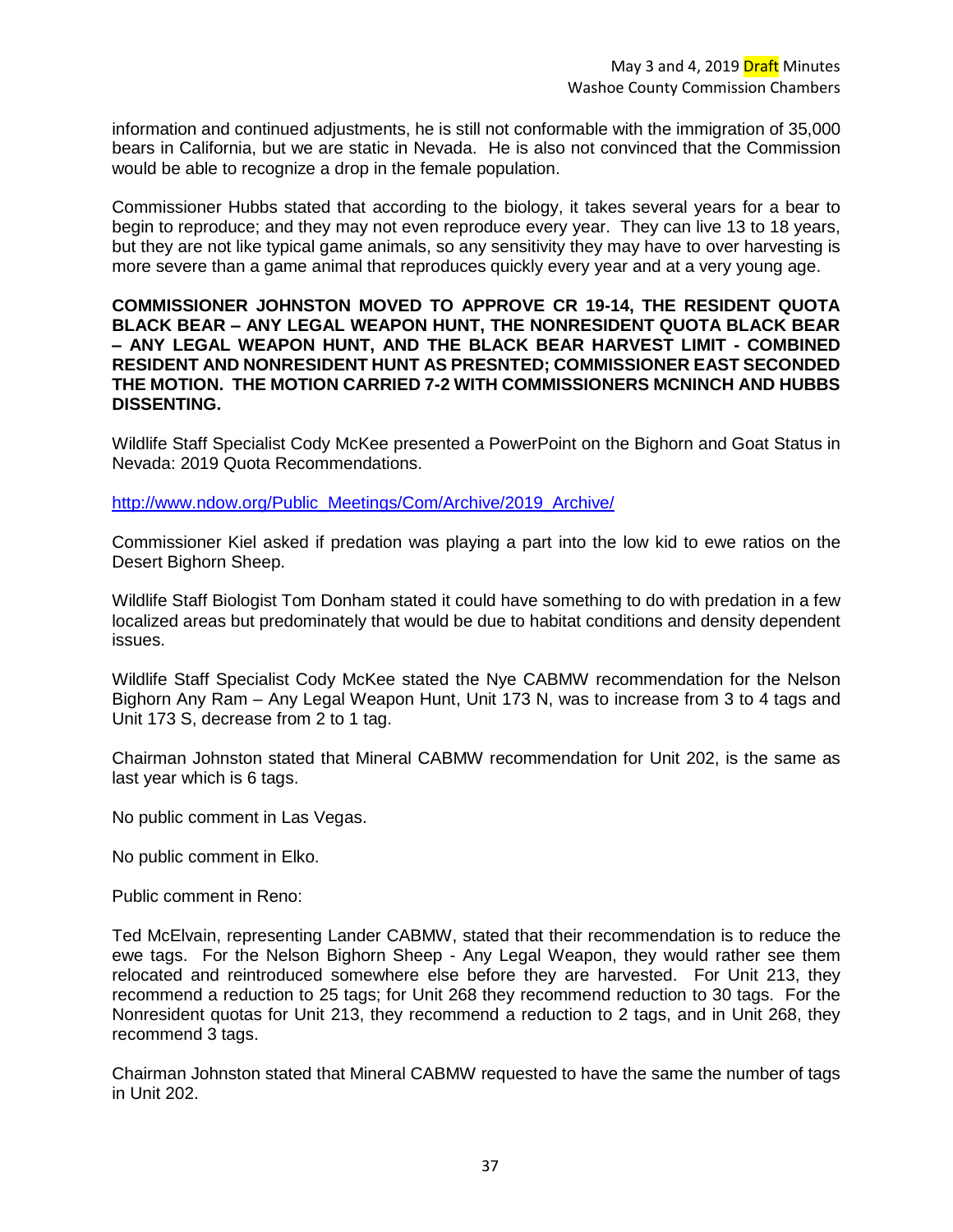Mel Belding, private citizen and representing the resource, stated that he recommends the same quota as last year in Unit 207. He spent some time in Unit 207 during the season last year and it was very difficult locating older age class of rams. He suggests going with the Departments recommendation. Regarding the ewes in Unit 268, last year it was increased 10 tags and this year it will be increased another 10 tags. He was told at the CABMW meeting that the trap and transplant going into Utah was off, then it was back on. He suggests that the Department take a portion of the animals out of Unit 268, collar and track them to see if there is a problem with relocating Desert Bighorn Sheep to higher elevations.

Paul Dixon, representing Clark CABMW, stated their CABMW voted to accept the Nelson Desert Bighorn Sheep as presented by the Department.

Paul Dixon, private citizen, stated that he agrees with Mel Belding's comments. He stated that there is a group that we know are not diseased and the Department should try to trap and transplant them somewhere else rather euthanizing them through the hunting process.

Billie Williams, representing Mineral CABMW, stated their CAMBW recommends for Unit 202 to have 6 tags, which is the same as 2018.

Chris Cefalu, representing Nevada Bighorns Unlimited, stated suggested the trap and transplant program for the ewe hunt in Unit 268 because there are Non-Government Organization's (NGO's) that are willing to support and fund the program.

Wildlife Staff Specialist Cody McKee stated that the Department has many factors to consider when making recommendations. Because the management objectives were met or other known issues, the Department eliminated the ewe hunts in in Units 212 and 253. Wildlife Staff Specialist Cody McKee presented argument in support of the ewe herds being a management tool and that they are important to maintain, particularly within specific areas.

### The Commissioners inquired about the following issues…

Vice Chairman Valentine and Commissioner Kiel inquired as to how many sheep were planned to be moved to Utah, and what happened to the ones that were supposed to be transplanted.

Game Management Staff Biologist Steve Kimble stated the sheep that were to be moved from a high altitude in Nevada to Utah were sampled, and they tested M. Ovi positive, so the decision was made in conjunction with Utah, to not move the sheep. He stated that a plan was not established on how many to move per year, but often they make that decision based on the conditions at the time. The Commission did approve movement of up to 150 sheep, but that could have taken place over a several year period. Game Management Staff Biologist Steve Kimble presented argument in support of the hardships to move the sheep.

Discussion ensued between Commissioners East, Almberg and Wildlife Staff Specialist Cody McKee, Vice Chairman Valentine regarding the trap and transplant program; that it is an opportunity to involve the public in what the Department does; and that it is preferred that the sheep are transplanted before they are hunted and many Commissioners presented concerns surrounding the ewe hunt.

The Commissioners expressed much concern over the ewe hunt; whether the problem was being addressed; and was the hunt benefiting the situation.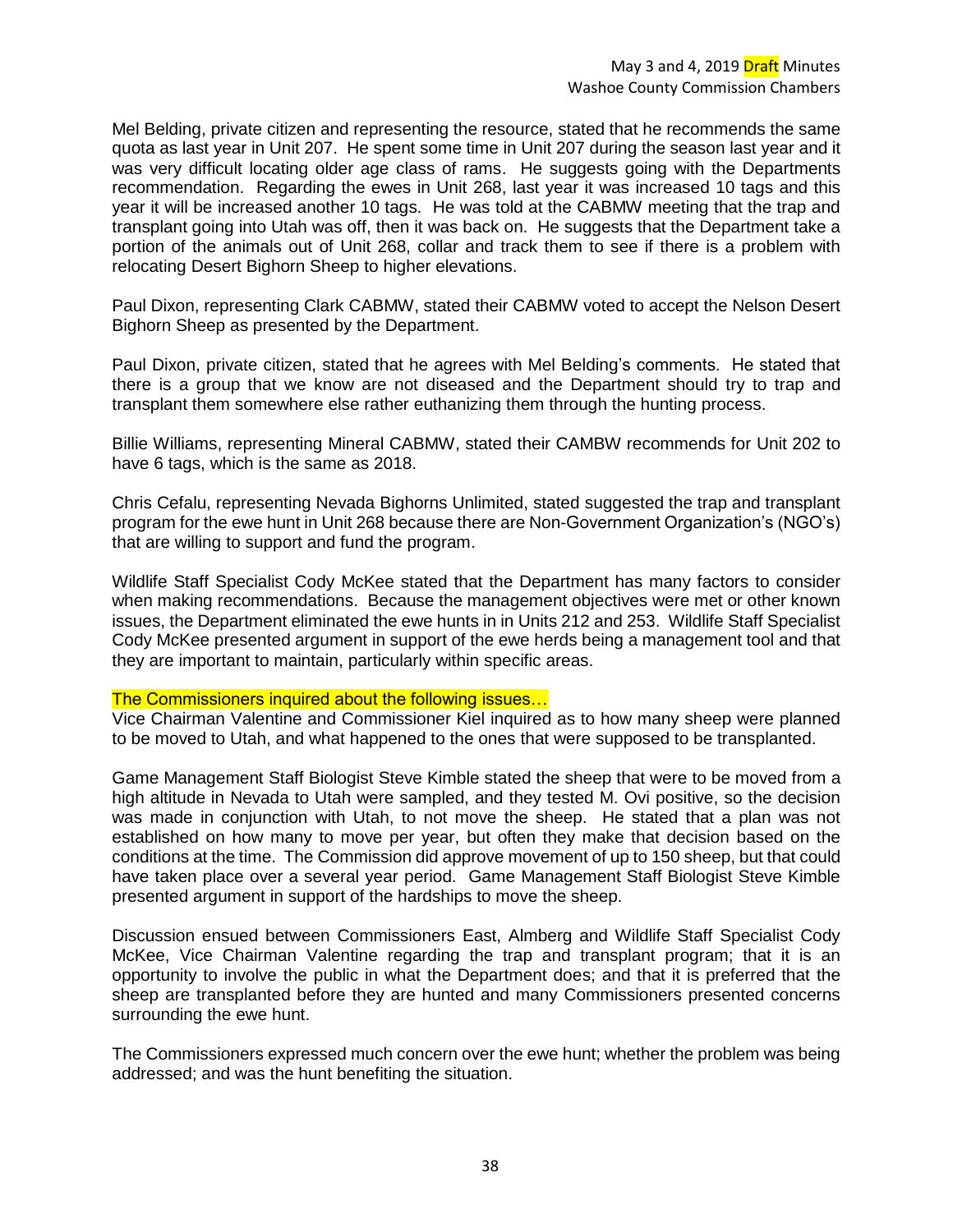Game Division Administrator Wakeling stated that Utah is a legitimate place to move these animals, but the challenge is that Utah must accept them. The Department is still looking at this as an option, but there are many factors to consider. Game Division Administrator Wakeling presented argument in support of the transplant process, and that there are times of the year that are better than others for the animals. Another challenge is the abundance of hunters to put in the field, the diminishing returns and the public perception associated with that. The Department is attempting to mitigate the population growth. This will not do any harm it will just benefit the situation.

Commissioner McNinch stated that Game Division Administrator Wakeling hit on something, we have tended to be conservative with our numbers with a couple of exceptions Mr. McKee mentioned earlier. We are trying to move from a conservative number to a non-conservative number to drive the numbers down. We are realizing that zone is thicker than we thought to drive the numbers down.

Discussion ensued between Wildlife Staff Specialist Cody McKee and Commissioners Hubbs, Caviglia and Almberg, regarding the healthy sheep versus infected sheep; that the Department has a policy that they would not move healthy sheep to a mountain range with ongoing disease concerns; the Commissioners requested to have a back-up plan for the future management of the sheep herd.

Discussion ensued regarding the recommendations made by the CABMW members and that those recommendations are acceptable by the Department.

**COMMISSIONER MCNINCH MOVED TO APPROVE CR 19-14 RESIDENT NELSON (DESERT) BIGHORN SHEEP – ANY RAM - ANY LEGAL WEAPON HUNT AS PRESENTED WITH THE FOLLOWING CHANGES: UNIT 173 N, FROM 3 TO 4 TAGS; UNIT 173 S, FROM 2 TO 1 TAG; AND UNIT 202, FROM 5 TO 6 TAGS; CR 19-14 NONRESIDENT NELSON (DESERT) BIGHORN SHEEP – ANY RAM - ANY LEGAL WEAPON HUNT AS PRESENTED; CR 19-14 RESIDENT NELSON (DESERT) BIGHORN SHEEP – ANY EWE - ANY LEGAL WEAPON HUNT AS PRESENTED; CR 19-14 NONRESIDENT NELSON (DESERT) BIGHORN SHEEP – ANY EWE - ANY LEGAL WEAPON HUNT AS PRESENTED. SECONDED BY COMMISSIONER HUBBS. THE MOTION CARRIED 7-2 WITH CHAIRMAN JOHNSTON AND COMMISSIONER EAST DISSENTING.** 

Wildlife Staff Specialist Cody McKee stated the Departments recommendation is for 50 total tags for the California Bighorn Sheep; in 2018, the approved quota was for 53 tags and there is no change to the nonresident quota.

No public comment in Las Vegas.

No public comment in Elko.

Public comment in Reno:

Mel Belding, private citizen and representing the resource, stated that he has been fighting for the healthy ewe hunt for some time. He stated that the Muddy Mountain herd and the Black Mountain herd are not the only sheep that are not infected; there are others in Unit 181, Unit 182 and Unit 045. Specifically, to Unit 068, in the past three years, this has been nothing more than an opportunity hunt; presented argument in support of the opportunity hunt and that there are other units to put the sheep that are not infected.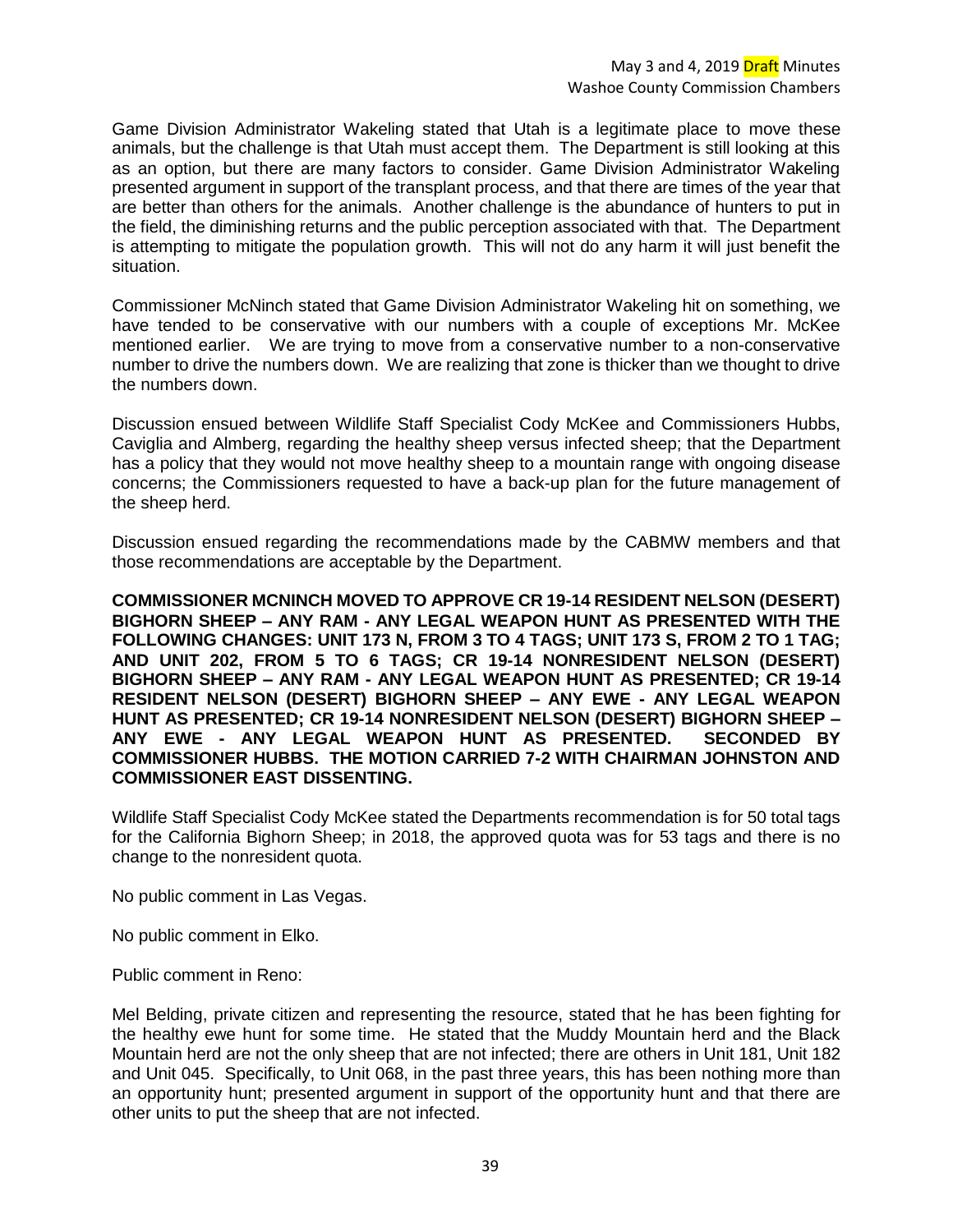Ted McElvain, representing Lander CABMW, stated that their CABMW's recommendation is for 1 ewe tag. With the knowledge that was provided at the last CABMW meeting, there has been speculation that 5 ewes moved across the river into an allotment where sheep are not hunted.

Steve Robinson, representing Washoe CABMW, stated that their recommendation is to reduce the ewe quota from 5 to 1 tag. For the Desert Bighorn Sheep, he finds it hard to believe that the Department has not identified a place to transplant the ewes.

Commissioner Kiel commented information was provided on the management objectives for the herd in Unit 268 and inquired if the same could do be done for Unit 068 for the California Bighorn Sheep.

Wildlife Staff Biologist Tom Donham stated that the management objective in Unit 068 is to maintain that herd around 140 adult animals; and currently it is around 170 animals and provided information in support of how that number was obtained. Further, he explained the logic behind the quota recommendations.

Discussion ensued regarding whether 5 ewe tags are enough and what is needed to do to fix it.

Wildlife Staff Biologist Mike Scott stated that he is planning to move California Bighorn Sheep into two different areas to provide another option so there is no need to have 15 or 20 tags.

Wildlife Staff Specialist Cody McKee stated people do not put the premium on female tags that they do for male tags across the board for all animals. Discussion ensued regarding whether the ewe hunt or any female hunt was a good tool to use.

Discussion ensued regarding success rates for sheep hunts and when there are diseased herds, there is nowhere to put them and no way to manage the ewes.

Commissioner Almberg stated that he would support a reduced quota on this one even though it is an opportunity hunt and not a biological issue.

**COMMISSIONER ALMBERG MOVED TO APPROVE CR 19-14 RESIDENT CALIFORNIA BIGHORN SHEEP – ANY RAM - ANY LEGAL WEAPON HUNT AS PRESENTED; CR 19-14 NONRESIDENT CALIFORNIA BIGHORN SHEEP – ANY RAM - ANY LEGAL WEAPON HUNT AS PRESENTED; CR 19-14 RESIDENT CALIFORNIA BIGHORN SHEEP – ANY EWE – ANY LEGAL WEAPON HUNT AS PRESENTED WITH THE FOLLOWING CHANGE: UNIT 068, FROM 5 TO 1 TAG. VICE CHAIRMAN VALENTINE SECONDED THE MOTION.** 

Commissioner Hubbs provided an explanation as to why she would be against the motion.

Commissioners Kiel, Barnes, and McNinch agreed with keeping the 5 tags and supports the Department's recommendation.

Commissioner East stated that she will support the motion as presented and will hold Mike Scott to his trap and transplant program.

Vice Chairman Valentine and Commissioner Caviglia stated that they will support the motion and would rather move the sheep instead of hunting them.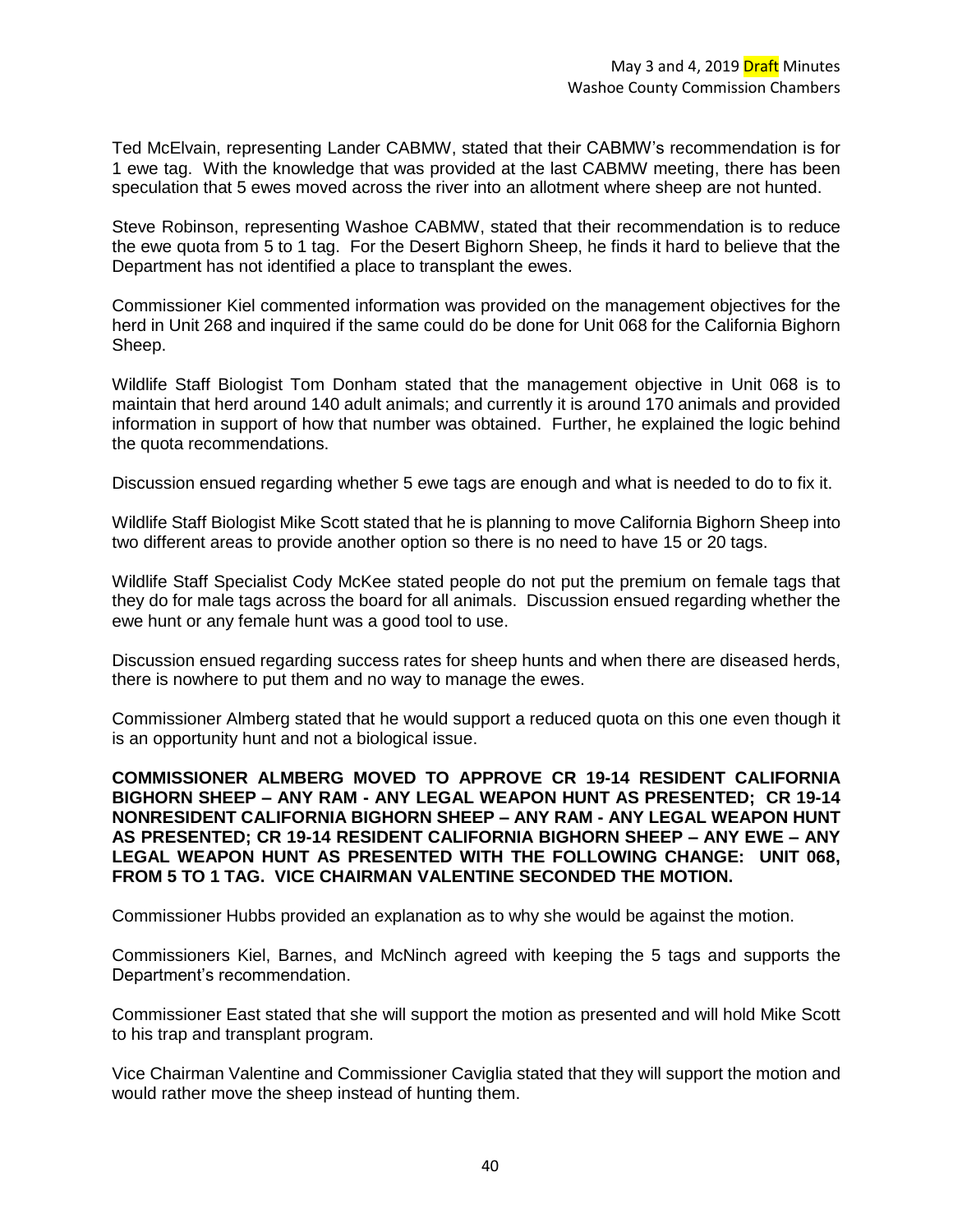# **THE MOTION CARRIED 5-4 WITH COMMISSIONERS KIEL, MCNINCH, BARNES AND HUBBS DISSENTING**.

Wildlife Staff Specialist Cody McKee stated that for the Rocky Mountain Bighorn Sheep, the Department is recommending two additional tags to coincide with the two new hunts for the Rocky Mountain Bighorn Sheep and that there is no change to the Mountain Goat hunts.

No public comment in Las Vegas.

No public comment in Elko.

No public comment in Reno.

**COMMISSIONER MCNINCH MOVED TO APPROVE CR 19-14 RESIDENT ROCKY MOUNTAIN BIGHORN SHEEP – ANY RAM - ANY LEGAL WEAPON HUNT AS PRESENTED; AND CR 19- 14 RESIDENT MOUNTAIN GOAT – ANY GOAT - ANY LEGAL WEAPON HUNT AS PRESENTED. COMMISSIONER BARNES SECONDED THE MOTION. THE MOTION CARRIED 9-0.**

Chairman Johnson recessed the meeting at 3:42 p.m.

Chairman Johnston reconvened the meeting at 3:55 p.m.

Wildlife Staff Specialist Cody Schroeder stated that the Resident and Nonresident Mule Deer and Antelope Landowner Compensation Tags is a percentage the Commission has agreed to going forward to allow for the maximum number of landowner compensation tags for deer and antelope. It is contingent on the number that was approved for both deer and antelope. The maximum going forward for next year would be 535 tags.

No public comment in Las Vegas.

No public comment in Elko.

Public comment in Reno:

Craig Burnside, representing Douglas CABMW, asked why the Department used this year's tag numbers instead of last years.

Wildlife Staff Specialist Cody Schroeder stated that is what we approved for next year.

Chairman Johnston clarified that we use this year's numbers for next year's landowner tags.

### **COMMISSIONER HUBBS MOVED TO APPROVE CR 19-14 RESIDENT AND NONRESIDENT MULE DEER AND ANTELOPE LANDOWNER COMPENSATION TAGS AS PRESENTED. COMMISSIONER EAST SECONDED THE MOTION. THE MOTION CARRIED 9-0.**

Chairman Johnston thanked everyone for their hard work today on the quota settings.

17. Silver State Off-Highway Vehicles (OHV) Trail Update – Habitat Division Administrator Alan Jenne – For Possible Action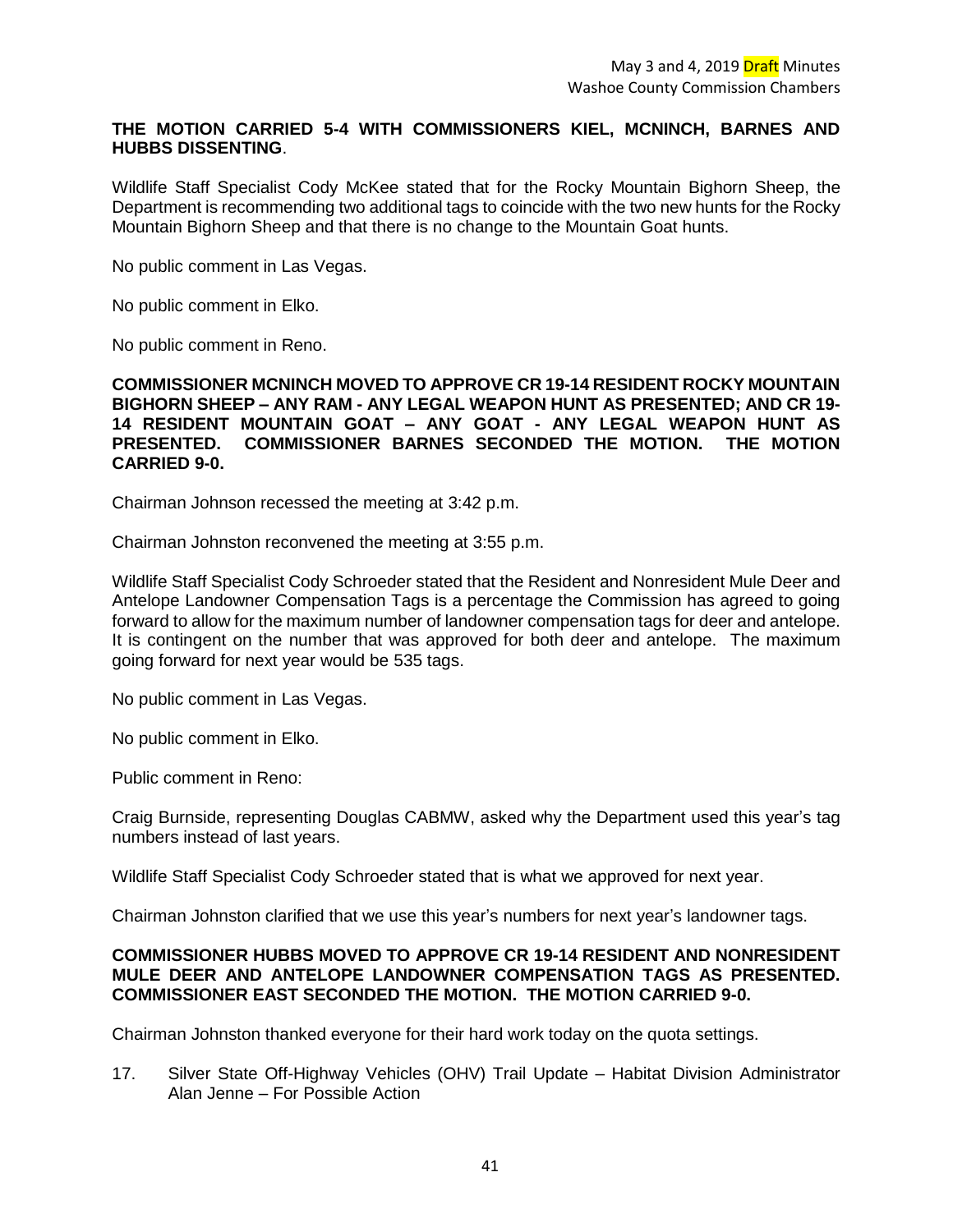The Commission will receive an update on the Silver State Trail in White Pine County, the National Environmental Policy Act (NEPA) process, and the associated planning timeline.

Habitat Division Administrator Alan Jenne introduced Habitat Division Staff Specialist Jasmine Kleiber. Jasmine Kleiber presented a PowerPoint regarding the Silver State OHV Trail.

#### [http://www.ndow.org/Public\\_Meetings/Com/Archive/2019\\_Archive/](http://www.ndow.org/Public_Meetings/Com/Archive/2019_Archive/)

Commissioner East inquired if Habitat Division Staff Specialist Jasmine Kleiber could speak to the fact that along with a designation may come promotion and how that may attract more people than if there was not a designation, and inquire if Ms. Kleiber has spoken to the Off-Highway Vehicle (OHV) Commission.

Habitat Division Staff Specialist Jasmine Kleiber spoke to the promotion of the designation of the project and that increased use will happen if they promote a newly designated route in White Pine County. It may be beneficial if the public come to the area and spend money which would be an economic benefit to the county, but we do not have any statistics on this yet.

Ms. Kleiber stated that she has not yet spoken to the OHV Commission, but the project lead has been talking with them. They are concerned about having access out of Ely so that they would not have to trailer their off-road vehicles.

Commissioner Hubbs stated that from the Committee meeting, she had asked what ramifications did the designation have in Lincoln County. The responses were that there did appear to be increased activity near or around some hubs but not in other areas. And, there is no monitoring right now, so no one really knows.

Chairman Johnston stated that is a possible action item and asked what type of action is the Department asking the Commission to take or is there a recommendation from the Public Lands Committee.

Commissioner Barnes stated that the Committee wanted to bring the topic to the Commission for any comments and discussion. With the fact that there are comments, what direction does the Commission want the comments to go.

Habitat Division Staff Specialist Jasmine Kleiber stated that the Departments big concern is that there is a very short period of time that the BLM plans to move forward with the Environmental Assessment (EA) and a possible designation. The Department's perspective is that this is a short coming in moving forward with something that requires congressional action that cannot easily be undone.

Commissioner Hubbs stated that it was helpful in the Committee meeting to know about the history of the project. During the initial EA, the Wildlife Commission did send a letter to the BLM addressing some concerns. She asked that Ms. Kleiber speak to the history of this project.

Habitat Division Staff Specialist Jasmine Kleiber stated that this project initiated out of the Lincoln County Act in 2004. In 2006, the BLM was moving forward with their version, the White Pine Act. They were not being directed to designate trail, they were directed to analyze routes at that time to conduct a study. A few years later in 2011, the board of county commissioners requested the BLM investigate and pursue designation and they conducted an EA. That EA did move forward and there was a finding of no significant impact. Within two months, that same board of county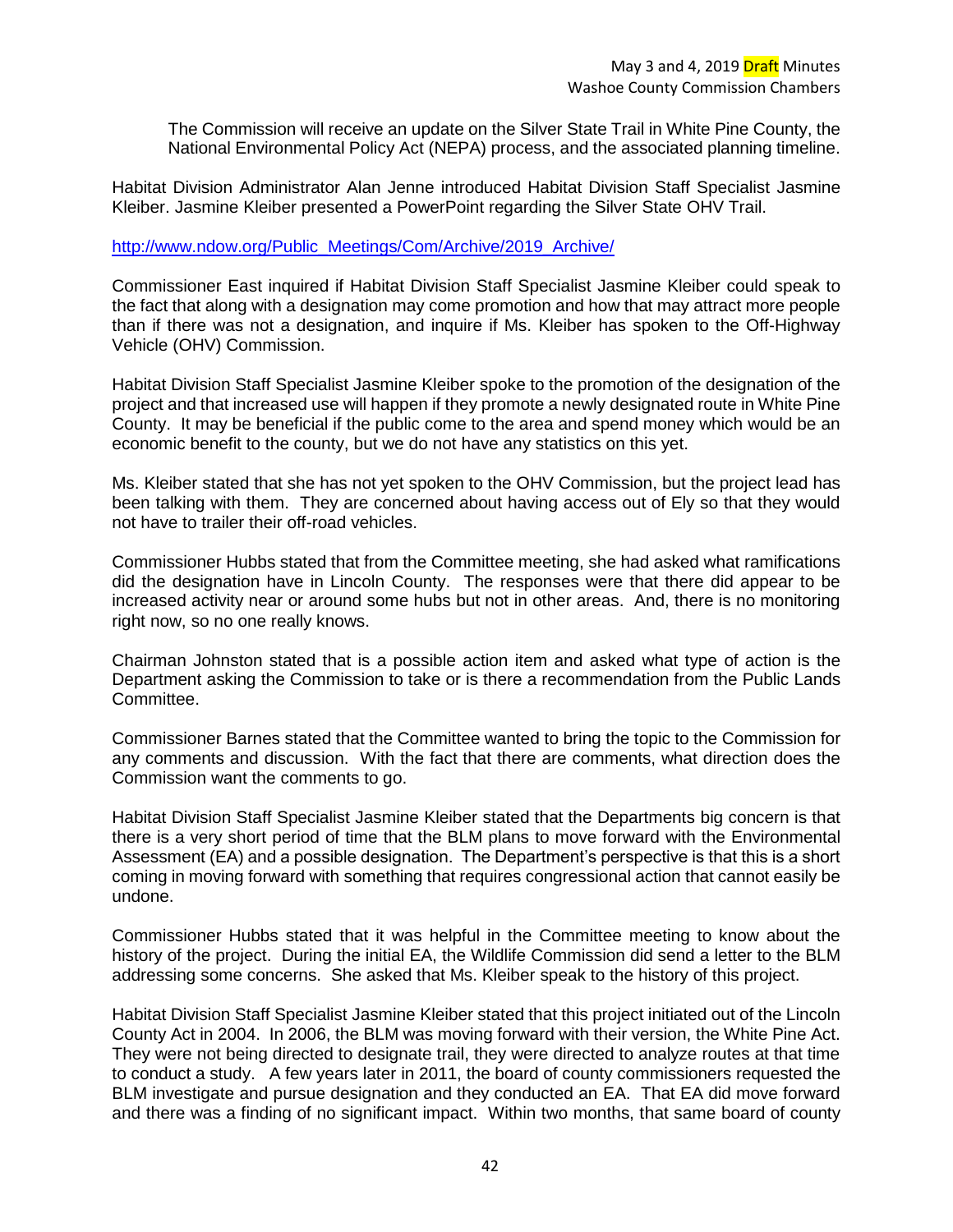commissioners requested a special meeting to discuss the EA and the decision record. They requested BLM to put the project on hold, which they temporarily did; and after the meeting occurred, the BLM formally rescinded the decision. There has been a long history of the county commissioners being in favor of, then questioning whether to move forward with the project. The political climate has been mixed throughout the process.

Commissioner East stated that she recently met with Karen Boeger of Backcountry Hunters and Anglers, and she has asked that the Commissioners write a letter to ask for additional time.

Commissioners Hubbs and McNinch concurred and it was noted that the deadline for the letter is June 4, 2019.

Commissioner Almberg reiterated his comments from the Committee meeting and provided that the assessment by the Department is that the proposed trails are not adequate for OHV use.

Commissioner Barnes stated he would like to see the Commission comment on the project and support Alternative D, but in the comments, we need to state that we support the multiple use.

Commissioner Hubbs stated that looking at the maps you can see how closely the roads go through sage grouse habitats which we have the responsibility of protecting and concurred that there needs to be comments made on this project.

No public comment in Las Vegas.

Jim Evans, representing Eureka CABMW, stated that the Natural Resources Director in Eureka County for the Commissioners provided the following direct quote to John Miller, Project Manager, BLM Ely District office: "My office did not receive any formal notice of the scoping period of the proposed White Pine County Silver State Trail. Please ensure that my office is on the distribution list for all activities within the BLM Bristlecone field office. Please consider the following input as BLM with White Pine County Silver State Trail (SST) EA. Eureka CABMW met on January 17, 2019 and discussed the SST proposal. They expressed concerns regarding Alternative B and the potential impacts to resources, wildlife and access adjacent to Eureka County including the potential for encroachment into Eureka County by users of the SST. The CABMW does not want to see the current Alternative B carried forward. There are specific issues tied to the SST EA that could impact the county resources and its people. We ask BLM to engage Eureka County in the EA process as a cooperating agency to ensure close coordination, especially if the current Alternative B is carried forward. Please consider the Eureka County's master plans specifically the natural resources and state and federal land use element to the plan and Title 9 of the Eureka County Code as Eureka County's primary input in the project. These outlined policies, plans, guidance and controls for the use of lands and resources in or effecting Eureka County. Eureka County will not and cannot support any management option inconsistent with these. We expect BLM to fully comply with the intent of the FLIPMA and NEPA initiative by properly coordinating with Eureka County and incorporating the land use plans, policies and controls of Eureka County into the EA and resolving any inconsistencies that arise. Thank you for taking into account our comments. We look forward to working with the BLM on the White Pine County Silver State Trail EA".

Public comment in Reno:

Mitch McVicars, representing White Pine CABMW, stated that they voted for Alternative D.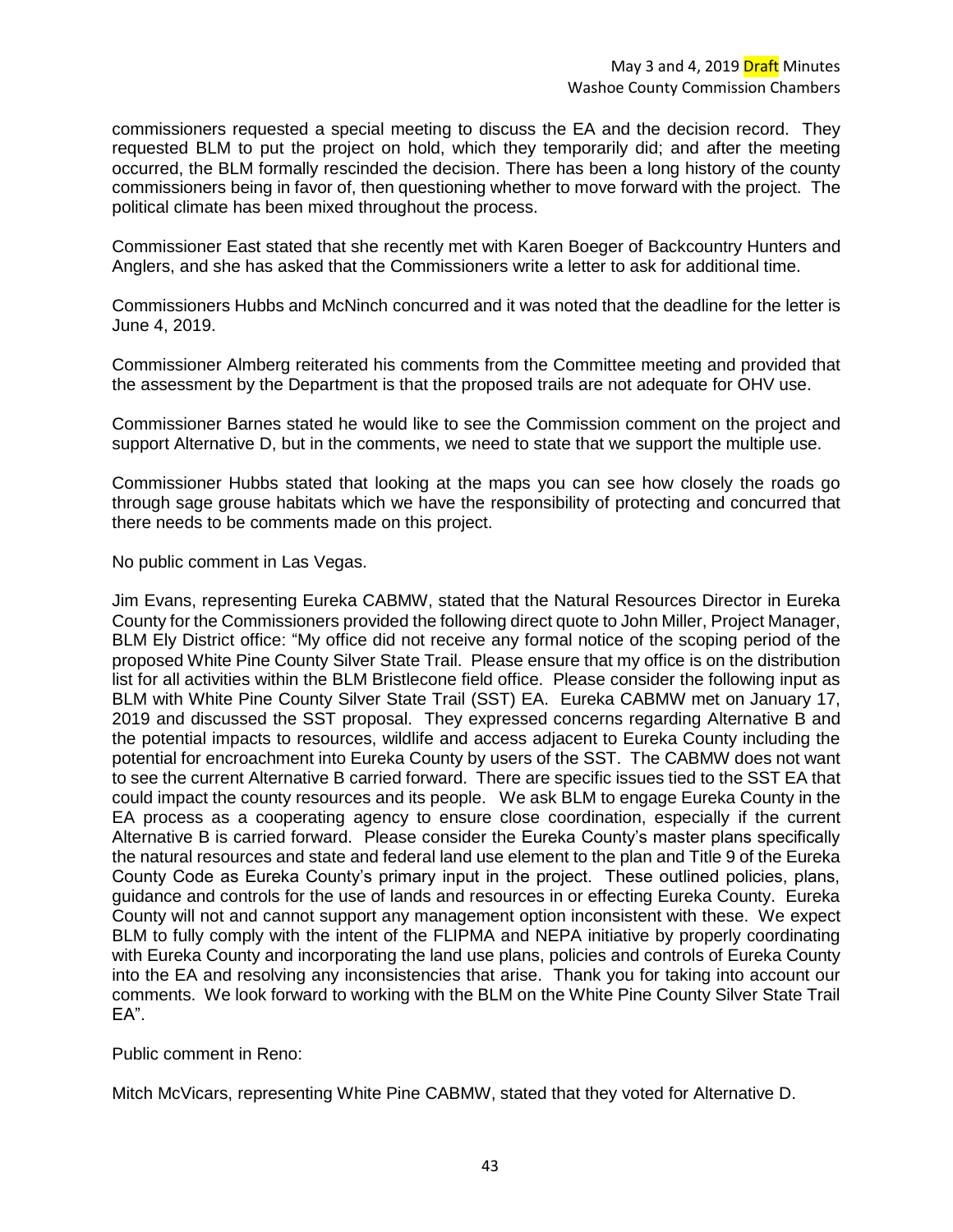### May 3 and 4, 2019 Draft Minutes Washoe County Commission Chambers

Bill Miller, private citizen, stated that he has been involved in the White Pine County Lands Bill through its development. He stated that he is not against OHV's or their use. This was a direction from Congress which mandated that Lincoln County shall develop a Silver State Trail, and in the White Pine County's portion of the lands bill, it said they may develop a Silver State Trail. This is why it keeps coming back. Once the county roads are designated as trails, they are Congressionally designated, and the oversight will be through the Secretary of the Interior and the county will have very little say in maintenance, opening, closing and re-routing. The County Commissioners and other groups looked at the Silver State Trail routes along with other trail systems, and they did not feel comfortable with a Silver State Trail going through White Pine County as being a designated trail. The bill directs the Secretary of the Interior to complete the study of routes. The lands bill states, "The Silver State Trail would only be designated if the BLM determined that there would be no adverse significant impacts to wildlife, natural and cultural resources, or traditional uses such as hunting and fishing". It also mentions that the route would go north and south and connect with the Lincoln County trail which none of these do. The White Pine County declined the last Silver State Trail prior to any issues they have already experienced with the proposed listing of the Greater Sage-grouse. Mr. Miller provided examples of two mining companies who were close to multiple sage grouse leks and both companies had to re-route their roads or power lines to mitigate the impact on the sage grouse leks. There is a lot of winter range that the trails will cross along with conservation easements that landowners have put in place. There is a lack of funding and manpower to fund monitoring. A driving factor for this project is to increase revenue for the city of Ely and White Pine County. The concern is for the ranchers and farmers because they will be impacted more than the businesses in downtown Ely. Safety is another issue due to a lack of cell service.

Linda Linton, representing Coalition of Nevada's Wildlife as the Director, stated that she has hunted in White Pine County since 2004 and has seen the effects of the OHV on habitat, especially the springs. The Coalition is choosing Alternative D for no action on the BLM proposal. They would also like to see additional monitoring and enforcement if possible, even on the Alternative D option. She referenced the Coalitions letter and quoted, "We object to the segmented process of the SST extension, two proposals that effectively negates the ability to consider the cumulative effects analysis to wildlife and habitat in the multi-county segments." She asked if the Commission could look on the internet for the White Pine County Public Lands Policy Plan of 2018, on at pages 40 and 41, which states that side bars must be in place before motorized recreation can be expanded. She asked that the pressure on the animals and the habitat to be taken into consideration for this project.

**COMMISSIONER MCNINCH MOVED TO PROVIDE AN ENVIRONMENTAL ASSESSMENT (EA) COMMENT LETTER TO THE BUREAU OF LAND MANAGEMENT (BLM) REGARDING THE SILVER STATE TRAIL PROPOSED FOR WHITE PINE COUNTY; THE LETTER WOULD RECOGNIZE THE COMMISSION'S SUPPORT OF MULTIPLE USE ON PUBLIC LANDS IN NEVADA AND SUPPORT ALTERNATIVE D, CITING THE DEPARTMENT'S CONCERNS PRESENTED BY HABITAT DIVISION STAFF SPECIALIST, JASMINE KLEIBER AS WELL AS STATING AND SUPPORTING THE DEPARTMENT'S RECOMMENDATIONS FOR MOVING FORWARD. COMMISSIONER EAST SECONDED THE MOTION.** 

Discussion ensued between Chairman Johnston, Commissioner McNinch and Division Administrator Jenne regarding who would write the letter.

Chairman Johnston stated that he will draft the letter with the help of the Department. He stated he believed that the letter could not be circulated between the Commissioners due to open meeting laws.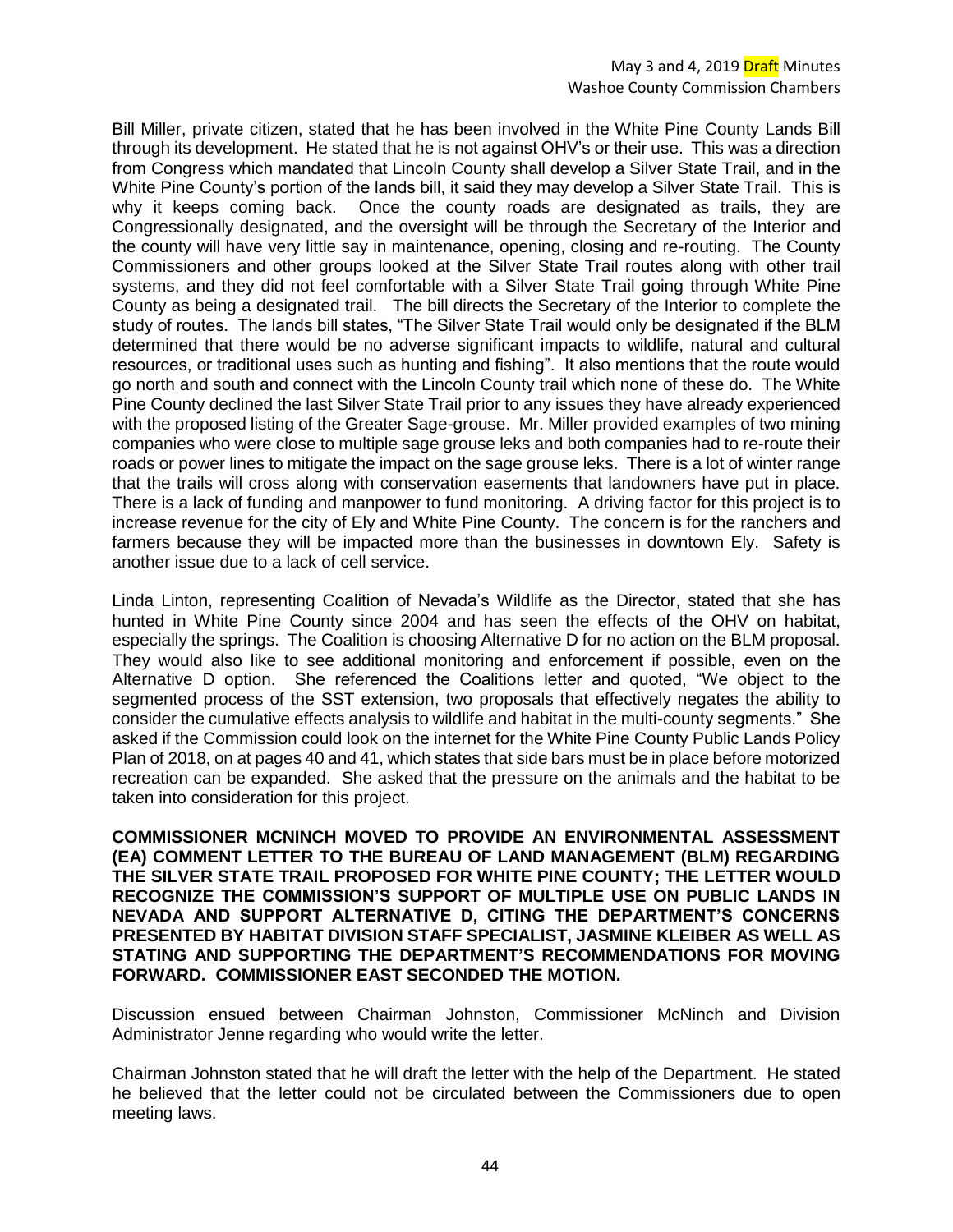Senior DAG Stockton stated that was correct.

### **THE MOTION CARRIED 9-0.**

18. The Potential Acquisition of a New Department Office in the Las Vegas Valley – Deputy Director Jack Robb – For Possible Action A report will be provided by Deputy Director Jack Robb on the potential acquisition of a new Department office building in the Las Vegas Valley. Cost analysis, unique office needs, and potential location will be discussed.

Deputy Director Jack Robb stated that the Department has outgrown the Las Vegas office and provided information regarding the process of how a new building was found and the details on the proposed acquisition of the new building in Las Vegas. Based on the current lease rate versus the purchase price, it made more sense to try to purchase the building. The Department has worked with State Lands, the Governor's office of Finance, the Treasurer's office, and the Legislative Commission and got an affirmative this week to move forward with the purchase of the building. The Department will go before the Interim Finance Committee (IFC) the end of June 2019 to get the remainder of the monies because the Department will close escrow in the next fiscal year. After anticipated costs, signage, public outreach, moving costs and Information Technology costs, the total move in cost is \$4.1 million and this will be offset for the sale of the building at 4747 Vegas Drive, Las Vegas, Nevada. The Commission meeting that is set in September 2019 is near the possible move in time frame and the Department would consider swapping the timing of the next Commission meeting held in Las Vegas. For the move in, Commissioners, Legislators and others would be invited for an open house. The new building will enhance the staff's ability to be functional due to the centralized location and convenience of having all of the staff in one building, and it will also enhance the Department's ability to serve the customers.

Commissioner East thanked the staff for their hard work to get the information and binders ready for the IFC meeting.

Discussion ensued between Commissioner Hubbs, Vice Chairman Valentine and Deputy Director Robb regarding the location and the accessibly of the property from major highways; and that it is a great option for the Department and southern Nevada.

Deputy Director Robb stated that the Department is looking for support from the Commission today so that we have the support moving forward.

Chairman Johnston stated he wanted to make sure the Department is confident in the acquisition costs of ownership, tenant improvements and move-in expenses versus cost to lease.

Deputy Director Robb stated that yes, there is a lot of back up that shows this is the right option for the Department.

No public comment in Las Vegas.

No public comment in Elko.

No public comment in Reno.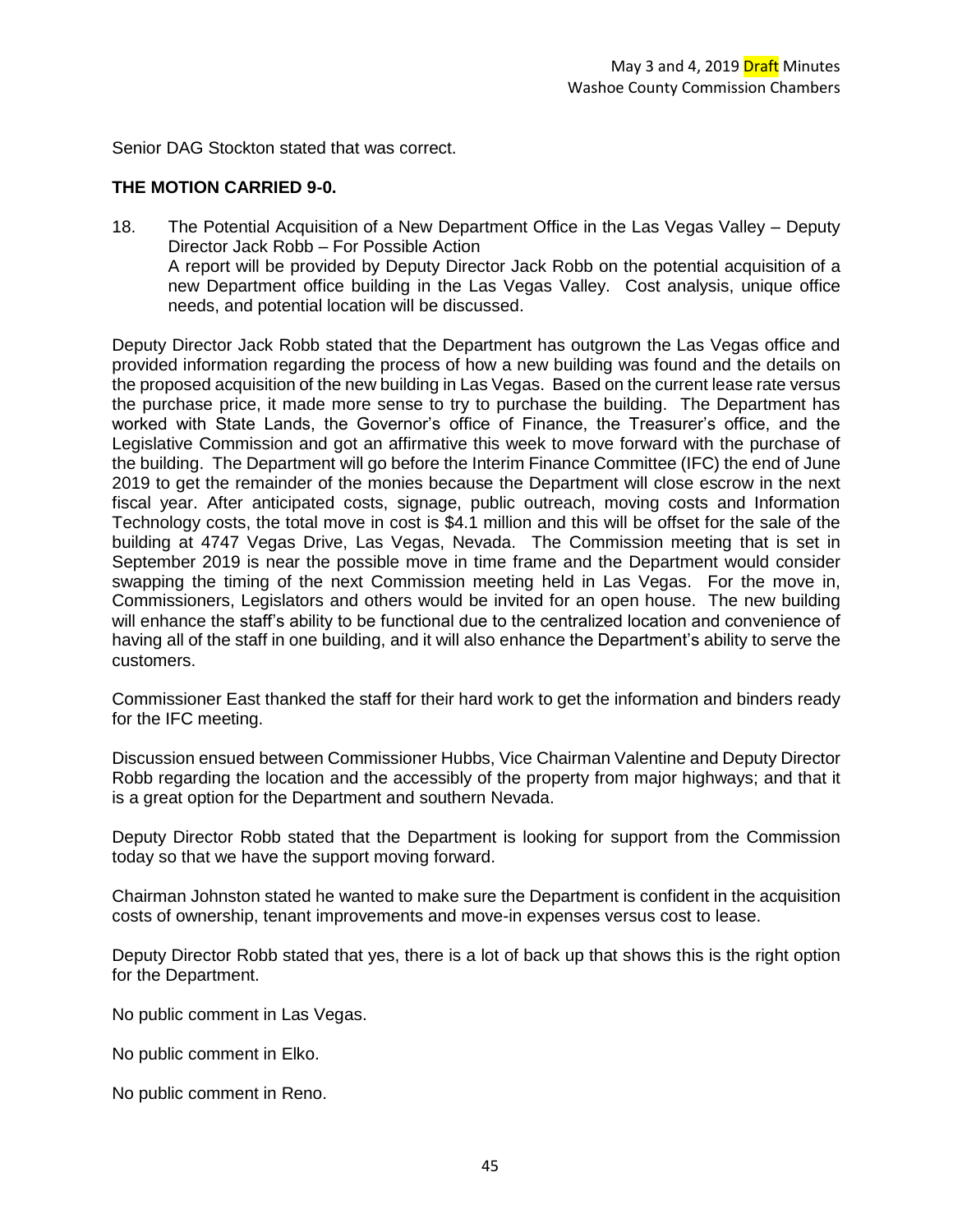**COMMISSIONER HUBBS MOVED TO APPROVE THE POTENTIAL ACQUISITION OF THE NEW DEPARTMENT OFFICE IN THE LAS VEGAS VALLEY AND THAT THE COMMISSION IS ON BOARD WITH THE ACQUISITION OF THE BUILDING LONG TERM, AND THE LOCATION OF THE BUILDING. MOTION SECONDED BY COMMISSIONER EAST. THE MOTION CARRIED 9-0.** 

19. Future Commission Meetings and Commission Committee Assignments – Secretary Wasley and Chairman Johnston – For Possible Action The next Commission meeting is scheduled for June 21 and 22, 2019 in Hawthorne; the Commission will review and discuss potential agenda items for that meeting. The Commission may change the time and meeting location at this time. The Chairman may designate and adjust committee assignments and add or dissolve committees, as necessary at this time. Any anticipated meeting that may occur prior to the next Commission meeting may be discussed.

Secretary Wasley stated that the next Commission meeting held on June 21 and 22, 2019 will be held at the El Capitan Travel Lodge and Casino in Hawthorne, Nevada. There currently are no plans to video stream or teleconference that meeting since it will be held in a rural location. The agenda items per our schedule is to set and revise Upland Game and Furbearer seasons and limits; CABMW budget requests; Duck Stamp and Upland Game Stamp Project proposals; Wildlife Heritage Tag Vendors and Organizations will be selected; Heritage Proposals, Extensions and Reallocations; Upland Game Release Plan will be set; Committee Reports from committee meetings that occur in advance of the Commission meeting which may include the Wildlife Heritage Committee, Legislative update on the bills we have been tracking, and the Finance Committee Report; an Appeal to be heard that was filed by Kyle Thissell regarding the denial of his 2019 subguide license; there was an expressed desire from the Fallon Range and Testing Complex (FRTC) to give a presentation on the proposed expansion associated with the Fallon Naval Air Station and we were also contacted by the U.S. Fish and Wildlife Service Refuge Complex, biologist Kevin DesRoberts, from the Desert Wildlife Refuge to provide an update on the process and timeline from the Department of Interior perspective. We will reach out to conservation partners to present under the Conservation Partner Spotlight on the agenda.

Vice Chairman Valentine stated that there has been some discussion that the Tag Allocation and Application Hunt Committee (TAAHC) meeting may occur.

Chairman Johnston stated that the Finance Committee usually meets telephonically in advance of the Commission meeting.

Discussion ensued between Commissioner Hubbs and Secretary Wasley regarding Silver State Trail letter, that it is due by June 4, 2019, which will be before the next Commission meeting; but the Department can provide an update and share the correspondence of what was submitted.

No public comment in Las Vegas.

No public comment in Elko.

No public comment in Reno.